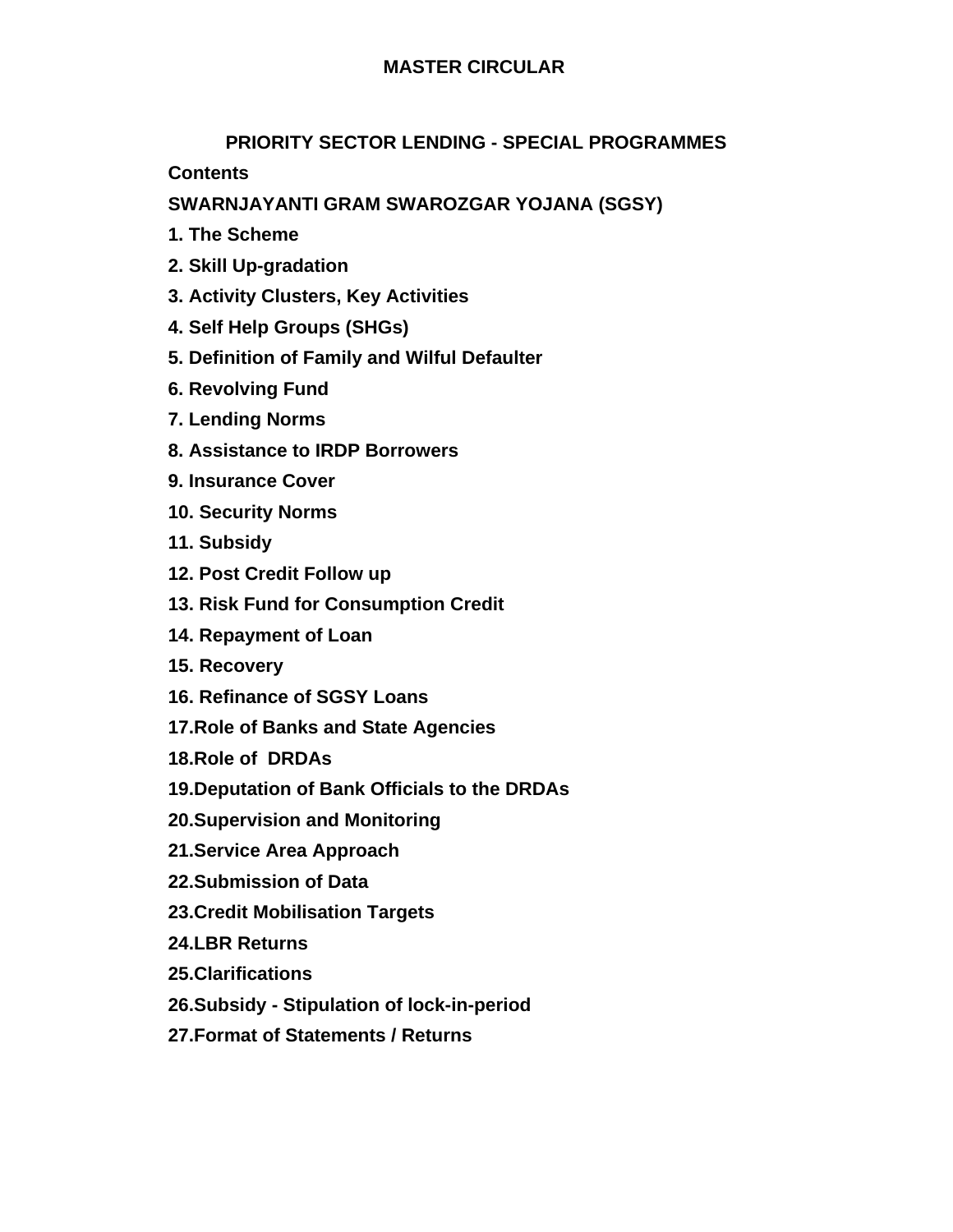# **Swarnajayanti Gram Swarozgar Yojana (SGSY)**

The Ministry of Rural Development, Government of India have launched a new programme known as **'Swarnajayanti Gram Swarozgar Yojana' (SGSY)** by restructuring the following existing schemes:

- 1. Integrated Rural Development Programme (IRDP)
- 2. Training of Rural Youth for Self Employment (TRYSEM)
- 3. Development of Women and Children in Rural Areas (DWCRA)
- 4. Supply of Improved Toolkits to Rural Artisans (SITRA)
- 5. Ganga Kalyan Yojana (GKY)
- 6. Million Wells Scheme (MWS)

Detailed 'Guidelines' have been circulated to all DRDAs/Banks by the Ministry of Rural Development.

## 1. The Scheme

The SGSY Scheme is operative from April 1, 1999 in rural areas of the country. SGSY is a holistic Scheme covering all aspects of self employment such as organisation of the poor into Self Help Groups, training, credit, technology, infrastructure and marketing. The scheme will be funded by the Centre and the States in the ratio of 75:25 and will be implemented by Commercial Banks, Regional Rural Banks and Cooperative Banks. Other financial institutions, Panchayat Raj Institutions, District Rural Development Agencies (DRDAs), Non-Government Organisations (NGOs), Technical institutions in the district, will be involved in the process of planning, implementation and monitoring of the scheme. NGO's help may be sought in the formation and nurturing of the Self Help Groups (SHGs) as well as in the monitoring of the progress of the Swarozgaris. Where feasible their services may be utilised in the provision of technology support, quality control of the products and as recovery monitors cum facilitators.

The Scheme aims at establishing a large number of micro enterprises in the rural areas. The list of Below Poverty Line (BPL) households identified through BPL census duly approved by Gram Sabha will form the basis for identification of families for assistance under SGSY. The objective of SGSY is to bring the assisted poor families (Swarozgaris) above the poverty line by ensuring appreciable sustained income over period of time. This objective is to be achieved by interalia organising the rural poor into Self Help Groups (SHGs) through the process of social mobilisation, their training and capacity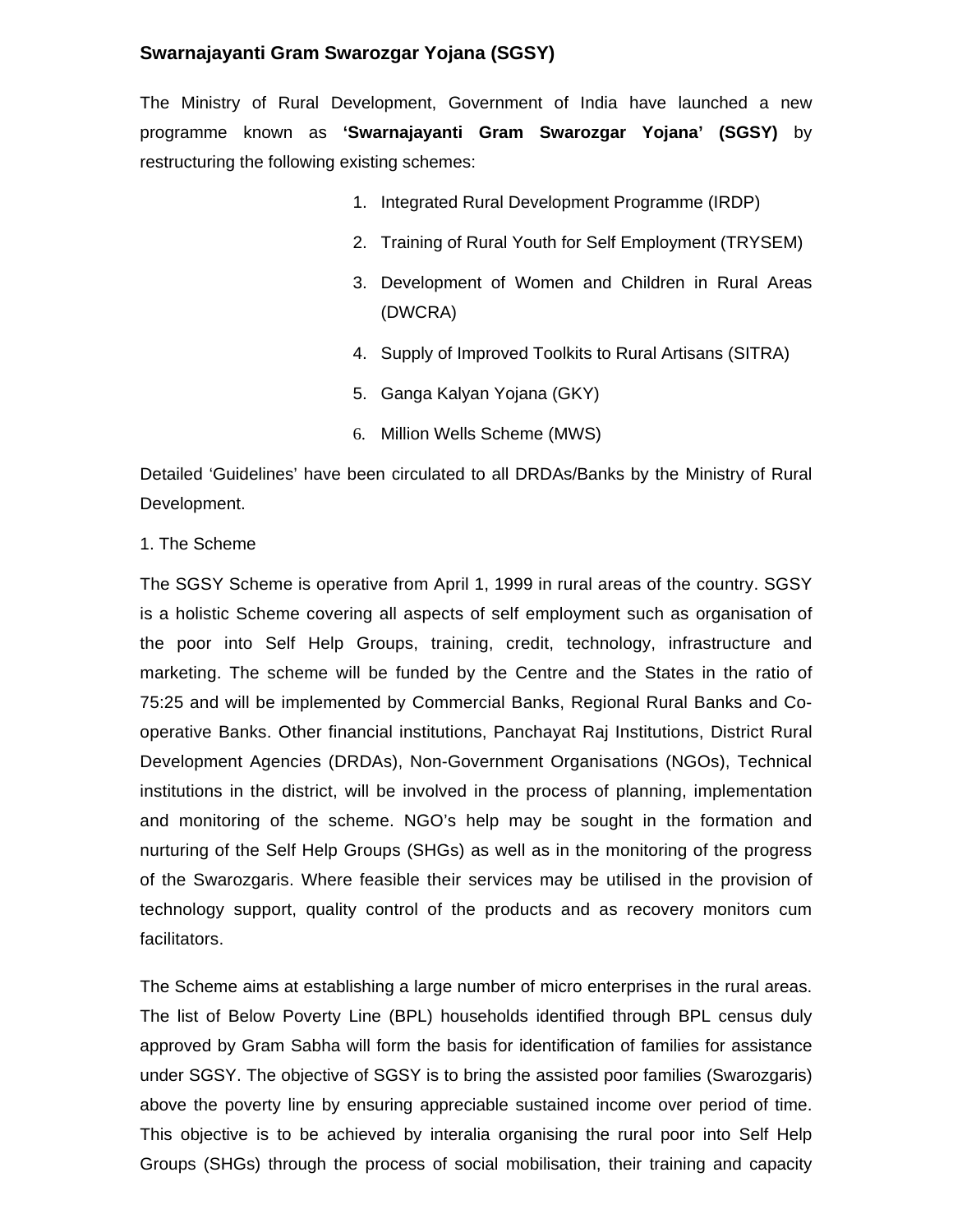building and provision of income generating assets. The rural poor such as those with land, landless labour, educated unemployed, rural artisans and disabled are covered under the scheme.

The assisted poor families known as Swarozgaris can be either individuals or groups and would be selected from BPL families by a three member team consisting of Block Development Officer (BDO), Banker and Sarpanch.

SGSY will focus on vulnerable sections of the rural poor. Accordingly the SC/ST will account for at least 50 percent, Women 40 percent, and the disabled 3 percent of those assisted.

# **2. Skill Up gradation / Training**

Once the person or group of persons has been identified for assistance, their training need also is to be ascertained with reference to Minimum Skill Requirement (MSR). The assessment regarding technical skills would be made by line departments and that of managerial skills by the banker, while scrutinising the loan applications. Swarozgaris possessing skills will be put through basic orientation programme which is mandatory. This programme includes elements of book-keeping, knowledge of market, identification and appraisal, acquaintance with product costing, product pricing, familiarisation with project financing by banks as well as basic skills in the key activity identified. It will be for a short duration of not more than 2 days. BDOs, Bankers and line departments will act as resource persons for imparting the training. The training expenditure incurred by the training institutions for both Basic Orientation and Skill Development Training will be met by DRDAs from out of the SGSY Fund.

For those beneficiaries who need additional skill development/upgradation of skills, appropriate training would be organized through Government institutions, ITIs, Polytechnics, Universities, NGOs etc. Swarozgaris will be eligible for loans under SGSY when they possess Minimum Skill Requirement, and it will be disbursed only when they have satisfactorily completed the skill training.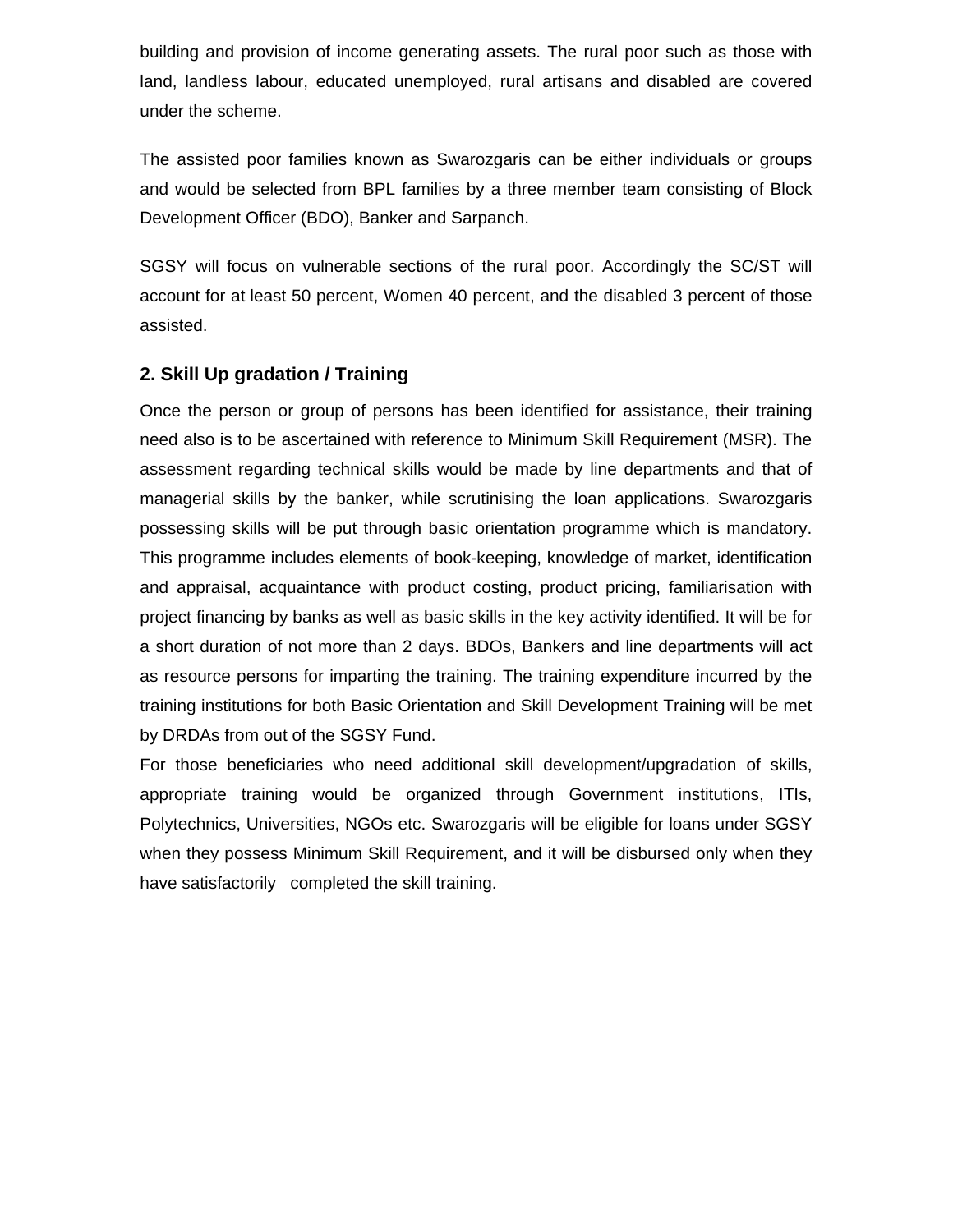## **3. Activity Clusters, Key Activities**

The focus under the scheme should be on development of activity clusters with emphasis on key activities identified in the block, both for group as well as individual assistance. The activity clusters would be in geographic clusters of neighbouring villages within reasonable radius. However assistance is not prohibited for other activities. This is only an enabling provision for exceptional cases and it is expected that the funding of key activities will be the norm.

The SGSY Committee will select about 10 activities per block. However, focus should be on 4-5 key activities, which are identified for training and micro enterprise development in a cluster approach for larger number of groups. Care should however be taken that the market is either readily available or there is a potential for market creation for the products. The District SGSY committee is empowered to add or delete any activity in the list of selected key activities with due justification. The DRDAs shall prepare directory of the selected key activities in the District (shelf of projects), which will be consolidated at the State level for preparation of directory of selected key activities.

 On farm activities to be assisted would include minor irrigation such as open dug well/bore/tube well/lift irrigation/check dam etc. Non-farm activities will include those activities that result in the production of goods/services that have ready market. The unit cost as fixed by the regional Committees of NABARD should be taken into consideration as indicative cost while fixing the unit cost for the farm sector. In regard to loans falling under Industry, Service and Business (ISB) Sector, the responsibility of fixing the unit cost and other techno-economic parameters is of the District SGSY Committee.

# **4. Self-Help Groups (SHGs)**

The Self Help Groups shall be organised by Swarozgaris drawn from the BPL list approved by Gram Sabha. The Scheme provides for formation of Self Help Groups (SHGs), nurturing and their linkages with banks. SHGs may be an informal group or registered under Societies Act, State Co-operative Act or as a partnership firm. The assistance (loan cum subsidy) may be extended to individuals in a group or to all members in the group for taking up income generation activities.

Group activities will be given preference and progressively majority of the funding will be for Self Help Groups. Half the groups formed at block level should be exclusively women groups.

Self Help Groups go through various stages of evolution viz. Group formation, Group Stabilization, Micro Credit stage and Micro Enterprise Development stage. Under the scheme, generally a Self Help Group may consist of 10-20 persons.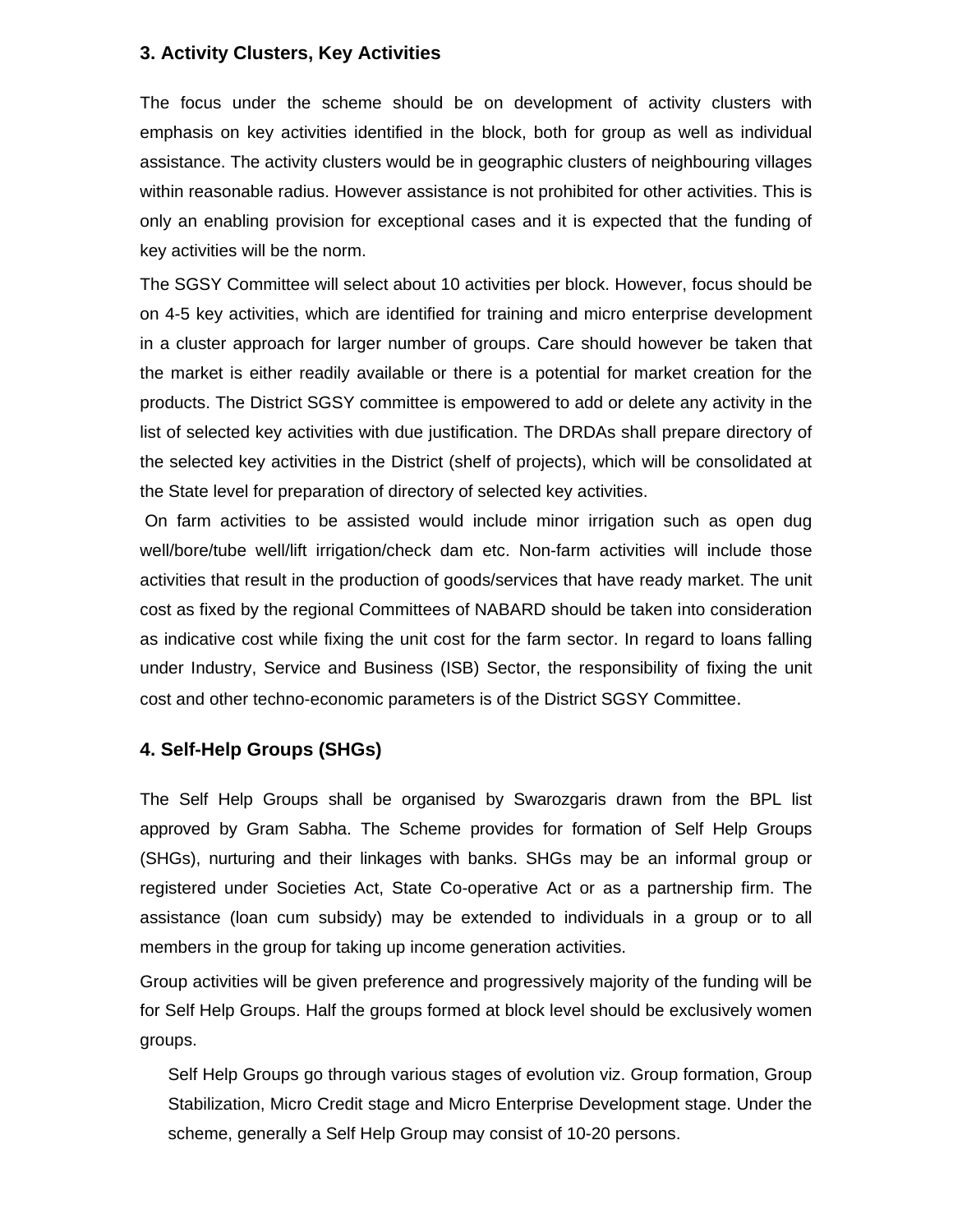- i) However, in difficult areas like deserts, hills and areas with scattered and sparse population and in case of minor irrigation and disabled persons, this number may vary from 5-20. The difficult areas have to be identified by the State Level SGSY Committee and the above relaxation in membership will be permitted only in such areas.
- ii) Generally all members of the group should belong to families below the poverty line (BPL). However, if necessary, a maximum of 20 percent and in exceptional cases, where essentially required, up to a maximum of 30 percent of the members in a group may be taken from families marginally above the poverty line living contiguously with BPL families and if they are acceptable to the BPL members of the group.
- iii) The Above Poverty Line (APL) members will not be eligible for the subsidy under the scheme. The group shall not consist of more than one member from the same family. A person should not be a member of more than one group. The BPL families must actively participate in the management and decision making, which should not ordinarily be entirely in the hands of the APL families. Further, APL members of the SHG shall not become office bearers (Group leader, Assistant Group leader or Treasurer) of the group.
- iv) The group should operate a group account preferably in their Service Area bank branch, so as to deposit the balance amounts left with the groups after disbursing loans to its members.
- v) The group should maintain simple basic records such as minutes book, attendance register, loan ledger, general ledger, cashbook, bank passbook and individual pass books.
- vi) In case of disabled persons, the groups formed should ideally be disability specific, wherever possible; however, in case sufficient number of people for formation of disability specific groups are not available, a group may comprise of persons with diverse disabilities or a group may comprise of both disabled and non disabled persons below the poverty line.
- vii) In cases where the size of the SHG is large (as in the case of Neighbourhood Groups (NHGs) under the Kudumbashree programme of Government of Kerala where a neighbourhood group can comprise up to 40 members), banks have been expressing difficulty in extending finance to such large groups. Hence sub groups within the large group may be considered for financing by the banks under the SGSY provided they (or the large group) have satisfied the required grading criteria, possess all the characteristics of a viable and sustainable group and are found credit-worthy by the banks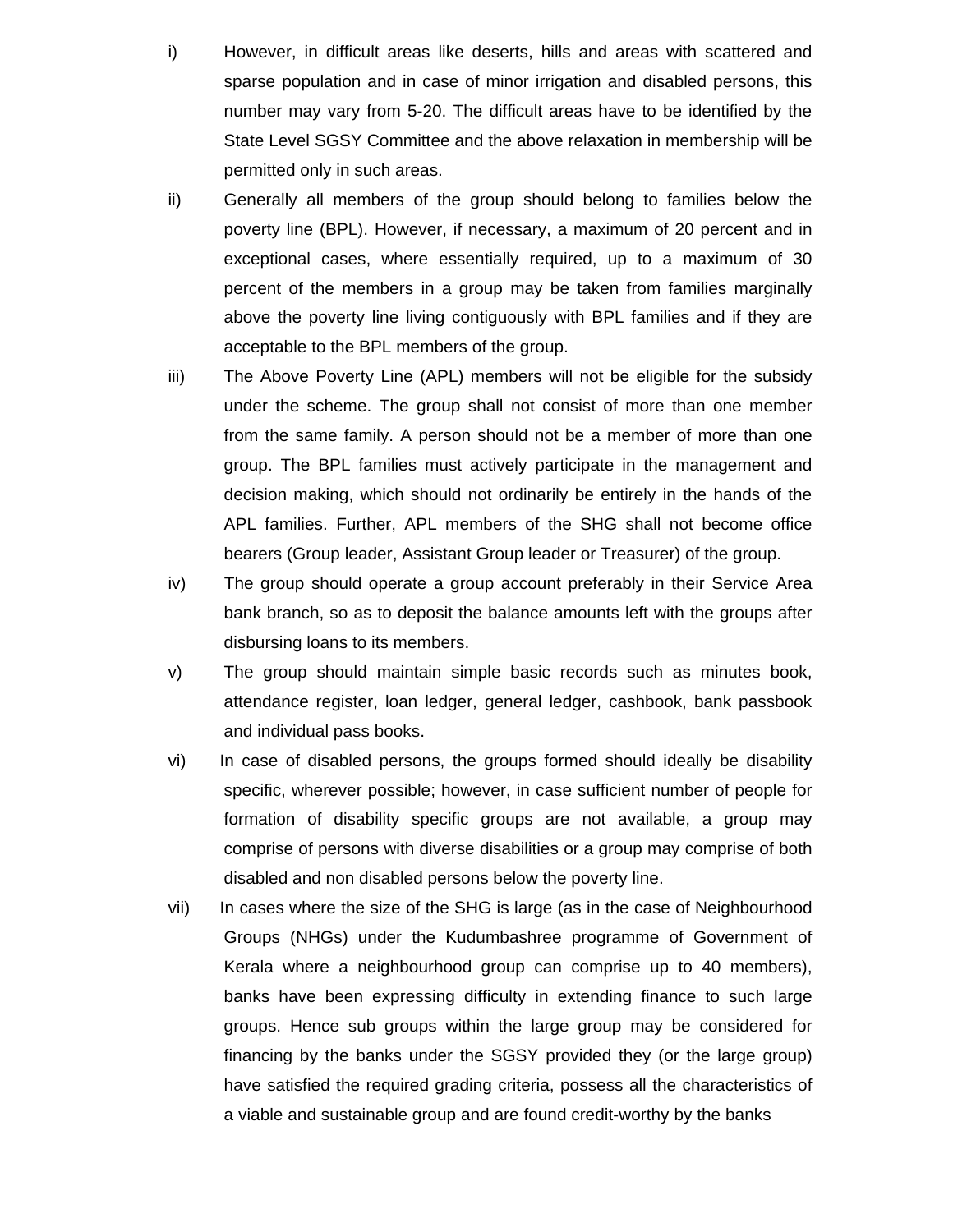In States and Union Territories where the formation of SHGs has not taken root, banks may continue to extend credit facilities to eligible individual Swarozgaris.

## **5. Definition of Family and Wilful Defaulter**

The terms 'Family' and 'Defaulter' for the purpose of SGSY guidelines have been defined by the Government of India as under:

'BPL Family' under the guidelines would be treated as a unit for the purpose of giving income generating assets. The 'Family' would consist of members of a household and united by ties of marriage, blood and adoption. The family would consist of husband, wife, dependent parents /sons /daughters / brothers and sisters. The moment a parent/son/daughter/brother/sister is no longer dependent and has a separate household, he will no longer be a member of the same BPL family.

A household having two kitchens and two ration cards should not be treated as a family and the existence of two kitchens or two ration cards in the same house is an indication of two families. Mere declaration by the loan applicant that he has separated from the family may not be considered as sufficient document for separate household. It needs to be ensured that ration card may not be insisted upon while defining the terms, due to various ground level difficulties faced in its procurement. Banks may devise their own ways of verifying the facts while taking decision on the same by inspecting/ visiting the villages in case of doubtful cases.

As far as the term 'Wilful defaulter' is concerned, it is defined as "one who is capable of repaying the loan, but has been defaulting intentionally and not repaying the loan deliberately and wilfully".

It is desirable that wilful defaulters should not be financed under SGSY. In case wilful defaulters are members of a group, they might be allowed to benefit from the thrift and credit activities of the group including the corpus built up with the assistance of Revolving Fund. But at the stage of assistance for economic activities, the wilful defaulters should not have the benefit of further assistance until the outstanding loans are repaid. Wilful defaulters of the group should not get benefits under the SGSY scheme and the group may be financed excluding such defaulters while documenting the loan. Further, non-wilful defaulters should not be debarred from receiving the loan. They may be certified by a team comprising the BDO or his representative, bank manager and the Sarpanch.

## **6. Revolving Fund**

SHGs that are in existence for about six months and have demonstrated the potential of a viable group enters the third stage, wherein it receives the Revolving Fund from DRDA and banks as cash credit facility. The DRDAs may release subsidy, which is equal to the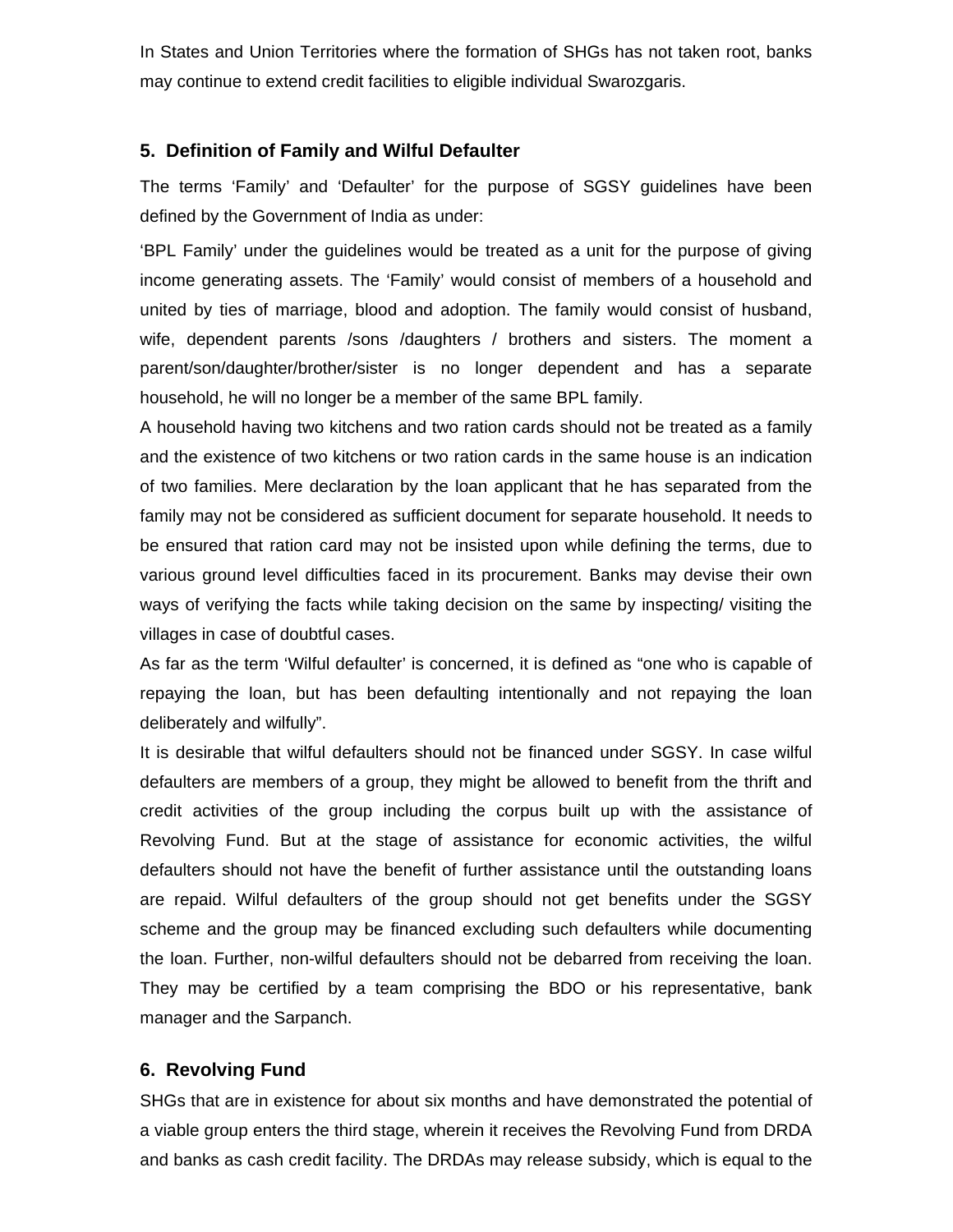group corpus with a minimum of Rs. 5000/- and a maximum of Rs. 10000/- linked with bank credit. The banks would sanction credit, which would be in multiples of the group corpus and could go up to four times of the group corpus as cash credit facility based on the absorption capacity and credit worthiness of the group.

Subsequently, if it is found that the group has not been able to reach the micro enterprise stage and requires further financial support to continue in the micro finance stage for some more time, performance of such groups may be got evaluated. In the evaluation if it is observed that the group has been successfully utilising the revolving fund, they could be considered for sanction of further doses of subsidy fund up to a maximum of Rs. 20,000/- inclusive of previous doses linked with bank credit. The subsidy of Rs. 20,000/- released by DRDA will be adjusted against the loan at the end of the cash credit period on the request of the group.

The group corpus would be defined as the total amount available with the group inclusive of cash with the group, amount in Savings Bank account of the group, loans outstanding against members of the group and interest earned on the loans as well as deposits**.** 

The revolving fund is provided to the groups to augment the group corpus so as to enable larger number of members to avail loans and also to facilitate increase in the per capita loan available to the members. The revolving fund imparts credit discipline and financial management skills to the members so that they become credit worthy. SHGs that have demonstrated their successful existence, will receive assistance for economic activities under the scheme**.** 

## **7. Lending Norms**

The size of loan under the scheme would depend on the nature of project**.** There is no investment ceiling other than the unit cost i.e. investment requirement worked out for the project. The loans under the scheme would be composite loan comprising of Term Loan and working capital. The loan component and the admissible subsidy together would be equal to total project cost. Banks may follow model project report set out in key activities of the districts for finalising the project cost of the Swarozgaris. Under any circumstance under financing is to be avoided. Swarozgaris will be given the full amount of loan and subsidy and they will have the freedom to procure the assets themselves. Disbursements up to Rs.10,000/- under Industry, Service and Business (ISB) sector may be made in cash where a number of items are to be bought.

## (i) **Group loans**

Ideally, under the group loaning, the group should take up single activity, but if there is a necessity, the group could also take up multiple activities. In either case, loan will be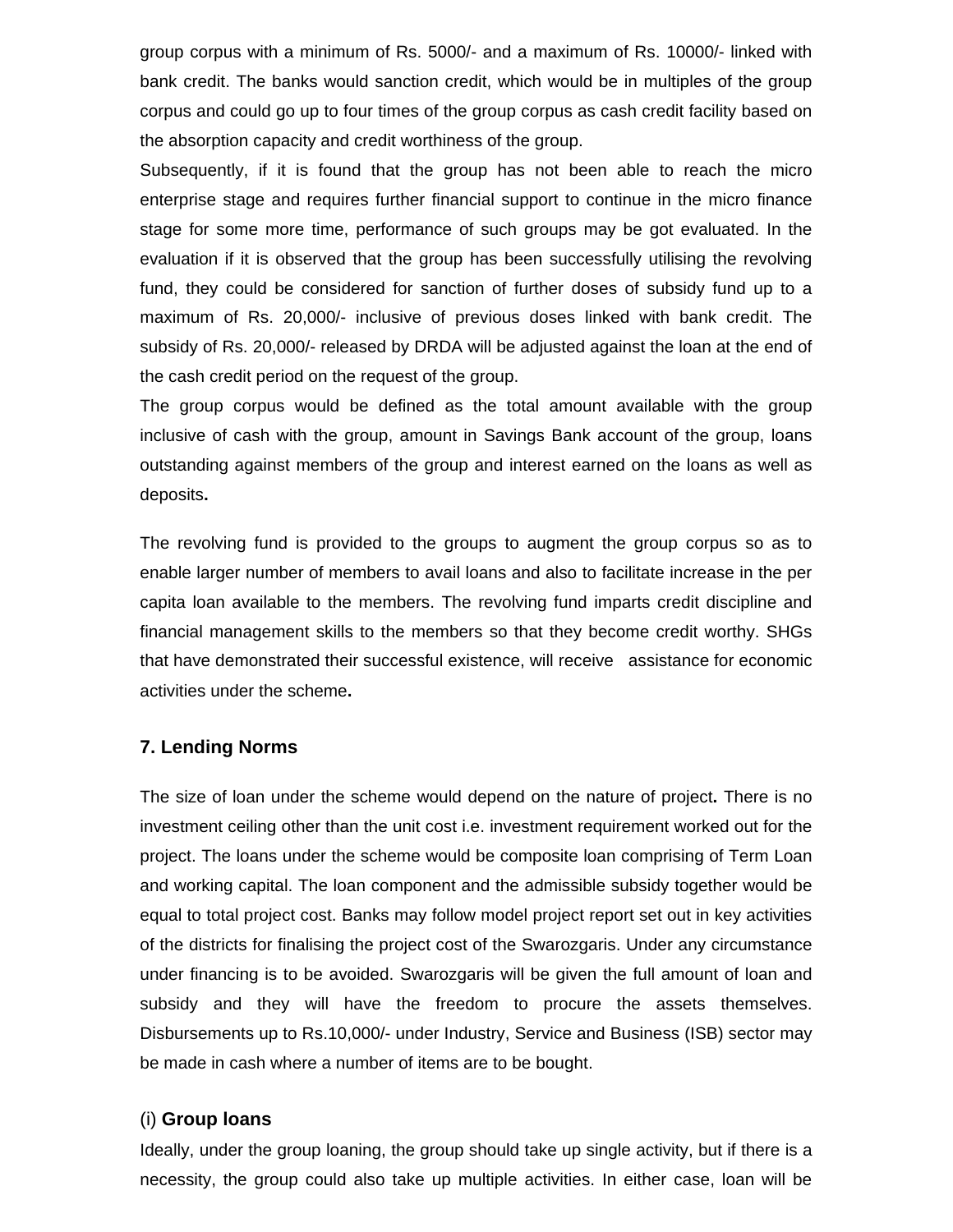sanctioned in the name of the group and the group stands as guarantee to the bank for prompt repayment of loan. The group is entitled to subsidy of 50 percent of the project cost subject to per capita subsidy of Rs. 10,000/- or Rs. 1.25 lakh, whichever is less**.** 

## (ii) **Multiple doses of credit**

Emphasis is laid on multiple dose of assistance. This would mean assisting a Swarozgari over a period of time with second and subsequent dose(s) of credit enabling him/her to cross the poverty line as also access higher amounts of credit. Subsidy entitlement for all doses taken together should not exceed the limit prescribed for that category. The second and subsequent doses may be granted by the same bank or any other bank during the currency of first/earlier loan provided the bank is satisfied about the financial discipline of the first/earlier dose.

Generally, the people who are asset-less and skill-less are poorest of the poor and get left out under the programme. Such category of people may require small doses of multiple credit over a period of time coupled with emphasis on awareness creation, training and capacity building. The activities which are easier to handle and product is easily marketable could be identified for such category of people to ensure sustainable income, so that, they do not fall into debt trap. DRDAs may ensure that anticipated income as stipulated in the project is realized during the project period in order to enable the Swarozgaris to cross the poverty line**.** 

## (iii) **Interest rates**

Loans under the Scheme will carry interest as per the directives on interest rates issued by Reserve Bank of India from time to time. However, the rates of interest to be charged on Group loans under SGSY may be linked to per capita size of the loans so as to mitigate the burden on the BPL beneficiaries on the analogy of IRDP group loans.

## (iv) **Loan applications**

#### (a) Time limit for disposal of applications

All loans granted under the scheme are to be treated as advances under priority sector. Loan applications under the scheme should be disposed of within the prescribed time limit of 15 days and at any rate not later one month. To avoid pendency of applications greater coordination of work at the block level between bankers and Government functionaries is called for. The gap between receipt of loan applications, their sanction and disbursement should be minimized and it should be ensured that documentation process is kept simple to avoid hardship to the beneficiaries and consequent delay in disposal of applications.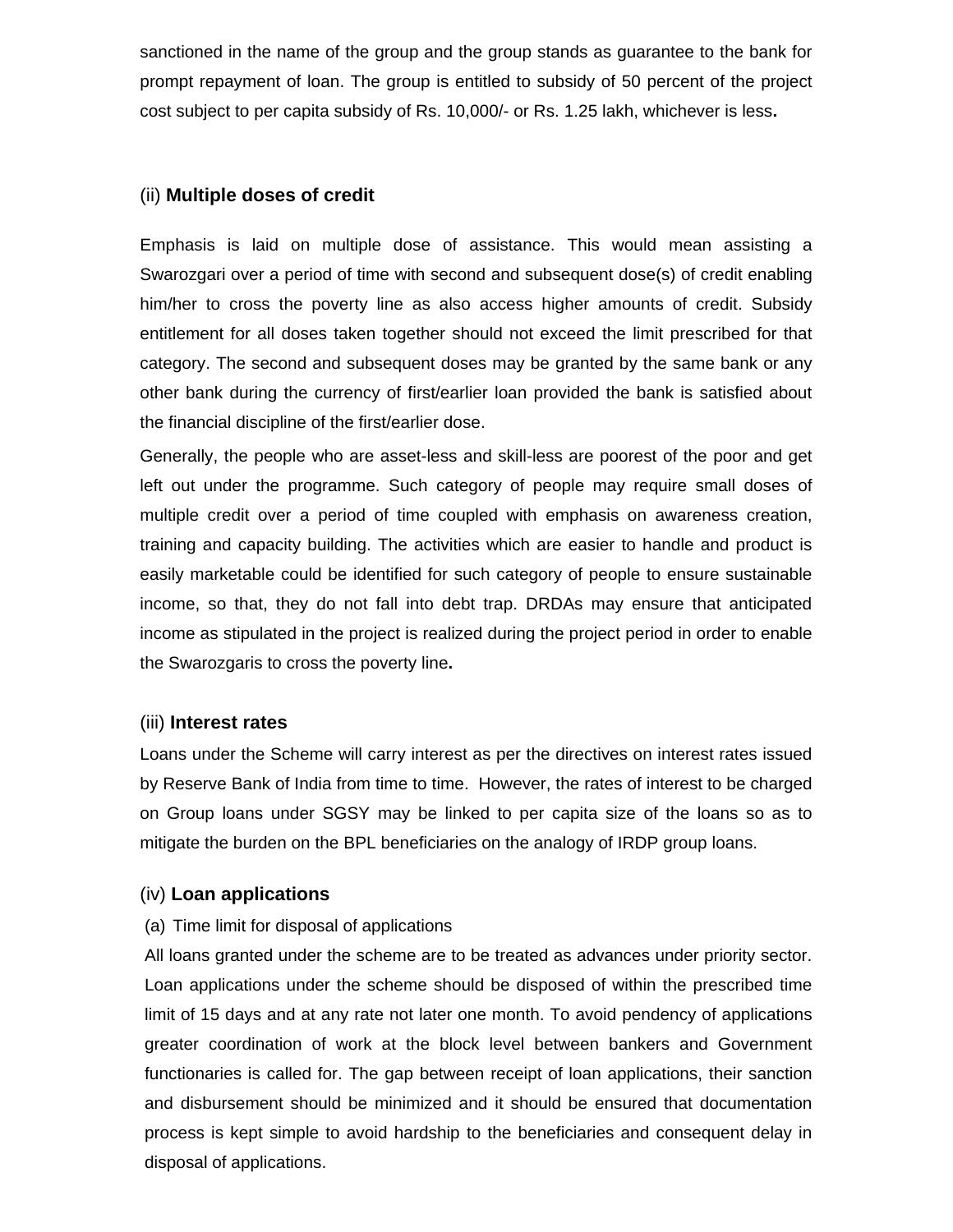#### (b) Rejection of loan applications

If some loan applications are rejected by the branch managers, the reason for rejection should be clearly recorded on the application form itself and the relevant application should be returned to the sponsoring authority immediately for their information and further action as they deem necessary.

Branch Managers may be vested with adequate discretionary powers to sanction proposals under the scheme without reference to any higher authority.

## **8. Assistance to IRDP borrowers**

(i) Existing IRDP borrowers may also be considered for second/multiple dose of assistance under SGSY if they have failed to cross the poverty line because of no fault of theirs.

Banks may also extend credit under SGSY to non-wilful defaulter owing dues up to Rs. 5,000/- under IRDP. Subsidy available to the existing IRDP beneficiaries would be restricted to the maximum ceiling prescribed for the category less the amount already availed by the borrower under IRDP.

(ii) Waiver of legal action before referring to DCC for forfeiture of subsidy under IRDP misutilisation cases:

As per the existing instructions under IRDP, in case of misutilisation of loan by the beneficiary, a bank branch can adjust the subsidy only after concurrence of the DCC/DLRC. It has been decided that in case of IRDP loans, where matters relating to defaults in repayment have been pending for long, the bank branch may take decision about forfeiture of subsidy and adjustment of the same against loan after obtaining approval from the authority at next higher level.

## **9. Insurance Cover**

 $\overline{a}$ 

Insurance cover is available for assets/live stock bought out of the loan. Swarozgaris are covered under the Group Insurance Scheme as per the details given at paragraphs 4.35 & 4.36<sup>[1](#page-8-0)</sup> of the SGSY guidelines. For availing the group insurance coverage by the SGSY

#### **(i) Livestock Insurance**

<span id="page-8-0"></span>Para 4.35: Insurance Cover at present is available for livestock assets given under IRDP (now SGSY). The General Insurance Corporation has agreed to provide this cover on the terms and conditions as reflected in the specimen Master Policy and Long Term Master Policy Agreement signed between the GIC and the State Government.

The coverage and premium rates are to be fixed in accordance with the Master Policy Agreement.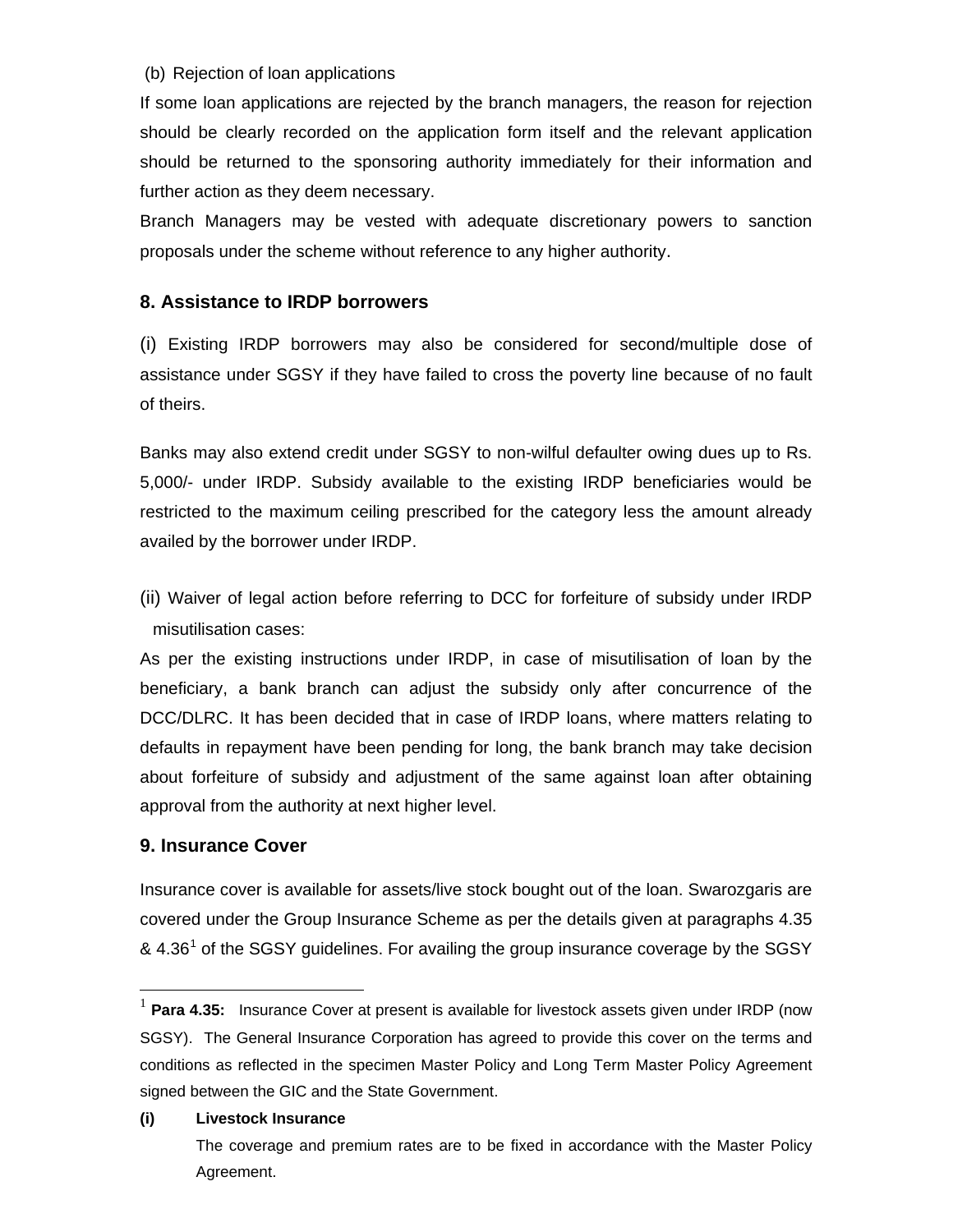#### **(ii) Scope of Cover**

 $\overline{a}$ 

The live stockpolicy provides indemnity in the event of death of animal/bird due to accident inclusive of fire, lightening, riot and strike, flood, cyclone, earthquake, famine or due to any fortuitous cause of disease contracted or occurring during the period of insurance subject to certain exclusions.

#### **(iii) Sum Insured**

The cost of the asset shall be treated as the sum insured for the settlement of claims. For permanent total disablement (PTD) claims 75% of the sum insured shall be payable.

#### **(iv) Claim Procedure**

The claim procedure is simplified to secure expeditious disposal of claims. The Bank/DRDA shall forward a death certificate given jointly by any two of the following within 30 days from the date of occurrence:

- 1. Sarpanch/Upsarpanch of Village;
- 2. President or any other officer of the cooperative credit society;
- 3. Official of Milk Collection Centre or Government Veterinary Surgeon/Veterinary Assistant
- 4. Supervisor/Inspector of Cooperative Central Bank;
- 5. Authorised nominee of DRDA;
- 6. Secretary of Panchayat;
- 7. Village Revenue Officer;
- 8. Village Accountant
- 9. Head Master of Primary School

#### **(v) Adjustment of Insurance Claim Money**

The procedure of adjustment of insurance claim of animals will be as follows;

- a) Where the borrower has been regular in payment of interest/repayment of instalments and is willing to receive a replacement animal, the claim proceeds may be utilized to purchase a new animal.
- b) Where the Swarozgari was a wilful defaulter and has additional dues to the bank by way of interest, the claim proceeds would be adjusted to the bank loan liability and the balance may be paid to the DRDA. However, if the default was not wilful, replacement animal may be provided out of claim proceeds.
- (c) Where the Swarozgari has been regular in payment of loan and interest but is unwilling to take a replacement animal he may be offered assistance for some other activity and claim proceeds utilized for financing the same. If he is unwilling to take any other activity, the claim money may be utilized by giving to the bank an amount equal to the balance outstanding in the loan account. The DRDA will also get subsidy amount proportionate to the balance loan outstanding and balance, if any, may be given to the beneficiary. Here, the Swarozgari is entitled to share the claim proceeds to the extent of loan repaid by him because he has utilized the asset properly and has paid the banks dues until the death of animal and has fulfilled the programmes objective to that extent.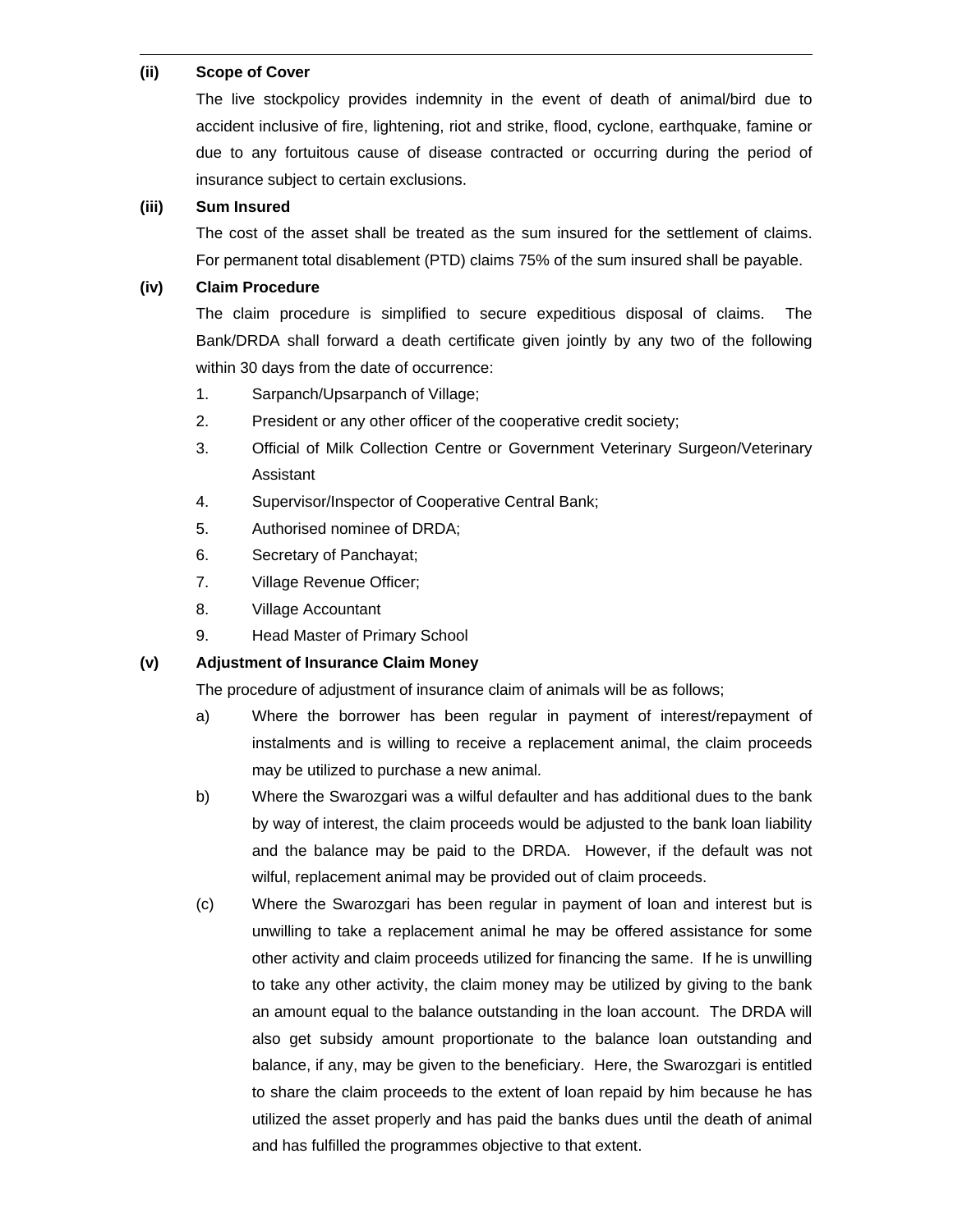Swarozgaris, the maximum age of Swarozgaris at the time of sanction has to be kept at 60 years of age. The insurance coverage, however, would be for five years or till the loan is repaid, whichever is earlier, irrespective of the age of Swarozgaris at the time of sanction of loan.

## **10. Security norms**

For individual loans upto Rs. 50,000/- and group loans upto Rs. 5 lakhs, the assets created out of bank loan would be hypothecated to the bank as primary security. In case where movable assets are not created, as in land-based activities such as dug well, minor irrigation etc., mortgage of land may be obtained. Where mortgage of land is not possible, third party guarantee may be obtained at the discretion of the bank.

#### **(vi) Other facilities**

 $\overline{a}$ 

The General Insurance Corporation of India have informed that if any IRDP (now SGSY) beneficiary has other milch animals where no loan or subsidy is involved, such milch animals could also be insured at the concessional rate of premium i.e. 2.25% per annum or 1.69% for three years. It has also intimated that IRDP (now SGSY) beneficiaries who have closed their loan account can insure the animals acquired by them through loan and subsidy at the concessional rate of premium for a further period of three years after closing the loan account if animals do not exceed the insurable age limit.

#### **Expenditure on Premium**

The expenditure on the premium is to be shared between the Government, bank and the beneficiary in the following proportions:

|             | When the banks do not participate | When the bank agrees to participate |  |  |  |  |
|-------------|-----------------------------------|-------------------------------------|--|--|--|--|
| Swarozgaris | 1.25%                             | 1.00%                               |  |  |  |  |
| Government  | 1.00%                             | 0.75%                               |  |  |  |  |
| <b>Bank</b> | Nil                               | 0.50%                               |  |  |  |  |

The expenditure to be borne by the Government will be shared between the State and the Centre in the ratio of 75 : 25. It should be met out of SGSY funds but should not be included in the individual subsidy ceiling applicable to the beneficiary.

#### **Group Life Insurance Scheme**

**Para 4.36:** A group life insurance scheme for Swarozgaris aged not less than 18 years and not more than 60 years was introduced w.e.f. 1.4.1988. This scheme is operative from the date on which the asset is disbursed to the Swarozgari till the Swarozgari completes the age of 60 years or a period of 5 years from the date of commencement of the cover, whichever is earlier. A sum of Rs.5000 shall become payable by LIC to the nominee of the deceased in case of natural death. In the event of death due to accident a sum of Rs.10,000 shall become payable by LIC.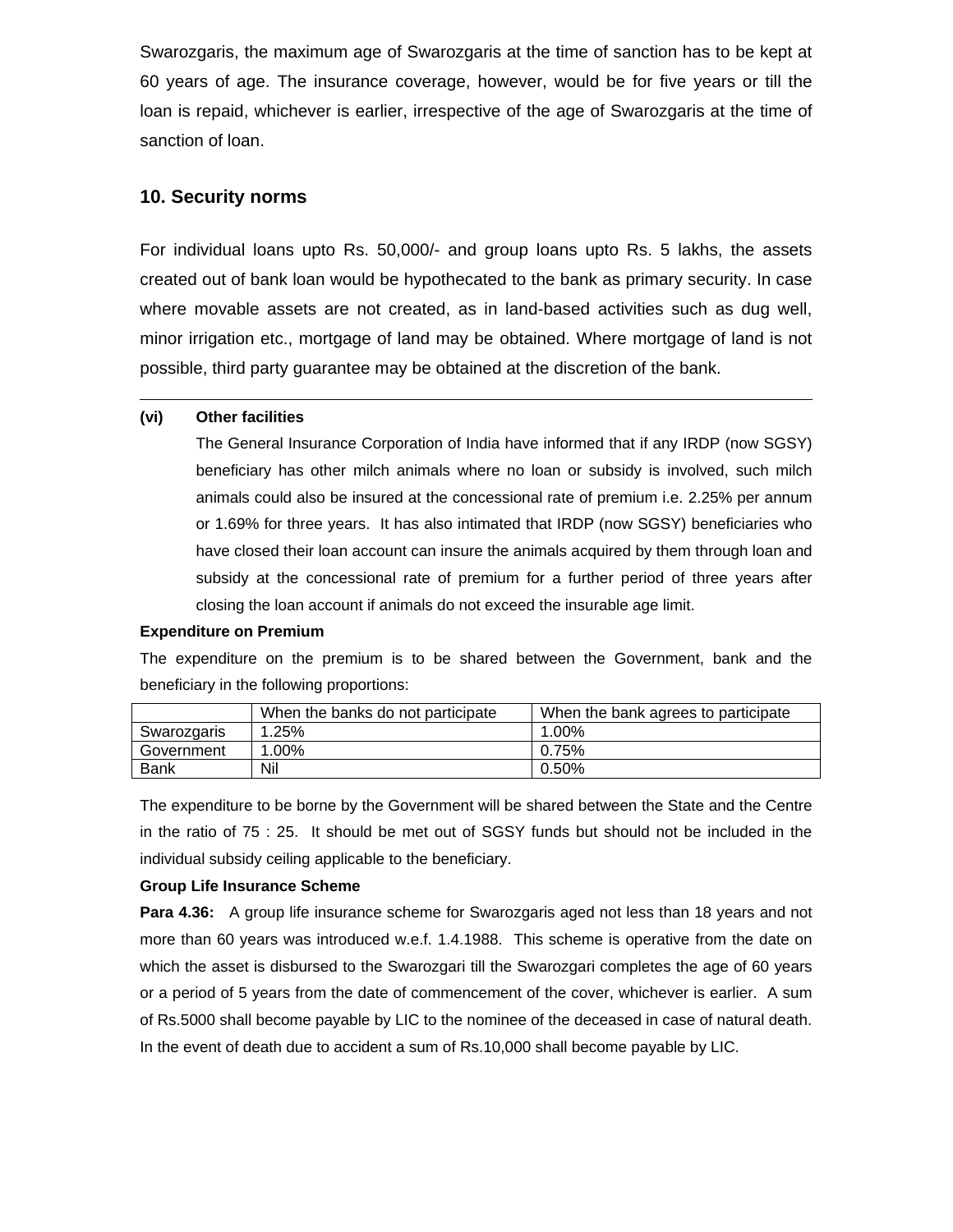For all individual loans exceeding Rs 50,000/- and group loans exceeding Rs. 5 lakh, in addition to primary security such as hypothecation/mortgage of land or third party guarantee as the case may be, suitable margin money/ other collateral security in the form of insurance policy; marketable security/ deeds of other property etc. may be obtained at the discretion of the bank. The upper ceiling of Rs. 5 lakh is irrespective of the size of the group or prorata per capita loan to the group. While deciding the limit for collateral security, the total project cost (bank loan plus Government subsidy) should be taken into consideration by banks.

## **11. Subsidy**

 $\overline{a}$ 

Subsidy under SGSY will be uniform at 30 percent of the project cost, subject to a maximum of Rs. 7,500/-. In respect of SC/STs it will be 50 percent of the project cost subject to a maximum of Rs. 10,000/-.

The group is entitled to subsidy of 50 percent of the project cost subject to per capita subsidy of Rs. 10,000/- or Rs. 1.25 lakh, whichever is less**.** There will be no monetary limit on subsidy for irrigation projects.

Subsidy under SGSY will be back ended. Banks should not charge interest on the subsidy amount. The availability of the benefit of subsidy to Swarozgaris would be contingent on the proper utilisation of loan as also its prompt repayment and maintaining the asset in good condition. The procedure for operation of Subsidy Reserve Fund accounts as detailed in paragraph 4.17 and 4.[2](#page-11-0)4<sup>2</sup> of the SGSY guidelines may please be followed.

<span id="page-11-0"></span><sup>2</sup> **Para 4.17:** Subsidy will be back-ended. Banks would disburse the full project cost including subsidy to the Swarozgaris as loan. The benefits of subsidy will also be available to Swarozgaris who prefer to avail themselves of required working capital in the form of cash credit. The operation of subsidy amount by the bank will be as follows:

a) The subsidy admissible to the Swarozgaris under SGSY should be kept in the Subsidy Reserve Fund Account Swarozgari-wise instead of in term deposit in the name of the Swarozgari. Banks should apply no interest on the Subsidy Reserve Fund Account. In view of this, for the purpose of charging interest on the loan, the subsidy amount should be excluded. The balance lying to the credit of subsidy Reserve Fund Account will not form part of DTL for the purpose of SLR/CRR.

b) In the case of Working Capital advances also, subsidy may be kept in the Reserve Fund Account as stated above without any interest being offered. However, the amount standing to the credit of the account should be withdrawn and credited to a Cash Credit Account of the SGSY Swarozgaris after a period of 5 years.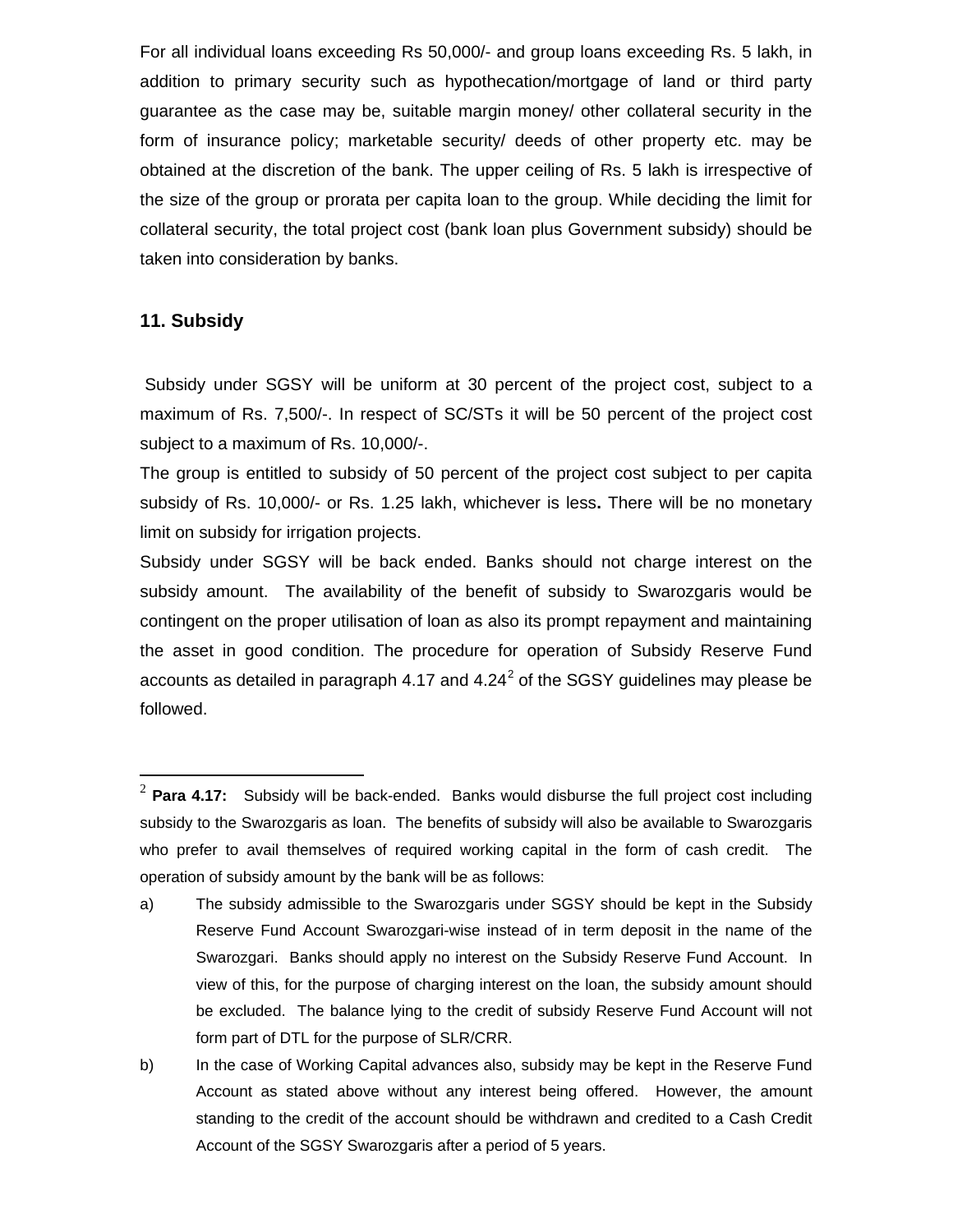DRDAs will be opening savings banks accounts with the principal participating bank branches for administration of subsidy. These accounts are to be reconciled every three months and they will be subject to annual audit.

## **12. Post Credit Follow-up**

Loan Pass books in regional languages may be issued to the Swarozgaris which may contain all the details of the loans disbursed to them. Bank branches may observe one day in a week as non public business working day to enable the staff to go to the field and attend to the problems of Swarozgaris.

Banks should ensure through proper monitoring and verification that quality assets have been procured by the Swarozgaris. Necessary documents relating to acquisition of assets should be obtained by the bank and also followed through visits by field staff. In case of non-procurement of assets by the Swarozgari in spite of reasonable time and opportunity, the bank shall be free to cancel the loan and recover the money as mentioned in the para  $4.10<sup>3</sup>$  $4.10<sup>3</sup>$  $4.10<sup>3</sup>$  of SGSY Guidelines. Legal proceedings (Civil/Criminal) wherever necessary may be initiated against the Swarozgari and against all members in case of SHG for recovery of loan**.** 

# **13. Risk Fund for Consumption Credit**

 $\overline{a}$ **Para 4.24:** The banks would take all possible measures, i.e., personal contact, organization of joint recovery camps with District Administration, legal action, etc. In case, even after this, the bank fails to recover the entire dues, the process of forfeiture of subsidy for adjustment against dues will be taken up. For this purpose, a notice will be issued to the Swarozgaris and he/she will be provided reasonable opportunity to show cause why his/her subsidy should not be forfeited. Thereafter, the concerned banks will place before the District SGSY committee a complete report on action taken and a proposal for forfeiture and adjustment of subsidy. After getting the approval of the Committee, the concerned bank will adjust the subsidy (including interest earned) against the Swarozgari's dues. However, if the bank is able to realize any amount from the Swarozgaris subsequently over and above the amount due to it, the amount will be returned to the DRDA.

<span id="page-12-0"></span><sup>3</sup> **Para 4.10:** In the event the Swarozgari does not inform the bank of the fact of procurement, the bank shall inform the BDO who shall enquire into the reasons. If the non-procurement is due to the negligence of the Swarozgari, the bank, in consultation with the BDO, shall afford him reasonable opportunity of doing so after which the bank shall be free to cancel the loan and recover the money. The Swarozgari will be liable for civil as well as criminal proceedings that are likely to arise in such a case. In case of the SHGs, all the members will be liable.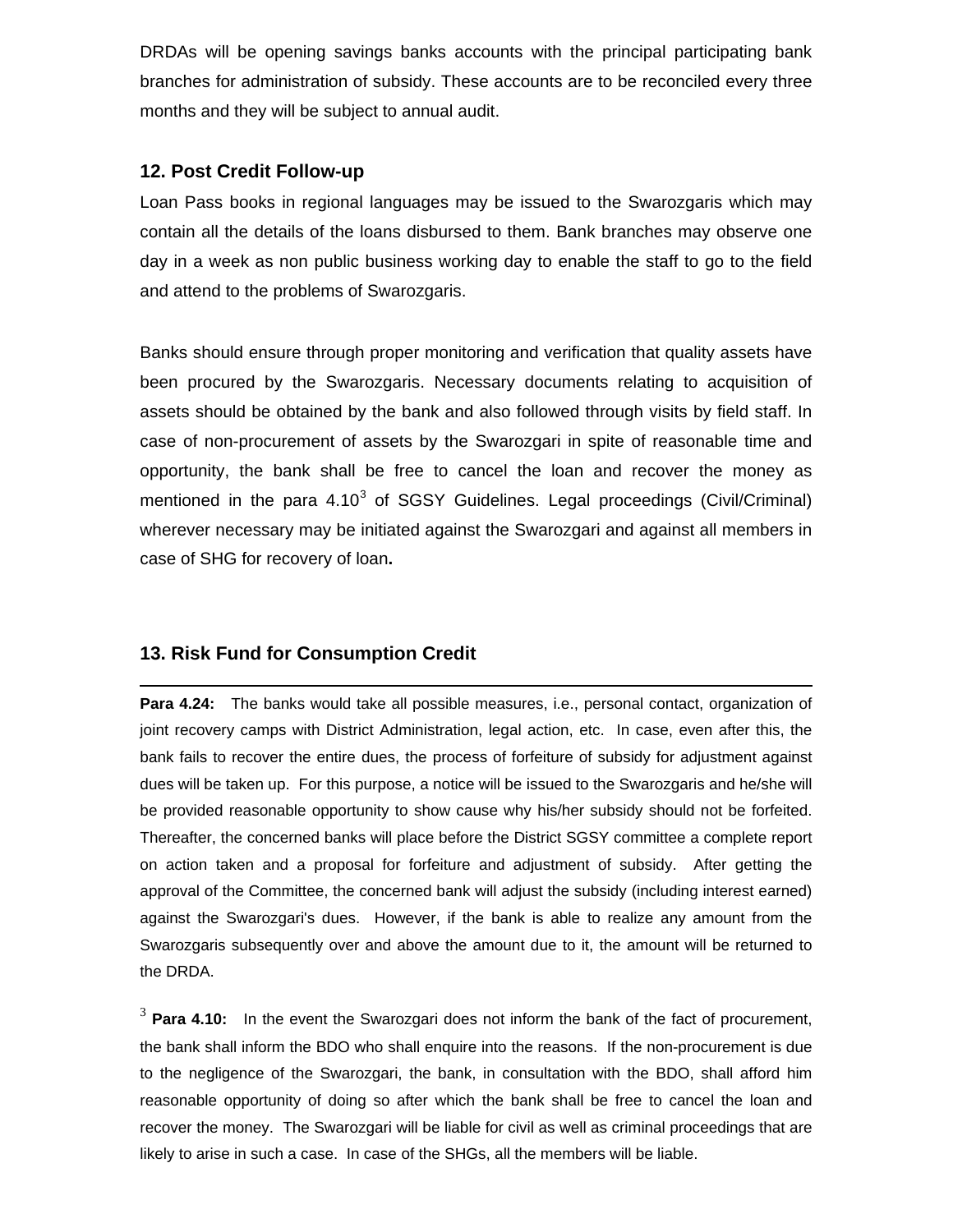The scheme provides for the creation of Risk Fund with 1 percent of SGSY funds at District level. Consumption loans not exceeding Rs. 2,000/- per Swarozgari would be provided by the banks. Assistance to the extent of 10 percent of the total consumption loans disbursed by banks to the SGSY Swarozgaris during the year would be provided out of this Risk Fund( para  $4.30<sup>4</sup>$  $4.30<sup>4</sup>$  of SGSY Guidelines may be referred).

## **14. Repayment of Loan**

All SGSY loans are to be treated as medium term loans with minimum repayment period of five years. Instalments for repayment of loan will be fixed as per the unit cost approved by the NABARD/Dist. SGSY Committee. There will be a moratorium on repayment of loans during the gestation period. Repayment instalments should not be more than 50 percent of the incremental net income expected from the project. Number of instalments may be fixed taking into consideration the principal amount, the interest liability and the repayment period.

Swarozgaris will not be entitled for any benefit of subsidy if the loan is fully repaid before the prescribed lock-in period. The repayment period for various activities under SGSY can broadly be categorised into 5, 7 and 9 years depending on the project. The corresponding lock-in period would be 3, 4 and 5 years respectively. If the loan is fully repaid before the currency period, the Swarozgaris will be entitled only to pro-rata subsidy.

## **15. Recovery**

 $\overline{a}$ 

Prompt recovery of loans is necessary to ensure the success of the programme. Banks shall take all possible measures, i.e., personal contact, organisation of joint recovery camps with District Administration, legal action, etc to ensure recovery. In case of default

<span id="page-13-0"></span><sup>4</sup> **Para 4.30:** To meet the small consumption needs of weaker sections of society, a Risk Fund for Consumption Credit can be created with (one per cent) (1%) of SGSY fund at District level. The scheme is intended to enable Commercial Banks, Cooperative Banks and Regional Rural Banks to provide consumption loans, not exceeding Rs.2000 per Swarozgaris from weaker sections of society. "Weaker Section" means all SGSY Swarozgaris, small and marginal farmers, landless agricultural workers, rural artisans and other people of very small means like carpenters, barbers, washer men etc. who form an integral part of the village community. Under this scheme, risk fund assistance is provided to the banks to the extent of 10 percent of the total consumption loans disbursed by them during the year to the above mentioned target groups.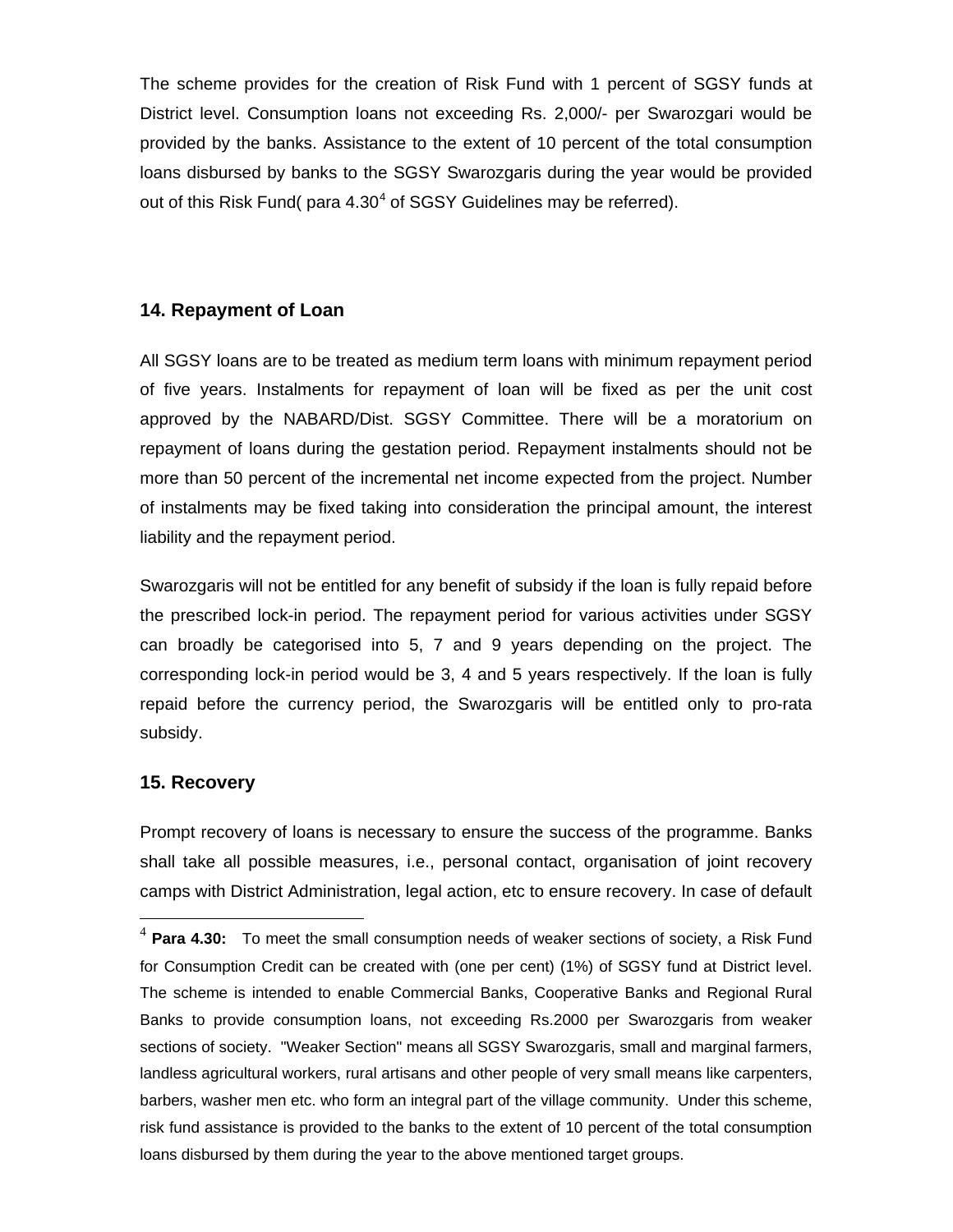in the payment of loan or the group becoming defunct or dissolution of the group and in case the bank fails to recover the entire dues in spite of all possible measures, the process of forfeiture of subsidy for adjustment against dues may be taken up. After getting the approval of District SGSY Committee the concerned bank may adjust the subsidy against the Swarozgaris dues. If the bank is able to realise any amount subsequently over and above the amount due to it, the same may be returned to DRDA.

The banks may engage the services of NGOs or individuals (other than government servants) as monitor-cum-recovery facilitators, on a commission basis. A processingcum-monitoring fee of 0.5 percent of the loan amount may be charged to the Swarozgaris to meet this expenditure. Prompt repayment at the Swarozgari's level, will entitle him/her to waiver of the 0.5 percent processing-cum-monitoring fee.

The provision as per Para  $4.26<sup>5</sup>$  $4.26<sup>5</sup>$  $4.26<sup>5</sup>$  of the SGSY guidelines with regard to stipulation of 80 percent recovery in Panchayats under the scheme had been temporarily suspended by Government of India vide their letter No. I-12011/20/99-IRD credit dated March 16, 2001. The suspension would continue till further notice.

The State Governments and the banks should continue their efforts for recovery of loans under the erstwhile IRDP and SGSY to improve the recovery performance under the scheme.

While reporting the recovery under SGSY Banks, should not add the recovery under IRDP with that of SGSY. Recovery figures under the SGSY should be maintained/ calculated separately. Further, within SGSY, advances and recovery of loans under group/ individual finance should be maintained separately to get a proper feed back.

## **16. Refinance of SGSY Loans**

 $\overline{a}$ 

Banks are eligible for refinance from NABARD for the loans disbursed under SGSY as per their guidelines. The eligibility for refinance is related to the recovery position of the banks.

## **17. Role of Banks and State Agencies**

Banks will be closely involved with Government agencies in implementing, planning and preparation of projects, identification of key activities, clusters, self-help groups, identification of individual Swarozgaris, infrastructure planning as well as capacity building and choice of activity of the SHGs, grading of SHGs, selection of Swarozgaris,

<span id="page-14-0"></span> $5$  Para 4.26:- In order to ensure recovery discipline with effect from 1.1.2001, any Panchayat that registers a recovery less than 80 percent under SGSY will not be eligible for consideration under SGSY. Likewise any Panchayat Samiti registering a recovery less than 80% will see the further programme suspended in the Samiti.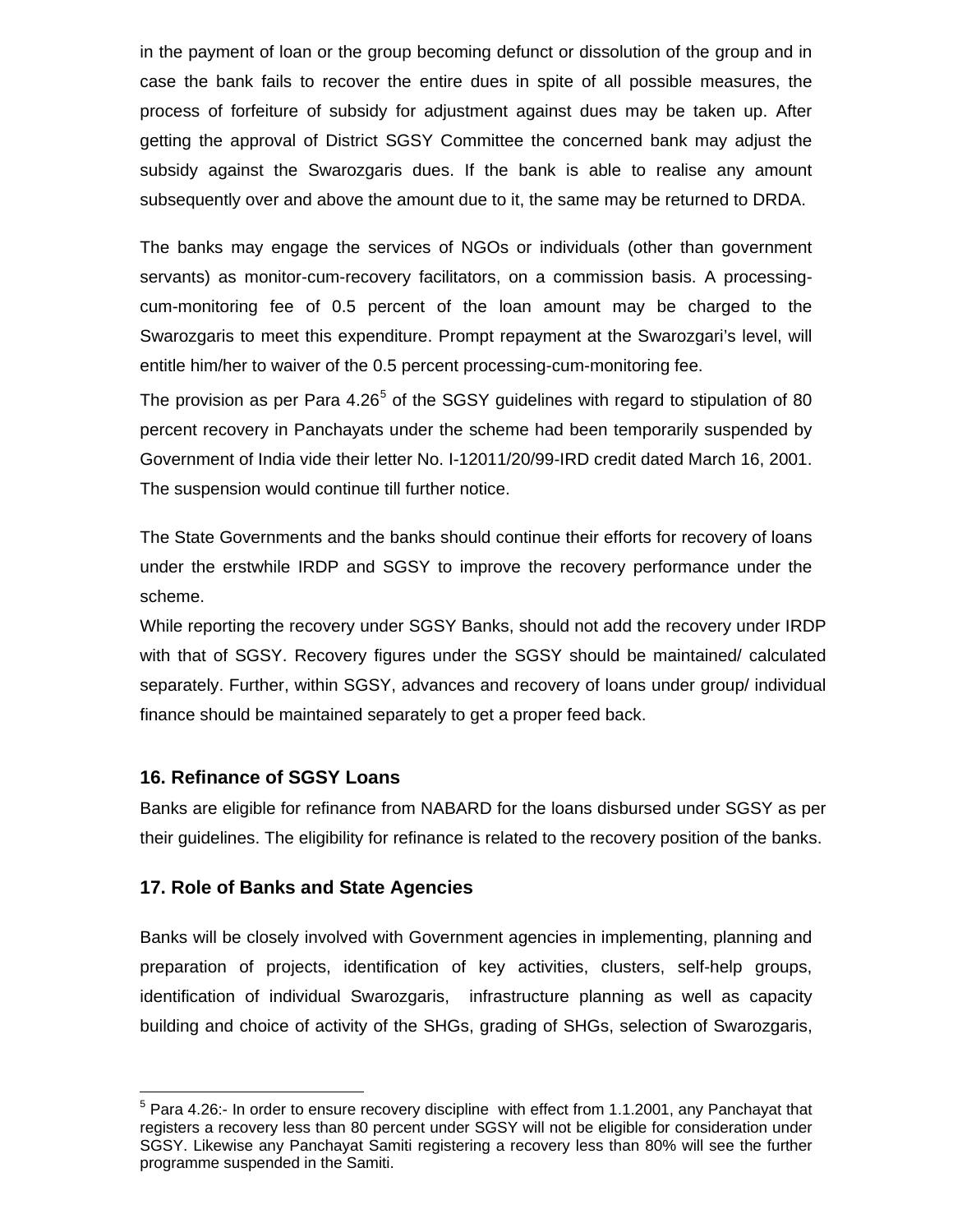pre-credit activities and post credit monitoring including loan recovery. The bank has the final say in the selection of Swarozgaris.

Where banks are involved as facilitators/ Self Help Promoting Institutions (SHPIs), the amount towards the cost of social mobilisation, training and capacity building of groups may be decided in the State Level SGSY Committee keeping in view of the local need and requirements. Further, payment of the cost of social mobilisation should be based on the stage of development of the group as mentioned in Para 3.21 $<sup>6</sup>$  $<sup>6</sup>$  $<sup>6</sup>$  of the guidelines.</sup>

#### (i) **Sensitisation programmes**

 $\overline{a}$ 

Emphasis is laid on the need for organizing training of bankers and district and block level officers involved in the implementation of the SGSY scheme. Banks may, therefore, organize district wise intensive one day sensitisation camps / workshops for their branch officers.

<span id="page-15-0"></span><sup>6</sup> **Para 3.21:** Group activities stand a better chance of success because it is easier to provide back up support and marketing linkages for group activities. The SGSY will primarily follow the group approach. The groups should demonstrate minimum levels of group dynamism, as detailed above, before considering for assistance with the loan-cum-subsidy for the group under the SGSY. The group is entitled to Subsidy of 50% of the project cost subject to per capital subsidy of Rs.10,000/- or Rs.1.25 lakh, whichever is less. DRDAs should conduct training programmes to the members and the representatives of the groups so that the groups become fully self-managed and evolve into strong self managed groups. The cost of the groups formation and development should be met from the funds provided under the SGSY. Considering the experiences of the NGOs involved in the development of SHGs in the country, it is estimated that an amount of Rs.10,000/- per group would be the investment required over 3 - 4 years. Rs.10,000/- per group as mentioned above for formation and development of Self Help Group, is the maximum ceiling, however, the actual amount may be decided by the District Level SGSY Committee based on the local prevailing situations.

Payment of the amount to the NGOs/CBOs/Community Coordinators/Animators will be made in four instalments in the manner given below:

- a) 20 percent of the funds at the beginning when the formation of Self Help Group is commenced by the NGO/CBOs/Community Coordinator/Animator. This money could be utilized during the formation stage. During this period the group should open an account in the Service Area bank branch and they should be imparted Basic Orientation training on the concept of Self Help Group, Group dynamics, maintenance of records and books of accounts, conducting group meetings and financial transactions
- b) 30 percent after the group qualifies for Revolving Fund or get linked to the bank by way of availing credit and continue to work satisfactorily
- c) 40 percent after the group take up an economic activity, and
- d) 10 percent after the start of economic activity by the group and adherence to repayment schedule of the loan sanctioned by the bank.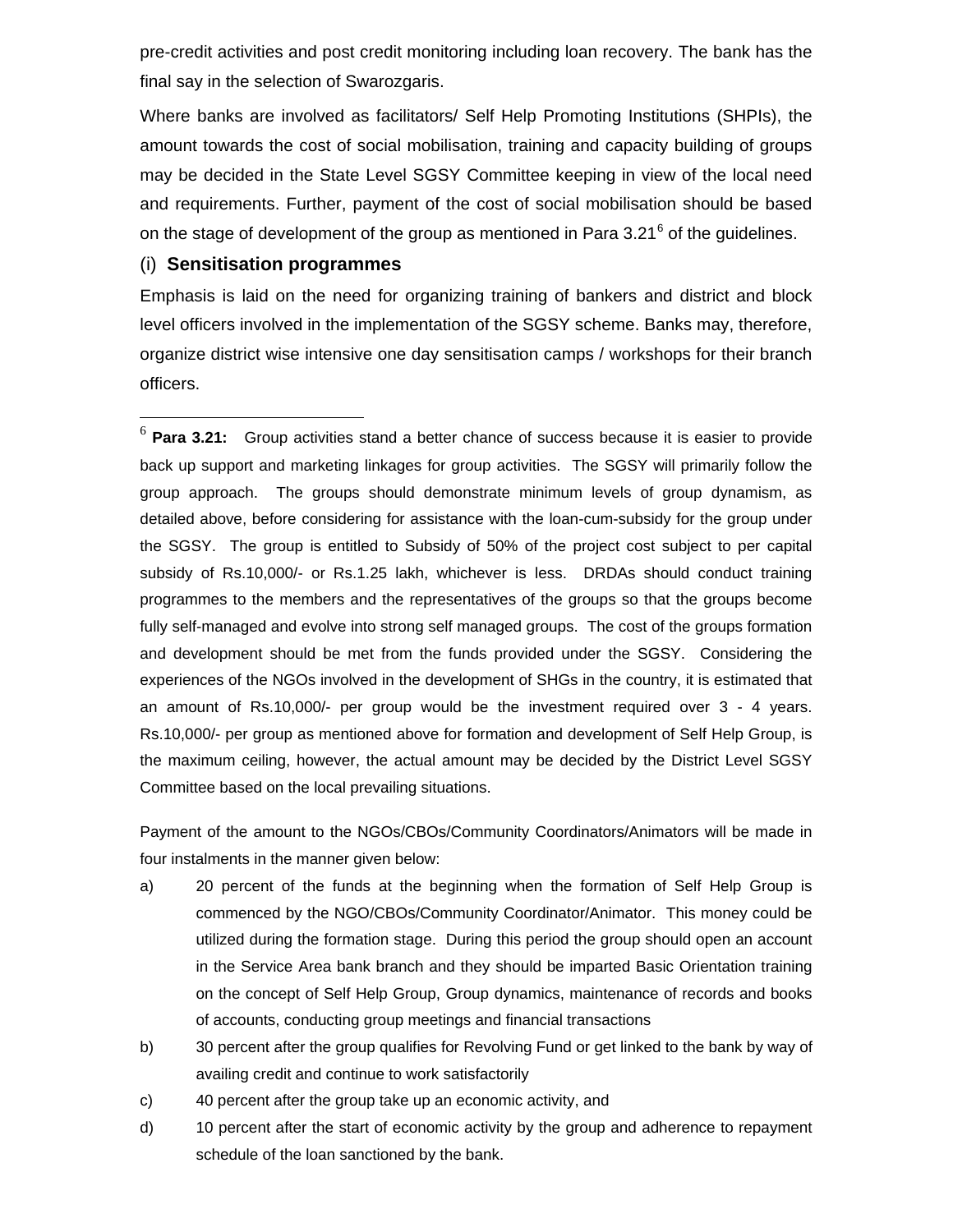## (ii) **SGSY Special Projects**

There is a need for more methodical formulation of the special projects under the scheme so as to bring in the advantages of economies of scale, faster dissemination of best practices, creating market niches and accessing export markets etc. and banks may take up special projects under the scheme on pilot basis.

## (iii) **Voluntary Retirement Scheme (VRS)**

The Central Level Coordination Committee in its meeting held on June 3, 2002 at Hyderabad, noted that in the post VRS (Voluntary Retirement Scheme) scenario in banks, there are many States, particularly in the North Eastern Region, where the implementation of the programme has been suffering due to lesser number of persons deployed in rural branches of banks. In this connection, banks are advised to refer to the circular DBOD. BL.BC.3/22.01.001/2001 dated July 25, 2001 wherein it has been indicated that no branch of Public Sector Banks in general, and that in a rural area in particular, is closed due to non availability of staff on account of introduction of VRS and that lending under various schemes in rural areas is not adversely affected. The above instructions are reiterated and banks are advised that those bank branches, which have either been closed or shifted from difficult areas, should be brought back to the original position, once normalcy is restored in such areas.

(iv) **Participation of banks in block/district level SGSY Committee meetings**  For monitoring the progress under the SGSY scheme, committees have been constituted at the block level and district level. Bank branch managers are members of the block level SGSY committee and the Lead Bank Officer is the convenor at the district level and district coordinators of the implementing banks are members. Banks should ensure their participation in the meetings of the block and district level SGSY committees.

## (v) **Consultation Process**

It is necessary to establish a process of consultation and to exchange /share information between district and block level functionaries with bankers for smooth implementation of the programme. Government functionaries should share the information regarding approved BPL lists with banks and the banks should provide the details of defaulters under IRDP/SGSY loans to the Government.

## **18. Role of DRDAs**

(i) DRDAs may facilitate in planning of network of SHGs by federating them at appropriate level, once SHGs have reached the stage of maturity and have stabilised. DRDAs should put in concerted efforts to strengthen and consolidate the groups formed by various organisations as some level of synergy already exists and then take steps to form new groups. The DRDA shall regularly monitor the progress of the groups through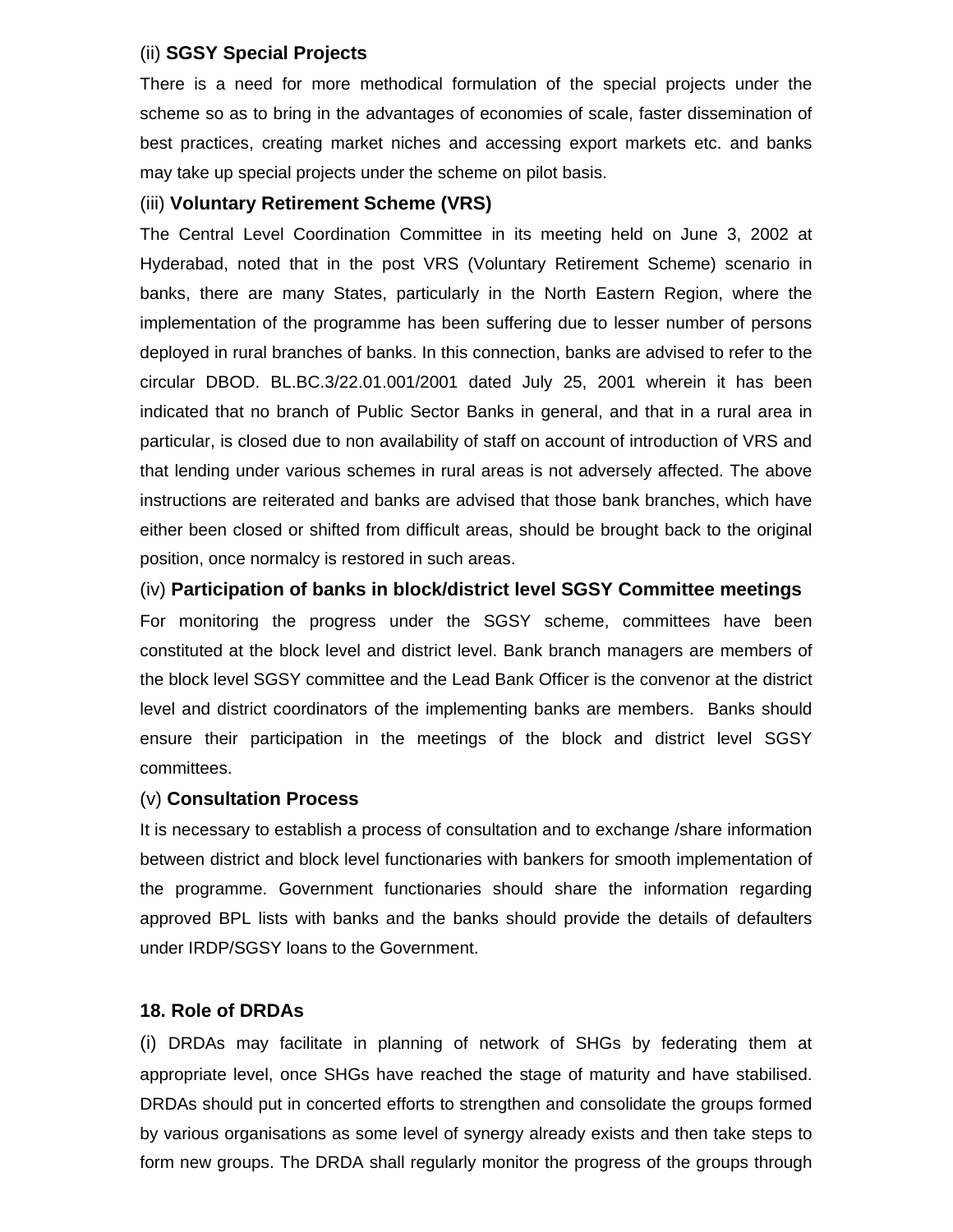periodic evaluations. The DRDAs may act as nodal agency for developing database, which should include SHGs formed under all the schemes to ensure convergence of various schemes as well as better planning for training and other requirement of SHGs. A facilitator working closely with the committees at grass root level can play a critical role in group formation and development.

DRDAs may support such sensitive support mechanisms in the shape of NGOs or community based organisations (CBOs) or network of community coordinators/ animators or a commercial bank/ regional rural banks/ cooperative banks functioning in rural areas or a team of dedicated functionaries of the Government who are fully engaged in the task of initiating and sustaining the group development process.

With regard to involvement of commercial bank/ regional rural bank/ cooperative bank branches functioning in rural areas as facilitators/ Self Help Promoting Institutions (SHPI), effort should be made to involve only such bank branches who are committed and have shown keen interest in social mobilisation of poor people and could take up the responsibility of social mobilisation, group formation and development of Self Help Groups. Accordingly, such rural bank branches could be involved as facilitators/SHPIs for social mobilisation, formation, training and capacity building of SHGs formed under the scheme. Further, involving banks as SHPIs/ facilitators would help in credit linkage of groups which is one of the major objectives of organising SHGs and crucial for socio economic empowerment and sustenance of groups.

#### (ii) **Linkage with banks & grading exercise**

During the stage of group formation, the SHG should be brought into contact with the local banks through opening of savings bank account preferably in their Service Area branch. The BDO and the banker may visit the SHG as often as they can and explain to the members the opportunities for self-employment. The DRDAs should involve the bank functionaries also in the training programme of SHGs.

In case the SHGs have been in existence prior to the SGSY under other programmes and have completed six months from the date of formation and it is being brought under the SGSY, such groups may be subjected to first grading immediately, without waiting for another six months**.** 

For minor irrigation schemes, relaxation of time for the second grading could be allowed if the group is found credit-worthy and the project is viable. The decision in regard to the relaxation may be taken by the Block Level SGSY Committee.

In case the SHG has been in existence prior to the SGSY under other programmes and has completed one year from its date of formation and it is being brought under SGSY, the group may be subjected to second grading directly to assess its eligibility for economic activity without subjecting to first grading.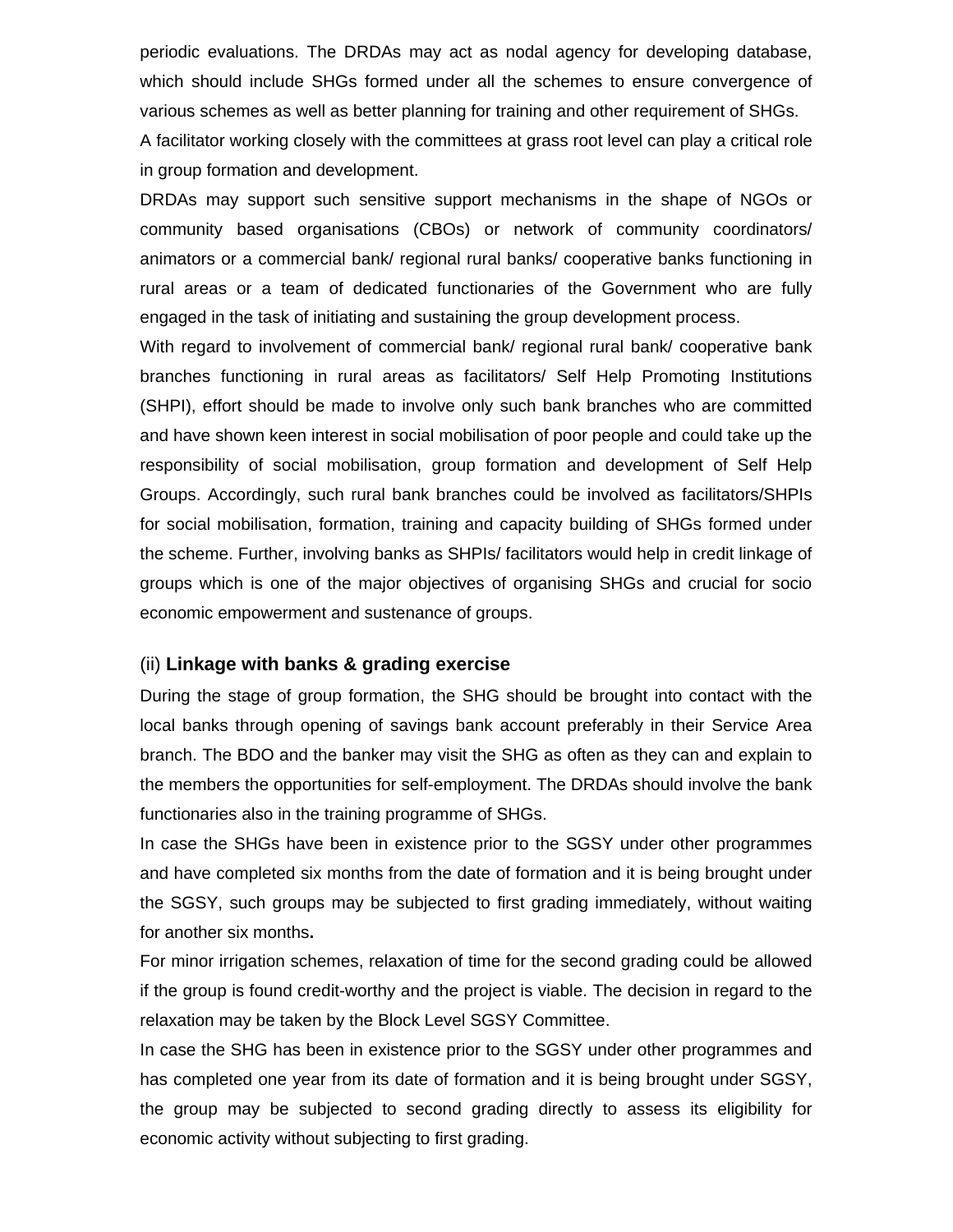The choice of the agency carrying out the grading as well as the criteria should be to the satisfaction of the bank. It would be desirable that bank functionaries are involved in the grading exercise of groups functioning in their Service Area**.** 

# **19. Deputation of Bank Officials to the DRDAs**

As a measure of strengthening of DRDAs and for promoting a better credit environment, deputation of bank officials to DRDAs has been suggested. Banks may consider deputing officers at various levels to the state Governments/DRDAs in consultation with them.

# **20. Supervision and Monitoring**

Banks may set up SGSY cells at Regional/Zonal Offices. These cells should periodically monitor and review the flow of credit to SGSY Swarozgaris, ensure the implementation of the guidelines of the scheme, collect data from the branches and make available consolidated data to the Head Office of the bank. The banks should ensure that no query from the field level remains unattended by the Head Office. Monitoring of the Scheme at the Head Office level of the bank may be entrusted to a Senior Officer and the progress of this programme may be reviewed on a regular basis by the Top Management. Banks should ensure to achieve the credit mobilisation target set for each financial year without fail.

The Scheme provides for the setting up of SGSY committees at Block/ District/State and Central level. These committees will hold periodical meetings wherein the implementation of the scheme will be reviewed and monitored. It is expected that banks will actively participate in these meetings and maintain closer co-ordination with the different agencies responsible for the implementation of SGSY.

The Central Level Co-ordination Committee in its meeting on February 7, 2005 reviewed the performance under the SGSY Scheme and made following recommendations which were advised to the banks to ensure successful implementation of the scheme:

- (i) Powers be delegated to branch Managers for sanction of all SGSY applications without making any reference to higher authorities.
- (ii) Pending applications should be brought forward and disposed off in the first quarter of the succeeding year.
- (iii) Banks may explore the possibility of utilising micro-finance institutions for bridging the credit gap.
- (iv) Banks may take appropriate action to achieve the desired credit to subsidy ratio of 1:3.
- (v) Banks may furnish a status report to Ministry of Rural Development on the underperformance of their branches in lending under the scheme during the last two years.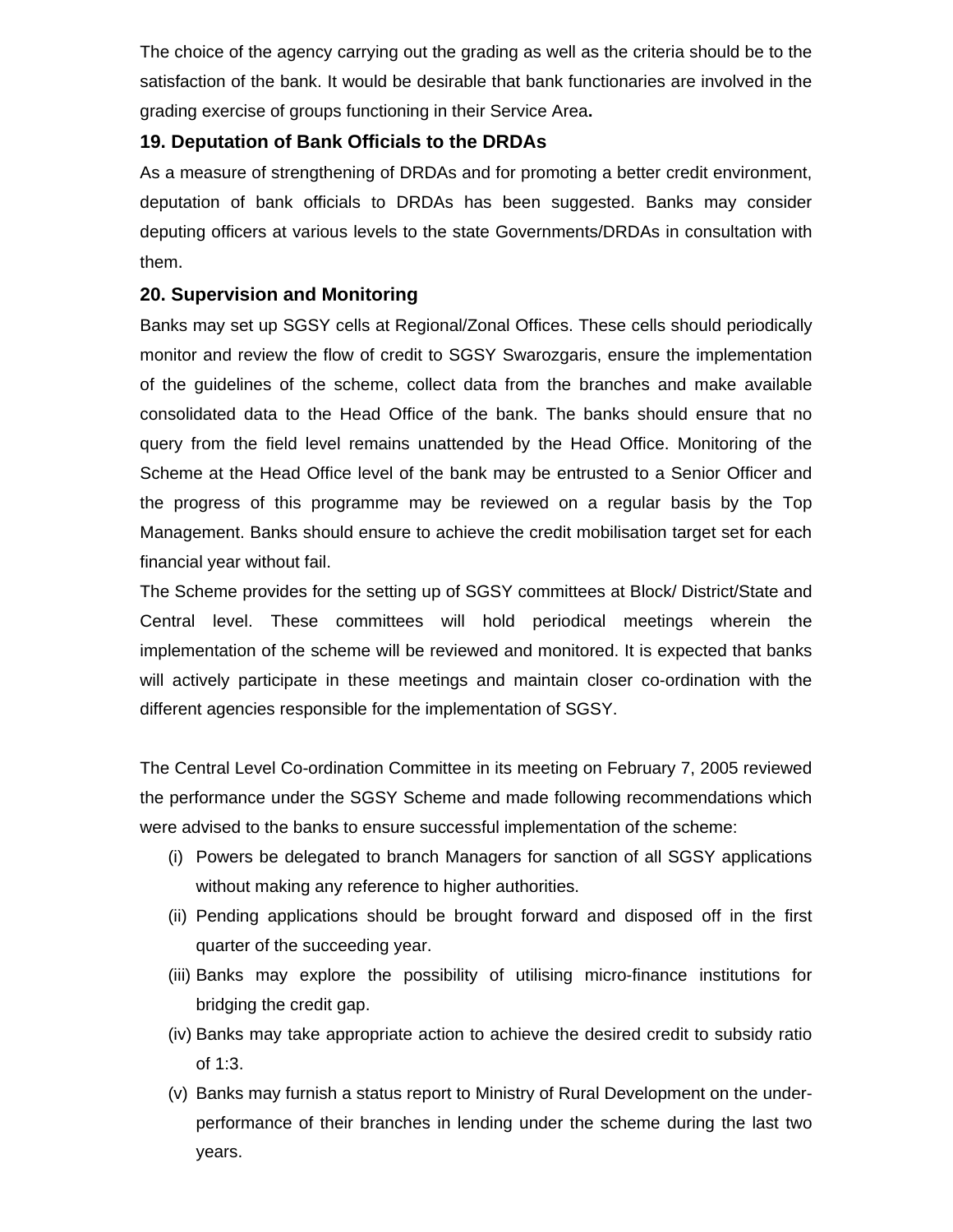(vi) Banks should maintain separate record for recovery data in respect of SGSY distinct from IRDP and also utilise the Non-Public Business Working Day to attend to the problems of Swarozgaris under SGSY also.

## **21. Service Area Approach**

The district SGSY Committee set up under the Scheme has been authorised to reallocate the villages, which are either not covered by any bank branch or where the concerned branch is not able to perform for any reason whatsoever. The district SGSY Committee's decision on reallocation would be placed before DCC for its consideration and further necessary action.

The Service Area branches may be grouped block wise without disturbing their Service Area identities or their obligation to prepare Village Credit Plans/ Service Area Plans so that borrowers will have the flexibility to approach other branches in a block in the event of inability of the concerned Service Area branch to adequately meet their requirements. The primary responsibility for financing borrowers within the Service Area will be that of the concerned Service Area branch. Borrowers will first approach their Service Area branch for credit facilities and in the event of the concerned Service Area branch not being in a position to finance them, it will be incumbent on it to give a 'No Dues Certificate' to the concerned borrower who will, then, be free to approach any other branch in the block for credit support. If the Service Area branches do not issue 'No Dues Certificate' within 15 days from the date of receipt of the application, the borrower will be free to approach any other branch in the block for his credit requirements without production of 'No Dues Certificate' from the concerned Service Area branch (vide circular RPCD.No. BC.117/08.01.00/95-96 dated April 2, 1996 read with circular RPCD.No.BC.150/08.01.00- 93/94 dated May 24, 1994).

Banks should follow these Service Area Approach guidelines scrupulously**.** 

## **22. Submission of Data**

Close monitoring at all levels would contribute greatly to the effective implementation of the Scheme. Formats for reporting progress under SGSY as received from Ministry of Rural Development are given in Annexure 1(2) to 1(7). The information has to be compiled bank-wise at the block as well as district level to the corresponding block/district authority by the concerned bank and also to be used for the State-level information by substituting district for the block for monitoring and implementation of the scheme.

Monthly/quarterly progress reports under the scheme may be furnished to RBI/Ministry of Rural Development, Government of India, New Delhi as per the monthly/quarterly formats given in Annexures 1 (9) and 1 (10) respectively, for monitoring the State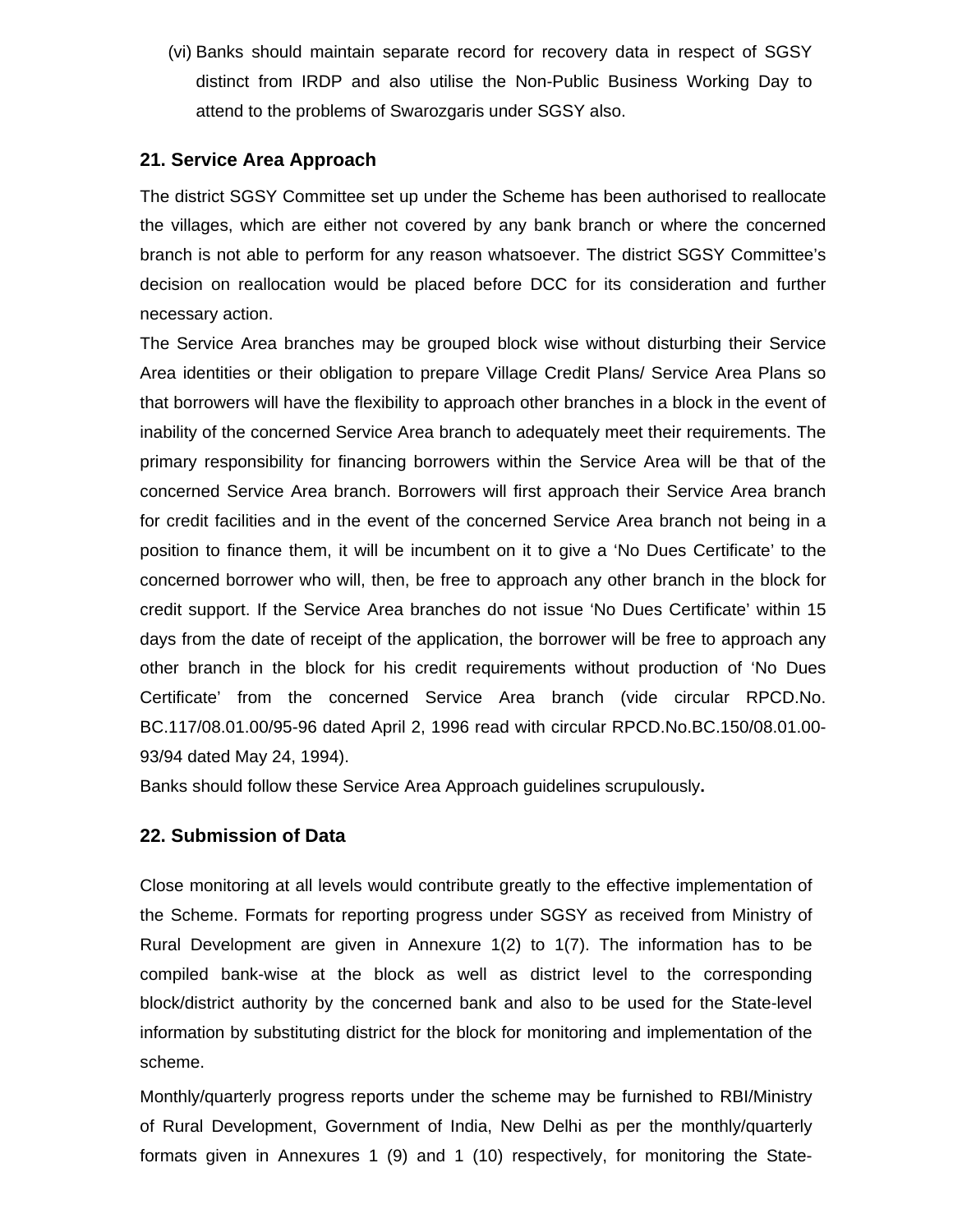wise/bank-wise progress in the implementation of the scheme. The recovery statement under the scheme may be submitted as per format given in Annexure 1 (8), on a half yearly basis as at the end of September/March every year. Banks should maintain separate record for recovery under SGSY (without mixing it with IRDP). The data for individual and group loans should also be compiled separately**.**

The quarterly (cumulative) progress reports and the recovery statement are required to be submitted within 45 days from the close of the quarter/half year to which it relates. The monthly cumulative progress report which has been modified with effect from September 2004 is required to be submitted within 30 days from the close of the quarter to which it relates. The modified format is at *Annexure 1 (9*). Further all the applications pending at the close the year should be brought forward to the next year and decided upon. Banks should ensure timely submission of data. Banks may include the scheme details and concepts as course contents in the training programmes for staff members and hold sensitisation programmes on SGSY wherever necessary to further strengthen the scheme. The review of the progress under SGSY scheme may be made by the banks at Regional/Zonal/Head Office on a quarterly basis. A copy of the review note duly approved by the Board may be forwarded to the Ministry of Rural Development, New Delhi and Rural Planning & Credit Department, Reserve Bank of India, Central Office, Mumbai regularly and without any delay.

## **23. Credit Mobilisation Targets**

The State-wise credit mobilisation targets are fixed by GOI every year. The State-wise targets may be allocated among commercial banks, co-operative banks and RRBs by SLBCs. The SLBCs should finalise the targets of individual banks on the basis of acceptable parameters like resources, number of rural/semi-urban branches, etc., so that each bank will be in a position to arrive at its corporate target, the achievement of which will be strictly monitored by RBI. Every effort should be taken by the banks to achieve the credit target fixed on the above basis.

#### **24. LBR Returns**

The Code number for SGSY under LBR reporting system has been allotted and communicated to the banks. (Vide circular SAA 8/08.01.04/1999-2000 dated January 20, 2000).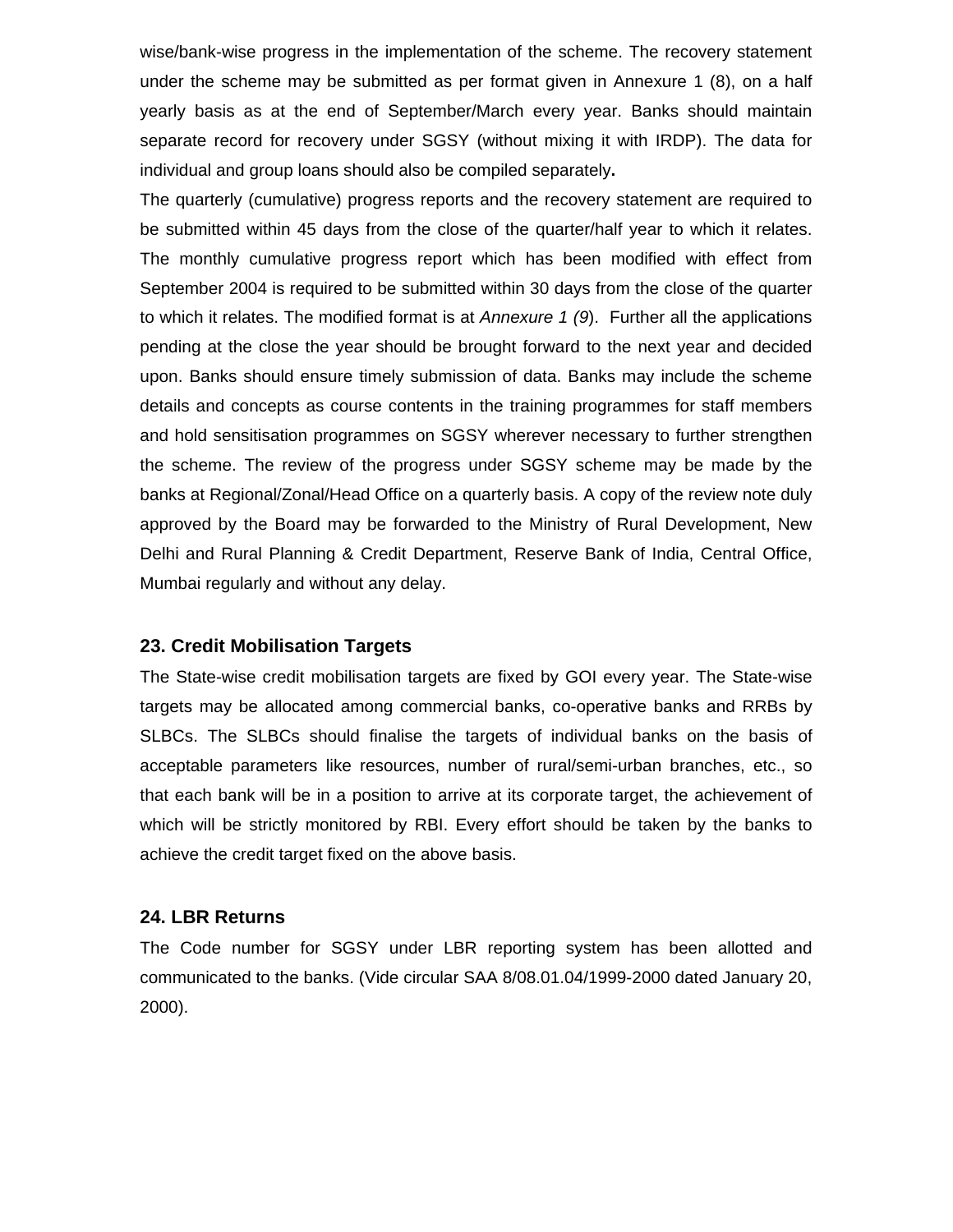Separate guidelines have been issued by the Ministry of Rural Development indicating the role and responsibilities of the line departments, banks, NGOs, Swarozgaris. Banks should issue suitable instructions to their controlling offices/branches for implementation.

# **25. Clarifications**

In regard to the above, some issues have been raised by banks in the operationalisation of the scheme. These issues together with clarifications are given in *Annexure 1(1)*.

Operational issues which may arise during the course of implementation of the scheme may be resolved locally in the Block/ District/State Level Committees in consultation with officials of line departments keeping overall content of the scheme in view to ensure that the smooth implementation of the scheme is not impeded.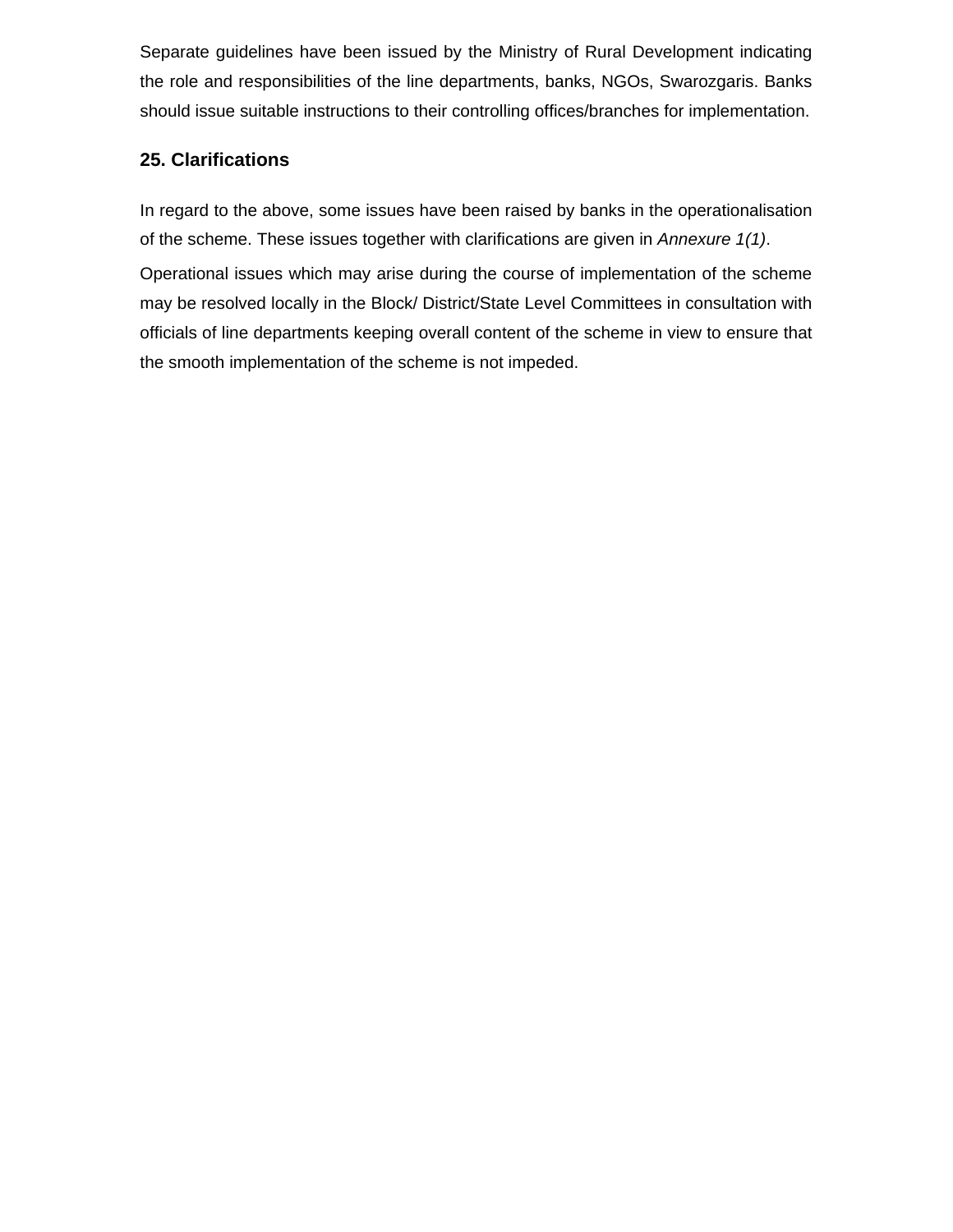# **Swarnjayanti Gram Swarozgar Yojana (SGSY) – Clarifications**

| <b>No</b> | <b>Matter Referred</b>                                                                                                                                                                                                                                 | <b>Clarifications</b>                                                                                                                                                                                                                                                                                                                                                                                  |  |  |  |  |
|-----------|--------------------------------------------------------------------------------------------------------------------------------------------------------------------------------------------------------------------------------------------------------|--------------------------------------------------------------------------------------------------------------------------------------------------------------------------------------------------------------------------------------------------------------------------------------------------------------------------------------------------------------------------------------------------------|--|--|--|--|
|           | <b>Scheme</b>                                                                                                                                                                                                                                          |                                                                                                                                                                                                                                                                                                                                                                                                        |  |  |  |  |
| 1.        | State Governments have been informed<br>that from 1.4.1999 only the BPL census<br>list that has been undertaken in IX Plan<br>(1999-2000 to 2003-2004) will be the valid<br>list.                                                                      | Ministry of Rural Development<br>has<br>confirmed that the IXth Plan BPL list is<br>available with Local Authorities. The list<br>will be made available to all the banks.                                                                                                                                                                                                                             |  |  |  |  |
|           | Average size of family that can be taken<br>into account for calculating the income<br>level to identify BPL families.                                                                                                                                 | BPL list is the basis for consideration for<br>assistance.                                                                                                                                                                                                                                                                                                                                             |  |  |  |  |
| 2.        | Formalities for formation of SHG & for<br>lending to SHG would require minimum<br>one year whereas individuals may be<br>assisted immediately. Due to delays for<br><b>SHG</b><br>lending,<br>individual<br>lending<br>is<br>preferred by Swarozgaris. | The SHG formation should take required<br>time and should not be driven by any<br>targets. Process approach for formation of<br>groups should be followed as detailed in<br>the guidelines. Existing DWCRA groups<br>may be considered for financing in key<br>activities, if they possess characteristics of<br>a good SHG.                                                                           |  |  |  |  |
| 3.        | The<br>stipulation<br>category<br>wise<br>on<br>reservations (40% for Women, 50% for<br>SC/ST, 3% for disabled) should be relaxed<br>and flexibility offered.                                                                                          | Achievement of sub-targets<br>may<br>be<br>banks at District level.<br>ensured<br>by<br>Flexibility is not possible as the focus of<br>scheme<br>will<br>be<br>particularly<br>the<br>on<br>vulnerable groups                                                                                                                                                                                          |  |  |  |  |
|           | <b>Skill Up-gradation</b>                                                                                                                                                                                                                              |                                                                                                                                                                                                                                                                                                                                                                                                        |  |  |  |  |
| 1.        | Financial assistance to undergo<br>skill<br>development training conducted for more<br>than a week.                                                                                                                                                    |                                                                                                                                                                                                                                                                                                                                                                                                        |  |  |  |  |
|           | Maximum ceiling limit/mode/period of<br>(a)<br>repayment.                                                                                                                                                                                              | Quantum<br>of<br>assistance<br>skill<br>for<br>development training would be dependent<br>on the nature of skill development, the<br>institutional facility available in the locality<br>and the period of training. It would also<br>depend on the nature of the activity and<br>the Swarozgari. It would not be possible to<br>prescribe any period of training. The cost<br>would vary accordingly. |  |  |  |  |
|           |                                                                                                                                                                                                                                                        | These issues may be decided at the<br>District-SGSY Committee level. As the<br>borrower has to undertake an activity and<br>start repaying the skill development loan<br>along with activity specific loan. The<br>repayment period may run concurrently.<br>Mode of payment is left to the individual<br>judgement of the lending bank.                                                               |  |  |  |  |
|           | Inclusion of the cost of training as<br>(b)                                                                                                                                                                                                            | Separate<br>documentation<br>would<br>be<br>part of the project and release the necessary, as the project cost would be                                                                                                                                                                                                                                                                                |  |  |  |  |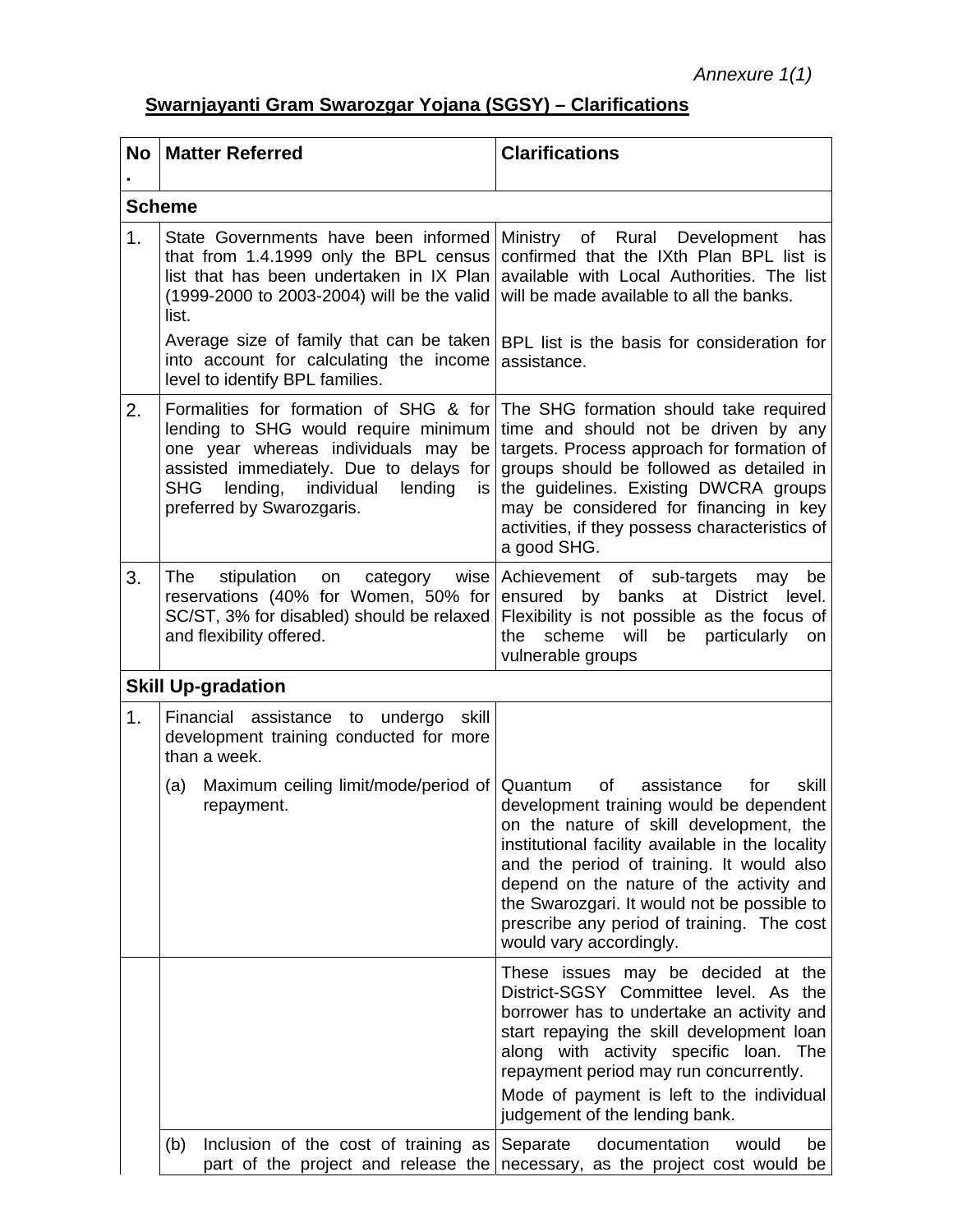| <b>No</b>      | <b>Matter Referred</b>                                                                                                                                                                                                         | <b>Clarifications</b>                                                                                                                                                                                                                                                |  |  |  |  |  |  |  |
|----------------|--------------------------------------------------------------------------------------------------------------------------------------------------------------------------------------------------------------------------------|----------------------------------------------------------------------------------------------------------------------------------------------------------------------------------------------------------------------------------------------------------------------|--|--|--|--|--|--|--|
|                | minimise<br>that<br>the<br>we<br>can<br>documentation formalities, (only one<br>account instead of two separate<br>accounts)                                                                                                   | loan for training as $1st$ instalment so disbursed separately after the training.                                                                                                                                                                                    |  |  |  |  |  |  |  |
|                | ii)<br>Who<br>will<br>fix<br>the<br>quantum<br>assistance locally?                                                                                                                                                             | of By and large, the scale of assistance is<br>fixed by the District SGSY committee.<br>Minor variations, if any, can always be<br>decided by the banks in consultation with<br>the line department officials or the DRDA<br>officials.                              |  |  |  |  |  |  |  |
|                | iii)<br>individual<br>Swarozgari<br>or<br>to<br>the  <br>group?                                                                                                                                                                | Whether loan is to be given to the $\lfloor$ Loan can be given either to the group or to<br>the Individual Swarozgari.                                                                                                                                               |  |  |  |  |  |  |  |
|                | <b>Activity Clusters, Key activities</b>                                                                                                                                                                                       |                                                                                                                                                                                                                                                                      |  |  |  |  |  |  |  |
| 1 <sub>1</sub> | Block SGSY Committee should compile<br>and update the data on village profile.<br>Choice between spread and cluster based<br>efficiency should be left to Block SGSY<br>Committee.                                             | Key activities to be pursued by the<br>Swarozgaris will be on the basis of village<br>profiles/P.L.P./S.A.A./Credit Plans. Block<br>SGSY Committee will have the say in the<br>selection of Key activities and spread/<br>clusters.                                  |  |  |  |  |  |  |  |
|                | <b>Self Help Groups</b>                                                                                                                                                                                                        |                                                                                                                                                                                                                                                                      |  |  |  |  |  |  |  |
| 1.             | Modalities to ensure sub targets<br>SC/ST,<br>Women<br>Physically<br>and<br>handicapped in the case of group loan.                                                                                                             | for Sub targets may be monitored by the<br>banks at the District level to achieve<br>required targets.                                                                                                                                                               |  |  |  |  |  |  |  |
| 2.             | Exit route for member of the group or in As per Bye-laws/agreement of the group.<br>the event of death with particular reference<br>to sharing of liabilities of the member and<br>savings made by the member.                 |                                                                                                                                                                                                                                                                      |  |  |  |  |  |  |  |
| 3.             | Whether a member in a group can avail of<br>two subsidies one by availing individual<br>loan supported by the group and another<br>loan by being a member of a group in the<br>case of a group loan.                           | Member can avail subsidy individually or<br>as a member of a group.                                                                                                                                                                                                  |  |  |  |  |  |  |  |
| 4.             | Whether the member of a family can<br>become member of different group and<br>avail loan.                                                                                                                                      | Yes. The subsidy is given to the group and<br>not to the individuals.                                                                                                                                                                                                |  |  |  |  |  |  |  |
| 5.             | advance<br>If.<br>bank<br><b>is</b><br>granted to<br>any<br>individual member, then how will the loan<br>accounts be maintained in the books of<br>the bank? Such loans to individuals would<br>not conform to group approach. | The loan is either to an individual in a<br>group or to a group and the books will be<br>maintained accordingly. The loan may be<br>given to the members and routed through<br>SHG and recovery may be made through<br>SHG.                                          |  |  |  |  |  |  |  |
| 6.             | Whether a group with less<br>than<br>ten<br>members can be considered?                                                                                                                                                         | Minimum of<br>members<br>ten<br>must<br>be<br>maintained in a group. However in difficult<br>areas like deserts, hills and areas with<br>scattered and sparse population and in<br>case of minor irrigation and disabled<br>persons, this number may vary from 5-20. |  |  |  |  |  |  |  |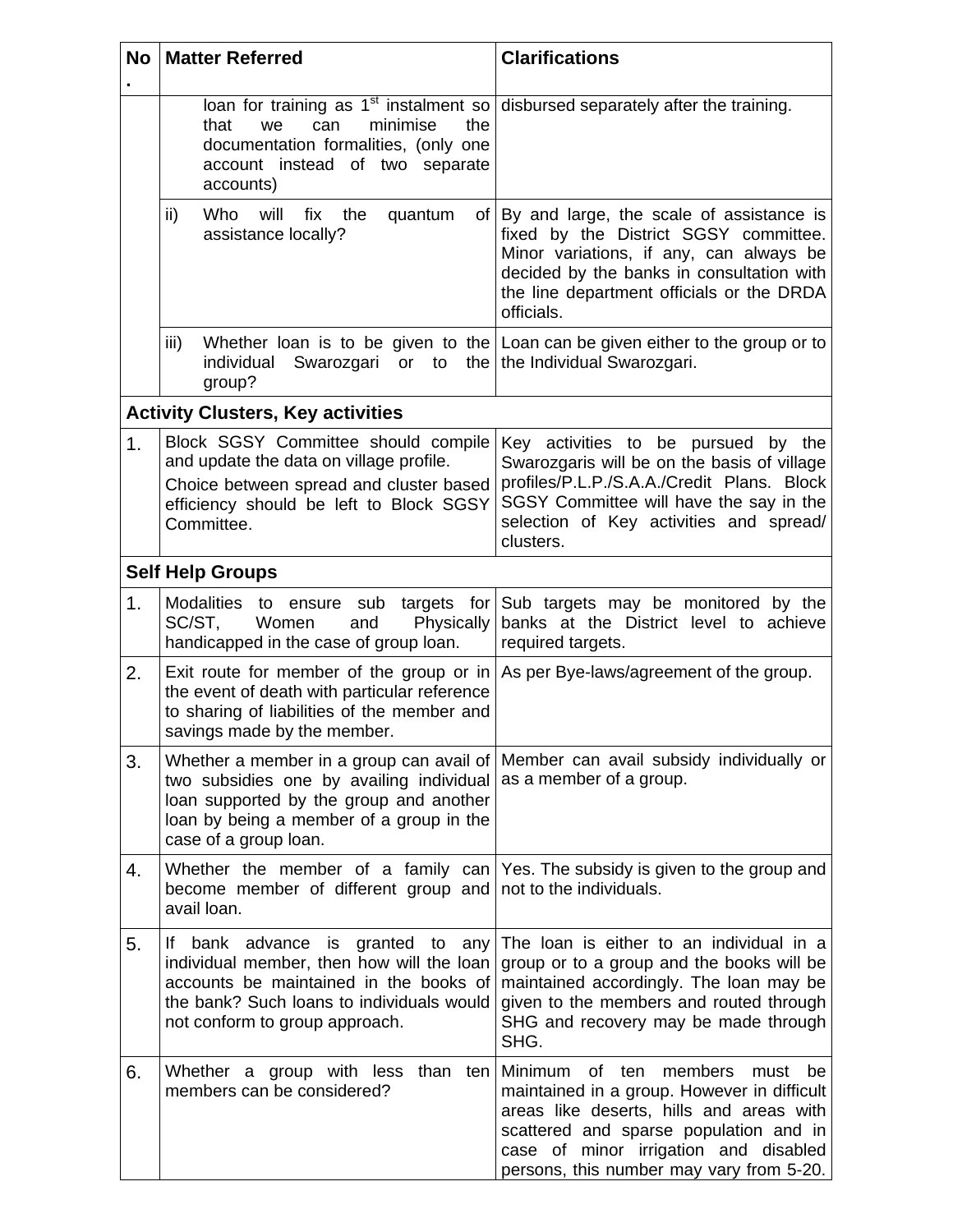| <b>No</b> | <b>Matter Referred</b>                                                                                                                                                                        | <b>Clarifications</b>                                                                                                                                                                                                                                                                                                                                                                                                                                                                                                                                 |  |  |  |  |
|-----------|-----------------------------------------------------------------------------------------------------------------------------------------------------------------------------------------------|-------------------------------------------------------------------------------------------------------------------------------------------------------------------------------------------------------------------------------------------------------------------------------------------------------------------------------------------------------------------------------------------------------------------------------------------------------------------------------------------------------------------------------------------------------|--|--|--|--|
|           |                                                                                                                                                                                               | The difficult areas have to be identified by<br>the State Level SGSY Committee and the<br>above relaxation will be permitted only in<br>such areas.                                                                                                                                                                                                                                                                                                                                                                                                   |  |  |  |  |
| 7.        | BPL families) offer ready scope for<br>coverage under SGSY?                                                                                                                                   | Existing SHGs (including BPL and non- BPL members of a mixed group can avail<br>loans in individual capacity. Mixed groups<br>entitled<br>not<br>to group<br>subsidy.<br>are<br>However, an exception has been made for<br>DWCRA groups for the year 1999-2000.                                                                                                                                                                                                                                                                                       |  |  |  |  |
| 8.        | established for newly formed groups. The<br>procedure for assessing and selecting the<br>agencies to do the grading, training etc.<br>have not been elaborated in the new<br>SGSY guidelines. | Appropriate grading criteria should be DCC/SLBC can decide the grading based<br>on NABARD rating norms. No external<br>agency is required unless DCC/SLBC<br>decide otherwise.                                                                                                                                                                                                                                                                                                                                                                        |  |  |  |  |
|           | <b>Revolving Fund (RF)</b>                                                                                                                                                                    |                                                                                                                                                                                                                                                                                                                                                                                                                                                                                                                                                       |  |  |  |  |
| 1.        | (a)<br>nature<br>or<br>can<br>be<br>permanent<br>recovered on reducing balance over<br>five years and terms of the loan.                                                                      | Whether the cash credit will be of The revolving fund $-$ (cash credit facility)<br>may be necessary on a permanent basis<br>and may co-exist with the SHG.                                                                                                                                                                                                                                                                                                                                                                                           |  |  |  |  |
|           | When the account has to be brought<br>(b)<br>into credit balance adjusted.                                                                                                                    | Cash Credit account should be monitored<br>continuously and renewed periodically<br>depending on the necessity.                                                                                                                                                                                                                                                                                                                                                                                                                                       |  |  |  |  |
|           | (c) For a Rs. $10,000/$ - paid by DRDA<br>has to be repaid or not or treated as<br>grant?                                                                                                     | Rs. 10,000/- from DRDA may be treated<br>as subsidy grant in so far as the bank is<br>concerned. As far as group is concerned,<br>it is a cash credit and has therefore to be<br>repaid. Only, interest is not charged on<br>outstanding upto Rs. 10,000/-.                                                                                                                                                                                                                                                                                           |  |  |  |  |
|           | (d)<br>Account.                                                                                                                                                                               | Method of liquidation of Cash Credit It would be liquidated like any other Cash<br>Credit Account. The liability of the group is<br>for the entire amount of cash credit<br>outstanding.                                                                                                                                                                                                                                                                                                                                                              |  |  |  |  |
| 2.        | Mode of sanction and recovery under<br>(a)<br>revolving fund is to be clarified.                                                                                                              | Revolving fund is linked to corpus of the<br>group and is given only to those groups<br>that have passed the first round of<br>grading. The operation of the account may<br>be decided by a resolution of the group.<br>The account will be in the form of cash<br>credit. Interest will be charged on credit<br>availed in excess of subsidy. The cash<br>credit account (RF) may continue till the<br>SHG is in operation and the fund is<br>operated to the satisfaction of the lending<br>banker. Please refer to Para (6) of Master<br>Circular. |  |  |  |  |
|           | Whether the operative limit or RF<br>(b)<br>account is to be reduced to Rs.<br>15,000/-                                                                                                       | The operative limit will depend upon the<br>corpus of the group. (refer to Para (6) of<br>Master Circular)                                                                                                                                                                                                                                                                                                                                                                                                                                            |  |  |  |  |
|           | (d) Whether the<br>banks<br>have<br>to                                                                                                                                                        | take   Banks will have to take documents for the                                                                                                                                                                                                                                                                                                                                                                                                                                                                                                      |  |  |  |  |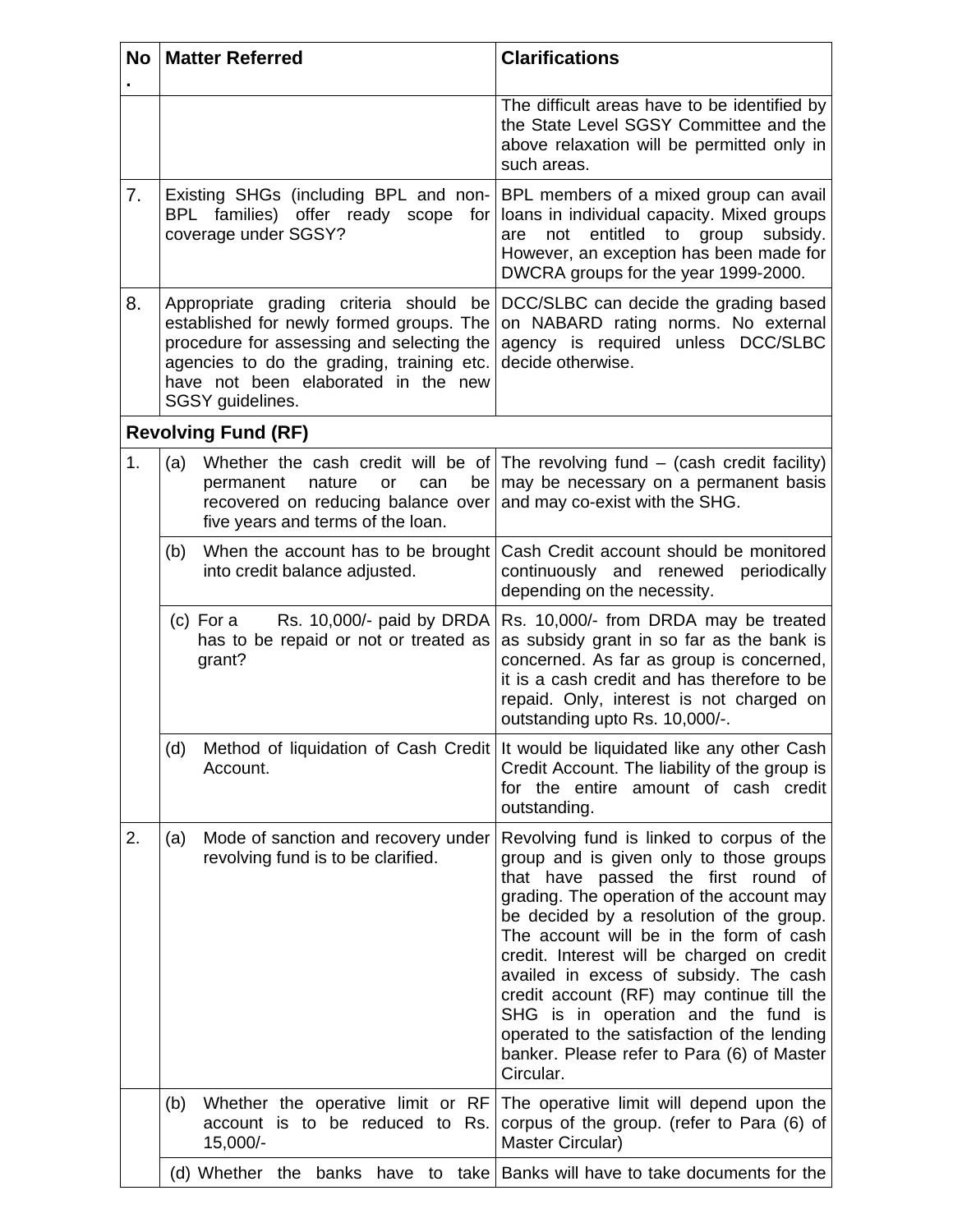| <b>No</b> | <b>Matter Referred</b>                                                                                                                                                                                                                  | <b>Clarifications</b>                                                                                                                                                                                                                                                                                                                                                                                                                                               |  |  |  |  |
|-----------|-----------------------------------------------------------------------------------------------------------------------------------------------------------------------------------------------------------------------------------------|---------------------------------------------------------------------------------------------------------------------------------------------------------------------------------------------------------------------------------------------------------------------------------------------------------------------------------------------------------------------------------------------------------------------------------------------------------------------|--|--|--|--|
|           | documents for Rs. 25,000/- or Rs. whole operative limit.<br>15,000/-.                                                                                                                                                                   |                                                                                                                                                                                                                                                                                                                                                                                                                                                                     |  |  |  |  |
| 3.        | How is the DRDA subsidy of Rs.<br>(a)<br>10,000/- to be treated? Should it be<br>credited to the cash credit account<br>straight away or to be kept in a<br>non-interest<br>separate<br>bearing<br>account as deposit?                  | It is a subsidy for Revolving Fund of the<br>group and therefore may be kept in<br>subsidy Reserve Fund account in the<br>name of SHG. This would, therefore, not<br>attract CRR/SLR requirement. No interest<br>should be charged on the Rs. 10,000/-<br>credited to the subsidy reserve fund i.e.<br>the SHG would be required to pay interest<br>on bank credit portion only.                                                                                    |  |  |  |  |
|           | The loan or subsidy does not bear<br>(b)<br>relation<br>the<br>number<br>to<br>οf<br>any<br>members in the group which may<br>vary from 5 to 20 in a SHG. Groups<br>with smaller membership will get<br>more per capita revolving fund. | The loan amount would depend on the<br>project undertaken by the group. The<br>Revolving Fund and Subsidy limits are for<br>a group and variation in per capita<br>revolving fund/subsidy will therefore exist.                                                                                                                                                                                                                                                     |  |  |  |  |
|           | Revolving fund loan/subsidy does not<br>(c)<br>bear a relation to the group savings.<br>Group savings indicate the capacity<br>of the group to rotate the funds<br>among themselves.                                                    | Revolving fund and subsidy are two<br>supports available for SHGs under SGSY<br>and Revolving Fund is linked to group<br>corpus.                                                                                                                                                                                                                                                                                                                                    |  |  |  |  |
|           | (d)<br>Security and interest<br>norms<br>for<br>Revolving fund.                                                                                                                                                                         | For Revolving Fund, simple letter of<br>undertaking from Group members would<br>sufficient in<br>addition to<br>inter-se<br>be<br>agreement and usual documentation. The<br>interest would be charged on bank credit<br>portion of Revolving Fund. The rate would<br>be as applicable to priority sector lending.                                                                                                                                                   |  |  |  |  |
| 4.        | Under what sub-head Revolving Fund loan<br>is to be categorised within priority sector?                                                                                                                                                 | May be shown under loans to SHGs under<br>priority sector.                                                                                                                                                                                                                                                                                                                                                                                                          |  |  |  |  |
|           | <b>Lending Norms</b>                                                                                                                                                                                                                    |                                                                                                                                                                                                                                                                                                                                                                                                                                                                     |  |  |  |  |
| 1.        | Second and subsequent doses may be<br>granted by the same bank or any other<br>bank. How will a borrower under a Service<br>Area be accommodated by another bank<br>for $2^{nd}/m$ ultiple dose.                                        | In terms of Para (7) of Master Circular, if<br>the bank is not in a position to grant<br>second/multiple dose, as in the case of<br>Commercial<br>Bank/Co-operative<br>Weak<br>Bank/RRB, another bank may finance the<br>borrower after obtaining no objection<br>certificate from the lending bank. In such<br>cases, borrowers may be allowed to go<br>Service<br><b>SGSY</b><br>beyond<br>the<br>Area.<br>Committees at Block/District may decide<br>such cases. |  |  |  |  |
| 2.        | An individual who has availed a non-minor<br>irrigation loan is willing to avail a loan for<br>irrigation. Eligible<br>minor<br>quantum<br>οf<br>subsidy may be specified.                                                              | A SGSY<br>borrower<br>under<br>non-minor<br>irrigation will not be eligible for assistance<br>and<br>subsidy entitlement under<br>minor<br>irrigation loan.                                                                                                                                                                                                                                                                                                         |  |  |  |  |
| 3.        | Who is responsible for preparation of<br>project profile and who will decide the<br>reality of the profiles, technical feasibility,                                                                                                     | The Block SGSY Committee is required to<br>prepare project profiles of 8-10 key<br>activities. For this, the potential linked                                                                                                                                                                                                                                                                                                                                       |  |  |  |  |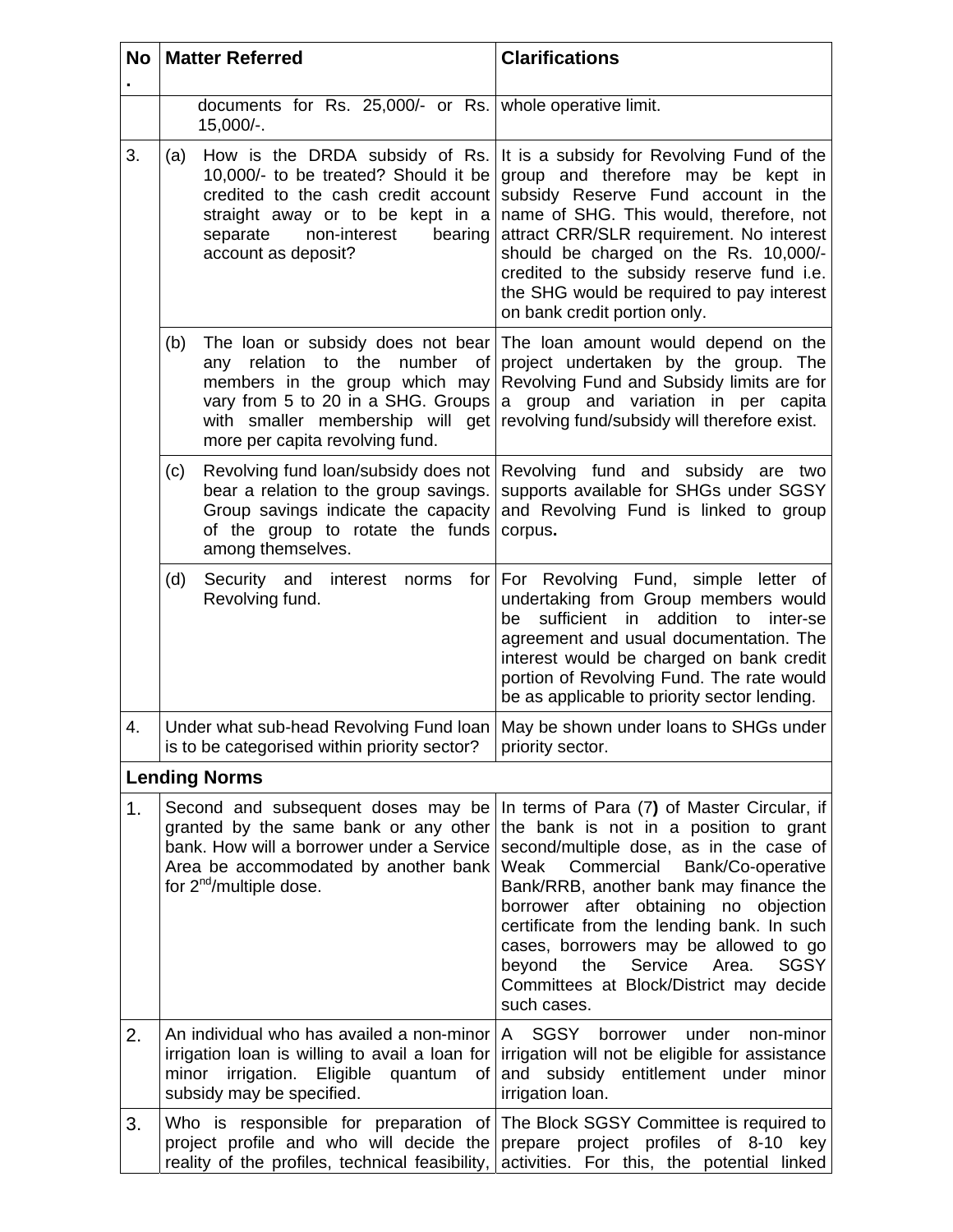| <b>No</b>      | <b>Matter Referred</b>                                                                                                                                                                                                                                                                                                                                                                                                             | <b>Clarifications</b>                                                                                                                                                                                                                                                      |  |  |  |  |  |
|----------------|------------------------------------------------------------------------------------------------------------------------------------------------------------------------------------------------------------------------------------------------------------------------------------------------------------------------------------------------------------------------------------------------------------------------------------|----------------------------------------------------------------------------------------------------------------------------------------------------------------------------------------------------------------------------------------------------------------------------|--|--|--|--|--|
|                | economic viability etc. for each block and<br>who is the authority for approval?                                                                                                                                                                                                                                                                                                                                                   | plans of NABARD, village credit profile of<br>SAA may be relied on. These project<br>profiles along with recommendations of<br>Panchayat Samiti should be forwarded to<br>District SGSY Committee, which will<br>scrutinise the proposals and approve<br>them.             |  |  |  |  |  |
| 4.             | Agreement, General form of Guarantee<br>and Irrevocable Power of Attorney is<br>waived or not? If not, the quantum of<br>be levied for<br>stamp<br>duty to<br>each<br>document?                                                                                                                                                                                                                                                    | Whether the stamp duty on Hypothecation The waiver of stamp duty on various<br>documents to be executed by individual/<br>group loanees rests with<br>the<br><b>State</b><br>Governments.                                                                                  |  |  |  |  |  |
| 5.             | finance                                                                                                                                                                                                                                                                                                                                                                                                                            | Title of loan account in case of Group It should be name of the group and<br>denoted as XYZ - SHG-village.                                                                                                                                                                 |  |  |  |  |  |
| 6.             | Whether cash<br>disbursement<br>(i)<br>is l<br>allowed in farm sector also.<br>If so, what is the limit?<br>(ii)<br>(iii)<br>Whether cash disbursement will be<br>applicable in all the blocks in a district<br>or the identification of blocks for cash<br>disbursement<br>system<br>will<br>be<br>entrusted to the DCC/Dist. SGSY<br>order to<br>Committee<br>in<br>ensure<br>safeguards<br>this<br>for<br>necessary<br>purpose? | Banks<br>may disburse<br>all<br>loans<br>for<br>agricultural purposes in cash and this will<br>be applicable in all Blocks/Districts.                                                                                                                                      |  |  |  |  |  |
| 7 <sub>1</sub> | given to more than one activity? Whether<br>subsequent doses of credit can<br>be<br>provided to the same activity or to different<br>activities?                                                                                                                                                                                                                                                                                   | Emphasis is laid on multiple doses of More than one activity can be assisted.<br>assistance. Whether the credit can be However, the activity should be within the<br>key activities identified.                                                                            |  |  |  |  |  |
| 8.             | In case of financing through SHG, the<br>savings mobilised by SHG may be taken<br>as margin. A stipulation of bringing in a<br>margin of 25% by way of group savings<br>will reduce the future debt service burden<br>of the beneficiaries.                                                                                                                                                                                        | Savings of the group need not be linked to<br>the loan under SGSY as the target group<br>is from the BPL list. Loan is given to a<br>SHG only if the grading is satisfactory. As<br>per the guidelines full project cost has to<br>be financed.                            |  |  |  |  |  |
| 9.             | It is stated that under-financing should be<br>avoided. Does it mean that the individual<br>banker has absolutely no discretion to<br>determine the amount of loan?                                                                                                                                                                                                                                                                | Financing of the project has to be as per<br>the project profile. The project profile<br>indicates the amount of investment that is<br>required for each activity. However, the<br>bankers do have a final say in the sanction<br>of loans as indicated in the guidelines. |  |  |  |  |  |
| 10.            | <b>Documents</b><br>obtained<br>from   The<br>be<br>to<br>individuals/ SHG under SGSY                                                                                                                                                                                                                                                                                                                                              | application<br>documentation<br>and<br>provided for individuals/group<br>formats<br>loaning under IRDP may be used with<br>suitable modifications under SGSY.                                                                                                              |  |  |  |  |  |
|                | <b>Insurance Cover</b>                                                                                                                                                                                                                                                                                                                                                                                                             |                                                                                                                                                                                                                                                                            |  |  |  |  |  |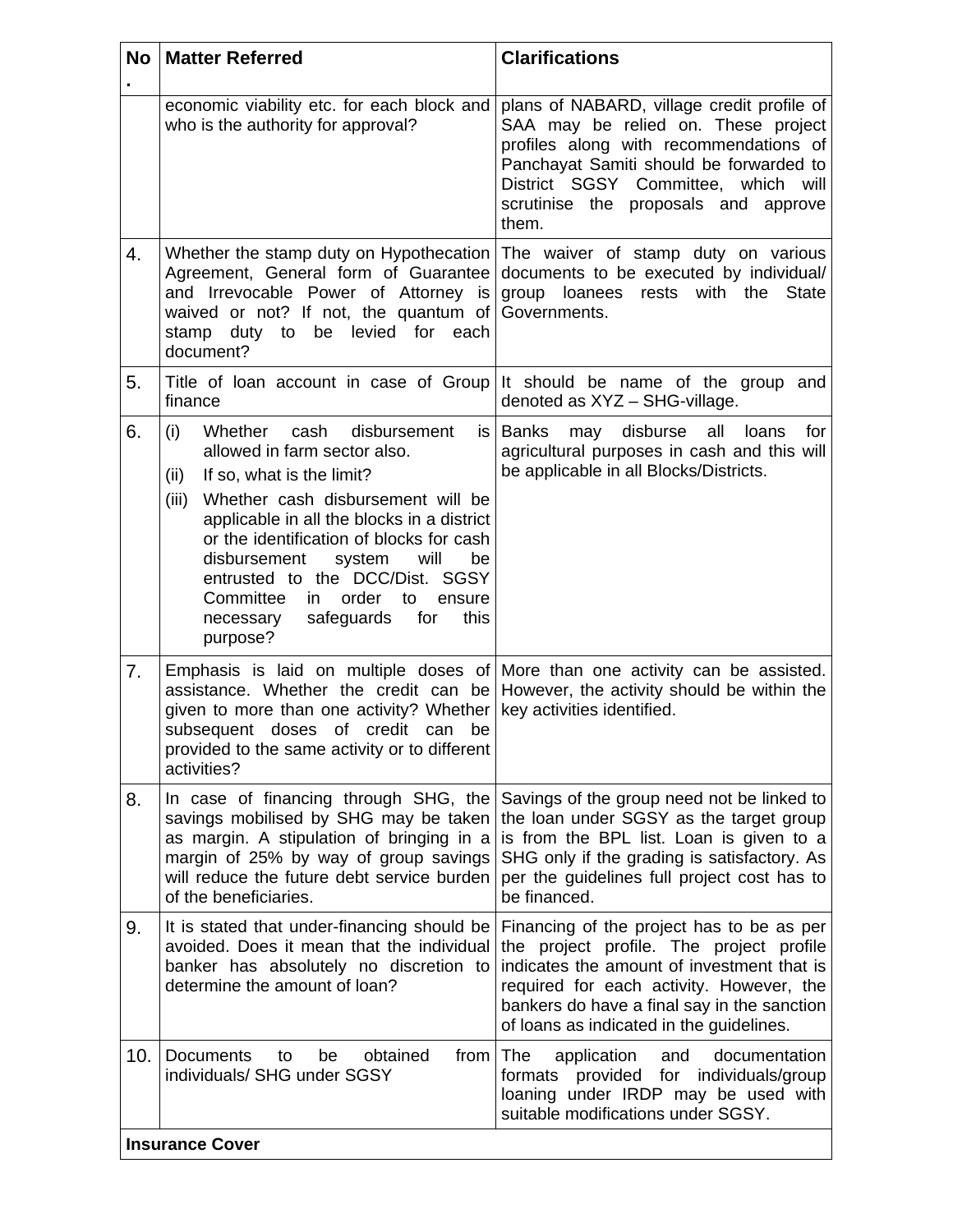| <b>No</b>      | <b>Matter Referred</b>                                                                                                                                                                                                                                                                                                                                                                             | <b>Clarifications</b>                                                                                                                                                                                                                                                                        |  |  |  |  |  |
|----------------|----------------------------------------------------------------------------------------------------------------------------------------------------------------------------------------------------------------------------------------------------------------------------------------------------------------------------------------------------------------------------------------------------|----------------------------------------------------------------------------------------------------------------------------------------------------------------------------------------------------------------------------------------------------------------------------------------------|--|--|--|--|--|
| 1.             | Please advise mode of ascertaining the<br>date of birth of a Swarozgari in the case<br>where loan is extended to a person<br>between 55 to 60 years.                                                                                                                                                                                                                                               | The Swarozgari's ration card, voter's list,<br>BPL list and if literate, school leaving<br>certificate or if nothing is available his<br>declaration<br>would<br>be<br>sufficient<br>to<br>determine the age of Swarozgari.(refer to<br>Para (9) of Master Circular).                        |  |  |  |  |  |
|                | <b>Security Norms</b>                                                                                                                                                                                                                                                                                                                                                                              |                                                                                                                                                                                                                                                                                              |  |  |  |  |  |
| 1.             | Group may consist of 10 to 20 persons.<br>Maximum quantum of loan to the group<br>could be Rs. 10 lakh and minimum may be<br>Rs. 5 lakh. Collateral security upto Rs. 10<br>lakh should be waived.                                                                                                                                                                                                 | The security norms were revised in the<br>Central Level Coordination Committee<br>(CLCC) meeting held in June 2002. Norms<br>indicated in paragraph 10 of the Master<br>Circular may be followed.                                                                                            |  |  |  |  |  |
| 2.             | In case of group loans, if the group is not<br>in a position to offer its own assets as<br>collateral<br>security,<br>banks<br>may<br>seek<br>collateral security from individual members<br>of the Group. Norms may be stipulated for<br>obtaining collateral security in respect of<br>group loans.                                                                                              | Collateral Security may be obtained if the<br>prime security is not sufficient. In such a<br>case it will be open to the bank to seek<br>collateral from individual members of the<br>or others depending<br>group<br>the<br>on<br>circumstances of the case. Bankers are<br>free to decide. |  |  |  |  |  |
|                | <b>Subsidy</b>                                                                                                                                                                                                                                                                                                                                                                                     |                                                                                                                                                                                                                                                                                              |  |  |  |  |  |
| 1 <sub>1</sub> | RPCD.BC.6/568(A)(P)<br>dated<br>10.7.91<br>permits the principal branches in a district<br>to allow overdrawing to the extent of 10%<br>of total subsidy allocated for the year. The<br>limit for each bank is decided in the<br>meeting to finalise physical financial target<br>whether the said guidelines under IRDP<br>would hold good for SGSY. If so, the latest<br>position in the matter. | The same instructions will hold good under<br>SGSY.                                                                                                                                                                                                                                          |  |  |  |  |  |
| 2.             | multiple doses of credit involving Minor<br>Irrigation Project<br>where there is<br>no<br>monetary ceiling?                                                                                                                                                                                                                                                                                        | What will be the subsidy component in There is no ceiling on subsidy in respect of<br>minor irrigation project even in case of<br>multiple doses of credit for individual as<br>well as for group loans. (refer Para (11) of<br>Master Circular)                                             |  |  |  |  |  |
| 3.             | Detailed guidelines for implementation of<br>back-end subsidy together with terms and<br>conditions governing creation of subsidy<br>deposit in the form of Subsidy Reserve<br>Fund A/c. its adjustment etc. may be<br>circulated.                                                                                                                                                                 | The terms and conditions of the back-end<br>subsidy are the same as under IRDP.<br>(refer Para (11) of Master Circular)                                                                                                                                                                      |  |  |  |  |  |
|                | <b>Post Credit Follow-up</b>                                                                                                                                                                                                                                                                                                                                                                       |                                                                                                                                                                                                                                                                                              |  |  |  |  |  |
| 1.             | (a)<br>οf<br>In.<br>case<br>non<br>misutilization of loan whether the<br>civil/criminal action can be initiated?<br>If only criminal then FIR is to be filed<br>(b)<br>jointly by the Bank and DRDA. At<br>present,<br>civil<br>action<br>cannot<br>be                                                                                                                                             | procurement Reference is invited to para 12 of Master<br>Circular                                                                                                                                                                                                                            |  |  |  |  |  |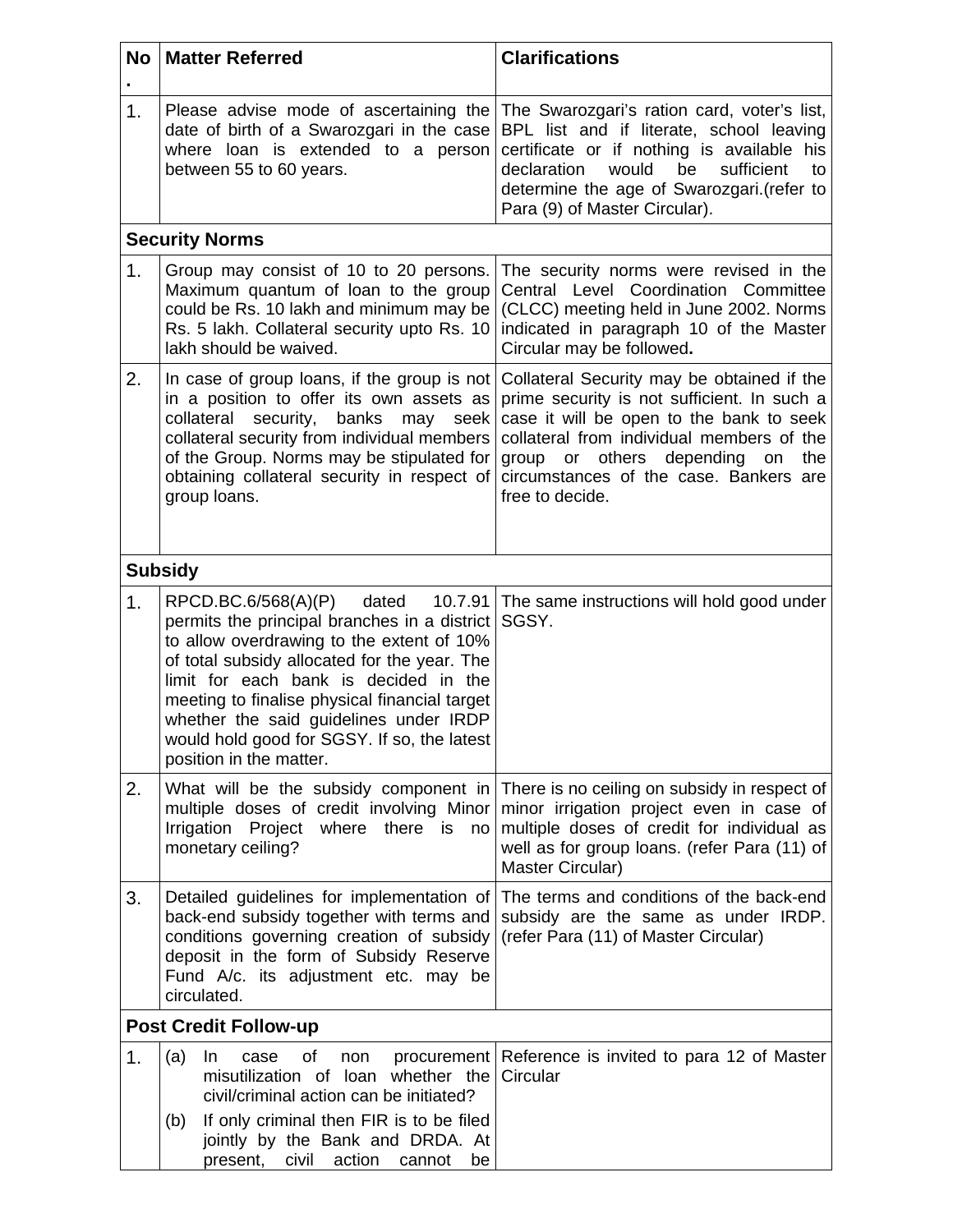| <b>No</b> | <b>Matter Referred</b>                                                                                                                                                                                                                                                               | <b>Clarifications</b>                                                                                                                                                                                                                                                                                                                                                                         |  |  |  |  |  |
|-----------|--------------------------------------------------------------------------------------------------------------------------------------------------------------------------------------------------------------------------------------------------------------------------------------|-----------------------------------------------------------------------------------------------------------------------------------------------------------------------------------------------------------------------------------------------------------------------------------------------------------------------------------------------------------------------------------------------|--|--|--|--|--|
|           | initiated in Government Sponsored<br>Programmes.                                                                                                                                                                                                                                     |                                                                                                                                                                                                                                                                                                                                                                                               |  |  |  |  |  |
| 2.        | If Swarozgari does not purchase the<br>assets within one month from the date of<br>release of the amount by the bank, what<br>steps should be initiated and how should<br>the loan amount be recovered from the<br>Swarozgari?                                                       | The reasons for non-procurement should<br>be looked into by the bank/BDO. If the<br>non-procurement of assets is wilful or due<br>to negligence of the Swarozgari, after<br>reasonable<br>giving<br>opportunity<br>for<br>procurement the bank is free to cancel the<br>loan and recover the money.                                                                                           |  |  |  |  |  |
|           | <b>Risk Fund for Consumption Credit</b>                                                                                                                                                                                                                                              |                                                                                                                                                                                                                                                                                                                                                                                               |  |  |  |  |  |
| 1.        | 10<br>of<br>percent<br>consumption<br>loans<br>disbursed by banks could be provided out<br>Risk Fund at District Level for<br>of<br>Swarozgaris from Weaker Section. Does<br>this 10 percent classify under subsidy or<br>repayable loan?                                            | will<br>10%<br>The<br>banks<br>get<br>οf<br>the<br>consumption credit disbursed by them<br>during the year from DRDA to maintain a<br>risk fund. The fund enables the bank to<br>write-off consumption loans, which have<br>become irrevocable.                                                                                                                                               |  |  |  |  |  |
| 2.        | At what point of time consumption credit is<br>to be disbursed and whether any separate<br>application form/security document<br>is<br>required to be obtained or it should be<br>included within SGSY application form and<br>limit will be inclusive of consumption loan<br>limit. | Swarozgaris (other than Self Help Group<br>members)<br>may<br>be<br>considered<br>for<br>consumption loan not exceeding<br>Rs.<br>2,000/-. Separate application/document<br>would be necessary. The members of<br>SHGs will not be eligible for consumption<br>loan; it is open for the SHGs to meet this<br>from the cash credit facility.                                                   |  |  |  |  |  |
| 3.        | Modalities of opening/applying for the risk<br>fund may be elaborated. Who will be the<br>implementing agency for this fund and<br>what does it cover?                                                                                                                               | Risk Fund is to be constituted by banks to<br>cover the risk arising out of loans<br>sanctioned for consumption purposes to<br>Section<br>including<br><b>SGSY</b><br>Weaker<br>small<br>marginal<br>borrowers.<br>farmers,<br>landless agricultural workers, rural artisans<br>etc (refer to Para 13 of Master Circular).<br>The modalities are available in Annexure<br>XXI of IRDP Manual. |  |  |  |  |  |
|           | <b>Repayment of Loan</b>                                                                                                                                                                                                                                                             |                                                                                                                                                                                                                                                                                                                                                                                               |  |  |  |  |  |
| 1.        | Does the 'number of instalments'<br>and<br>'repayment' have the same meaning?                                                                                                                                                                                                        | The repayment period varies according to<br>activity taken<br><b>Number</b><br>the<br>up.<br>οf<br>instalments would, therefore, depend on<br>the amount of loan, interest liability and<br>the repayment period (i.e. 5, 7 and 9 years<br>as the case may be) of the activity for<br>which the loan has been given. This will be<br>part of the Project Profile.                             |  |  |  |  |  |
| 2.        | What is prompt repayment period to entitle<br>for the waiver of 0.5 percent processing-<br>cum-monitoring fee. If waived, how should<br>further payment be made?                                                                                                                     | So long as the loan repayment has not<br>been delayed by the Swarozgari beyond a<br>schedule of time limit (with grace period)<br>for repayment instalment the account may<br>be considered as regular. The processing-<br>cum-monitoring fee could be waived in the<br>last instalment.                                                                                                      |  |  |  |  |  |
| 3.        | In case the loan is fully repaid before                                                                                                                                                                                                                                              | Working of pro-rata subsidy for SGSY                                                                                                                                                                                                                                                                                                                                                          |  |  |  |  |  |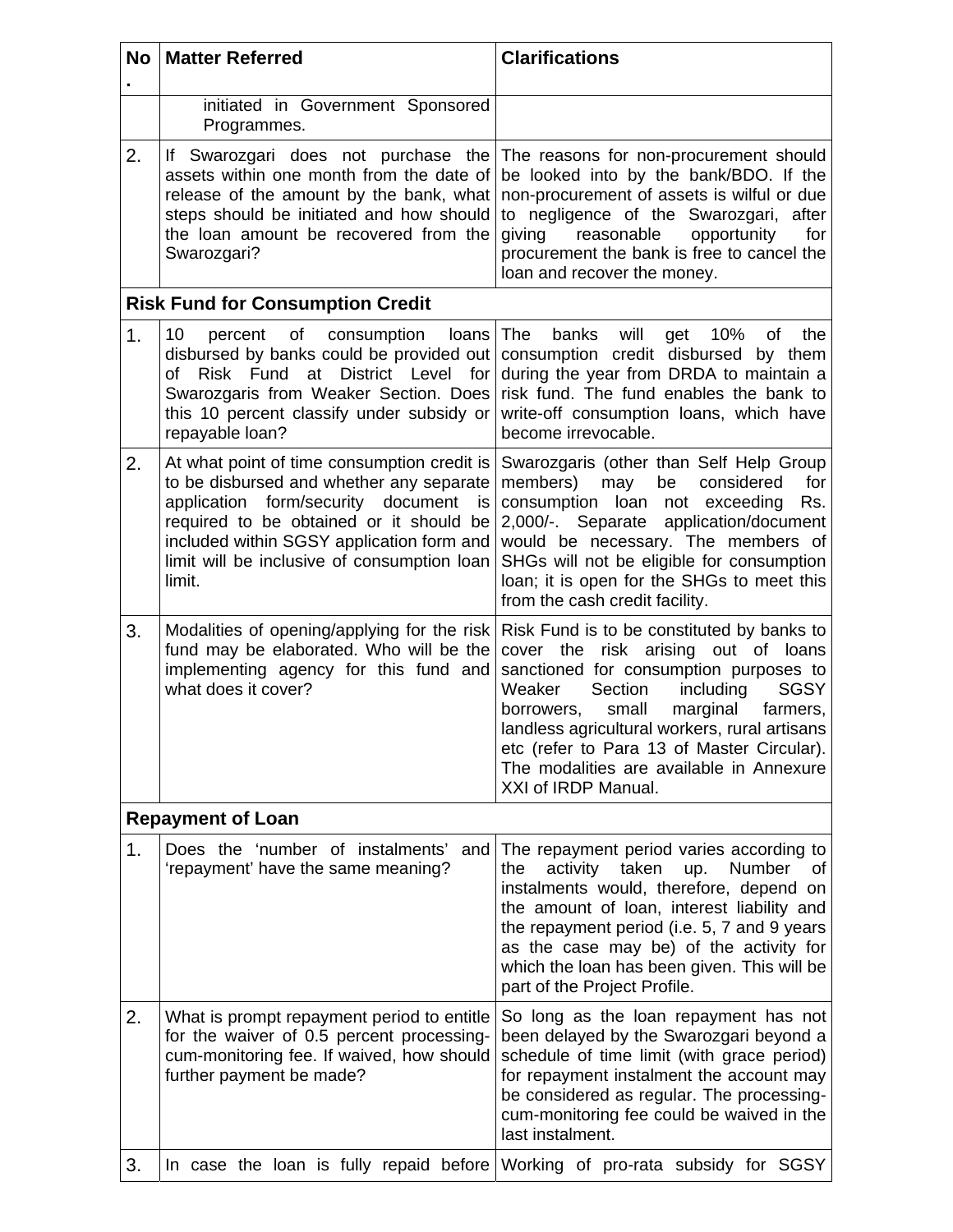| <b>No</b> | <b>Matter Referred</b>                                                                                                                                                                                                                                                                                                                                                                                                                                                 | <b>Clarifications</b>                                                                                                                                                                                                                                                                      |  |  |  |  |
|-----------|------------------------------------------------------------------------------------------------------------------------------------------------------------------------------------------------------------------------------------------------------------------------------------------------------------------------------------------------------------------------------------------------------------------------------------------------------------------------|--------------------------------------------------------------------------------------------------------------------------------------------------------------------------------------------------------------------------------------------------------------------------------------------|--|--|--|--|
|           | certain period specified i.e. lock-in-period,<br>the borrower is eligible for pro-rata<br>subsidy. The working of pro-rata needs<br>elucidation.                                                                                                                                                                                                                                                                                                                       | repayment is enclosed.                                                                                                                                                                                                                                                                     |  |  |  |  |
| 4.        | Income of beneficiary necessarily crosses<br>Rs. 2,000/- p.m. net of bank instalment,<br>after taking up the activity or at the end of<br>third year. It may not be possible for a<br>poor man to take up activity of such a<br>would<br>scale<br>which<br>generate<br>cash<br>surpluses of more than Rs. 4,000/-. District<br>SGSY Committee<br>may<br>attempt<br>to<br>formulate comparatively bigger project<br>which may fail for want of skill and<br>experience. | A number of Project profiles being worked<br>out in the field and the feedback from the<br>States indicate that this can be achieved.                                                                                                                                                      |  |  |  |  |
|           | <b>Recovery</b>                                                                                                                                                                                                                                                                                                                                                                                                                                                        |                                                                                                                                                                                                                                                                                            |  |  |  |  |
| 1.        | Incentive and disincentive for recovery.<br>Whether the processing-cum-monitoring<br>fee is to be charged as one time measure<br>in concerned Swarozgaris accounts or<br>whether it can be charged every year.                                                                                                                                                                                                                                                         | The processing-cum-monitoring fee has to<br>charged once<br>at<br>be<br>the<br>time<br>of<br>disbursement of the loan.                                                                                                                                                                     |  |  |  |  |
| 2.5       | Whether processing charges are to be<br>levied at the time of disbursement or at the<br>time of referring the case to NGO for<br>assistance in recovery and monitoring.<br>Whether it has to be refunded in case of<br>prompt recovery?                                                                                                                                                                                                                                | The processing-cum-monitoring charges<br>may be levied at the time of disbursement<br>of loan and refunded i.e. adjusted towards<br>the repayment in the last instalment since<br>the repayment position will be known<br>towards the end.                                                 |  |  |  |  |
| 3.        | A benchmark level of recovery should be The<br>maintained at each village/block and prepare the defaulters list by end<br>banks would have to review about further<br>lending<br>in such village/block where<br>recovery is less than the minimum level.                                                                                                                                                                                                               | banks have been<br>requested<br>to<br>of <sub>l</sub><br>September 1999. The matter will<br>be<br>reviewed at the appropriate time. For<br>SGSY, minimum recovery levels should be<br>80 percent (temporarily suspended).                                                                  |  |  |  |  |
|           | <b>Supervision &amp; Monitoring</b>                                                                                                                                                                                                                                                                                                                                                                                                                                    |                                                                                                                                                                                                                                                                                            |  |  |  |  |
| 1.        | In some States, the quarterly meetings of<br>Block Committees under Service Area<br>Approach (SAA) are being turned into<br>SGSY<br>Committee<br>meetings,<br>thus<br>defeating the purpose for setting up<br>separate fora under SGSY at Block/Dist.<br>Level.                                                                                                                                                                                                        | The issues relating to SGSY are to be<br>taken up for discussion in the Block and<br>District SGSY committees. SGSY has<br>specific committees because it requires<br>special attention. The need for separate<br>committees on SGSY exists so that issues<br>can be discussed threadbare. |  |  |  |  |
| 2.        | Convenors at all levels except at District<br>level are Government officials - LDM is<br>the convenor at District level forum. In<br>view of this and for meaningful co-<br>ordination<br>between<br>the<br>agencies,<br>convenor at district level be changed and<br>District level government official may be<br>nominated as convenor District SGSY                                                                                                                 | There is no change in the existing position.                                                                                                                                                                                                                                               |  |  |  |  |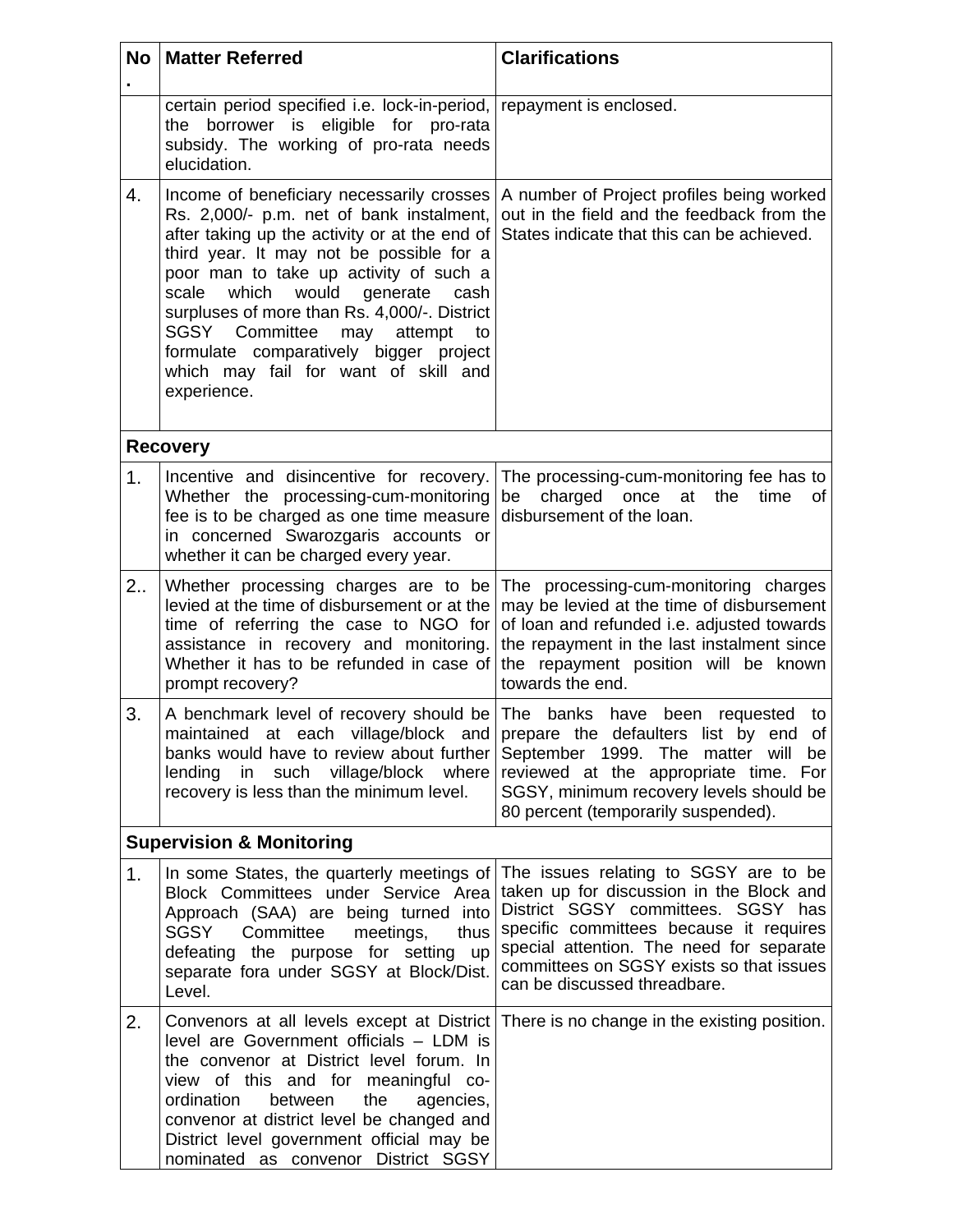| <b>No</b>      | <b>Matter Referred</b>                                                                                                                                                                                                                                                                                                                                                                                                  | <b>Clarifications</b>                                                                                                                                                                                                                                                                                               |  |  |  |  |  |
|----------------|-------------------------------------------------------------------------------------------------------------------------------------------------------------------------------------------------------------------------------------------------------------------------------------------------------------------------------------------------------------------------------------------------------------------------|---------------------------------------------------------------------------------------------------------------------------------------------------------------------------------------------------------------------------------------------------------------------------------------------------------------------|--|--|--|--|--|
|                | Committee.                                                                                                                                                                                                                                                                                                                                                                                                              |                                                                                                                                                                                                                                                                                                                     |  |  |  |  |  |
| 3.             | It has been suggested that Block level<br>SGSY Committee monthly meetings of<br>that month and quarterly BLBC meetings<br>be synchronised to enable the LDO to<br>attend them on selective basis.                                                                                                                                                                                                                       | LDOs may attend the Block level SGSY<br>meetings selectively only when they attend<br>SC/DCC<br>meetings<br>if<br>the<br><b>BLBC</b><br>is.<br>conducted immediately before or after.                                                                                                                               |  |  |  |  |  |
| 4.             | Similarly, under SGSY there is a District The present position may continue.<br>SGSY Committee which is akin<br>to<br>Standing Committee (SC) of District<br>Consultative Committee (DCC). There is<br>need to synchronise these fora also.                                                                                                                                                                             |                                                                                                                                                                                                                                                                                                                     |  |  |  |  |  |
|                | <b>Service Area Approach</b>                                                                                                                                                                                                                                                                                                                                                                                            |                                                                                                                                                                                                                                                                                                                     |  |  |  |  |  |
| 1 <sub>1</sub> | Under SGSY Scheme, District SGSY<br>Committee has<br>been empowered to<br>allocate the villages, which are either not<br>covered, by any bank branch or where<br>concerned bank branch has not performed<br>for any reason. Please clarify whether the<br>reallocation of village is restricted to SGSY<br>Scheme alone or for all other banking<br>activities in the village and whether RBI<br>approval is necessary. | This was discussed and decided in the<br>CLCC. In order to ensure that such<br>reallocation does not pose any problem at<br>the level of implementation we have<br>advised in Para 21 of our Master Circular<br>that the reallocation decision be referred to<br>DCC for its consideration and necessary<br>action. |  |  |  |  |  |
| 2.             | In case group loaning<br>The Block/District SGSY Committee may<br>covering 2/3<br>villages, the branch having more members<br>decide on the basis of allocation given to<br>from its Service Area may finance the<br>each branch. Group loaning can also be<br>decided by the BLBC/DCC/SC.<br>group.                                                                                                                    |                                                                                                                                                                                                                                                                                                                     |  |  |  |  |  |
|                | <b>Submission of Data</b>                                                                                                                                                                                                                                                                                                                                                                                               |                                                                                                                                                                                                                                                                                                                     |  |  |  |  |  |
| 1.             | Recoveries<br>Segregation<br>of<br>IRDP/SGSY.                                                                                                                                                                                                                                                                                                                                                                           | under Loans disbursed up to March 31, 1999<br><b>IRDP</b><br>should<br>under<br>be<br>reported<br>separately.                                                                                                                                                                                                       |  |  |  |  |  |
|                | <b>Items not included in RBI Circular</b>                                                                                                                                                                                                                                                                                                                                                                               |                                                                                                                                                                                                                                                                                                                     |  |  |  |  |  |
| 1.             | As per Government guidelines, review of<br>establishment of linkages is to be taken up<br>especially on the technical support by line<br>departments so as to decide on the<br>continuation of financing the specific key<br>activity - Issue has not been dealt with in<br><b>RBI</b> circular                                                                                                                         | Only the salient features of the Scheme<br>have been highlighted in the Circular.<br>Guidelines would continue to be the<br>guiding feature.                                                                                                                                                                        |  |  |  |  |  |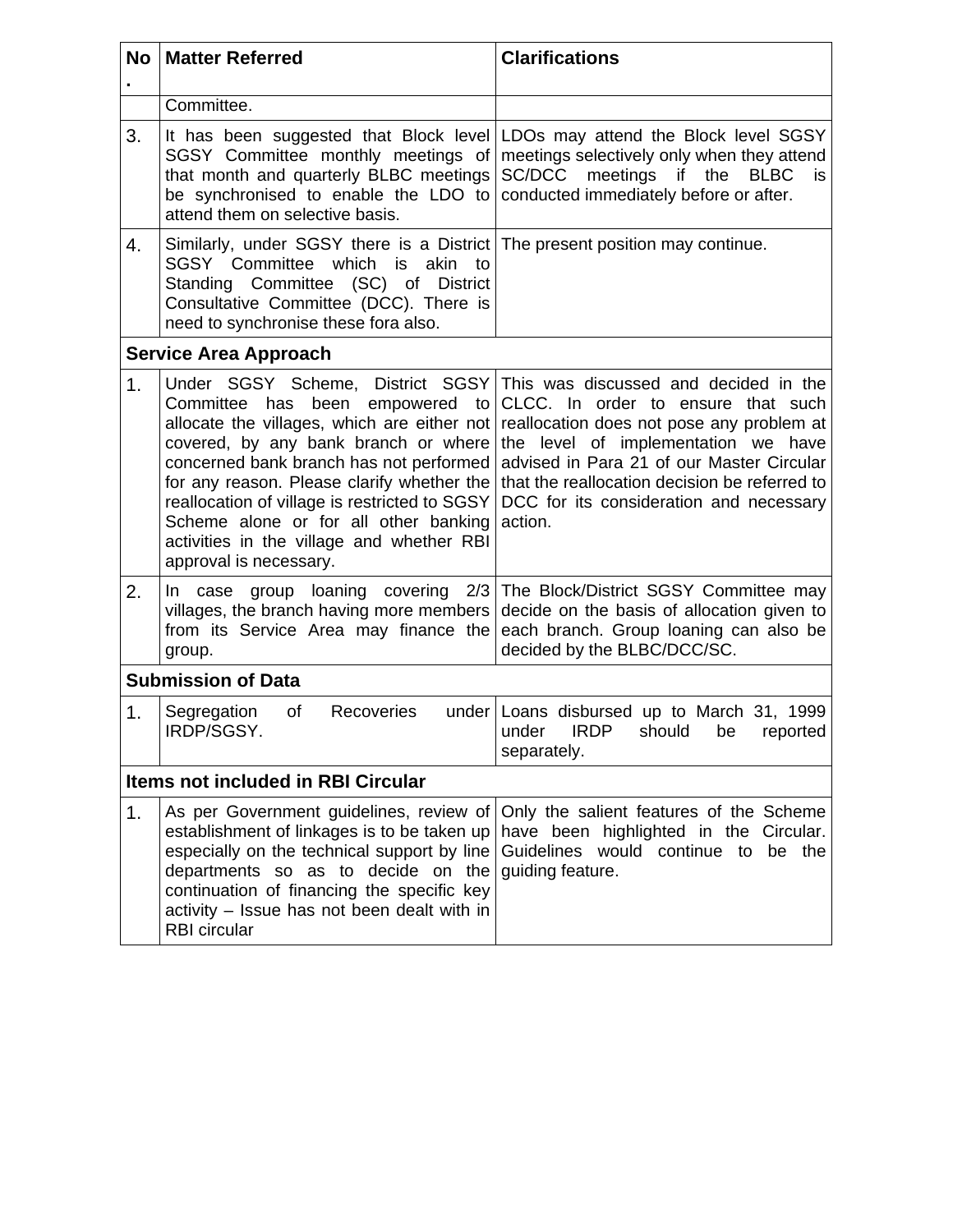# **26. System of Back-end Subsidy-Stipulation of Lock-in-Period (Model)**

Full Project Cost as Bank Loan- Rs. 10,000/-<br>Subsidy Rs. 5,000/-

(in case of group loans)

| Loan<br>Repayme<br>nt Period | Lock-in-<br>Period (in<br>Years) | <b>With</b><br>loan instalments         | maintenance<br>assets in good condition<br>and regular repayment of | of   With<br>regular<br>repayment<br>after<br>(B)                                                                    | <b>Eligible</b><br>amount<br><b>of</b><br>pro-rata subsidy<br>for<br>adjustment                                                          |  |  |  |
|------------------------------|----------------------------------|-----------------------------------------|---------------------------------------------------------------------|----------------------------------------------------------------------------------------------------------------------|------------------------------------------------------------------------------------------------------------------------------------------|--|--|--|
|                              |                                  | At<br>end of                            | the Subsidy<br><b>Eligible</b>                                      | but before<br>expiry<br><b>of</b><br>(A)                                                                             |                                                                                                                                          |  |  |  |
| (A)                          | (B)                              |                                         | (Rs.)                                                               |                                                                                                                      | (Rs.)                                                                                                                                    |  |  |  |
| 1                            | $\overline{2}$                   | 3                                       | 4                                                                   | 5                                                                                                                    | 6                                                                                                                                        |  |  |  |
| 5 Years                      | 3 Years                          | Yearl<br>First<br>Second<br>and<br>Year | Nil                                                                 | 3 <sup>rd</sup> Year<br>4 <sup>th</sup> Year<br>5 <sup>th</sup> Year                                                 | 3000<br>4000<br>5000                                                                                                                     |  |  |  |
| 7 Years                      | 4 Years                          | First Year to Nil<br><b>Third Year</b>  |                                                                     | 4 <sup>th</sup> Year<br>5 <sup>th</sup> Year<br>6 <sup>th</sup> year<br>7 <sup>th</sup> Year                         | $4/7 \times 5000 = 2857$<br>$5/7 \times 5000 = 3571$<br>$6/7 \times 5000 = 4286$<br>$7/7 \times 5000 = 5000$                             |  |  |  |
| 9 Years                      | 5 Years                          | First Year to<br><b>Fourth Year</b>     | Nil                                                                 | 5 <sup>th</sup> Year<br>6 <sup>th</sup> year<br>7 <sup>th</sup> Year<br>8 <sup>th</sup> Year<br>9 <sup>th</sup> Year | $5/9 \times 5000 = 2778$<br>$6/9 \times 5000 = 3333$<br>$7/9 \times 5000 = 3889$<br>$8/9 \times 5000 = 4444$<br>$9/9 \times 5000 = 5000$ |  |  |  |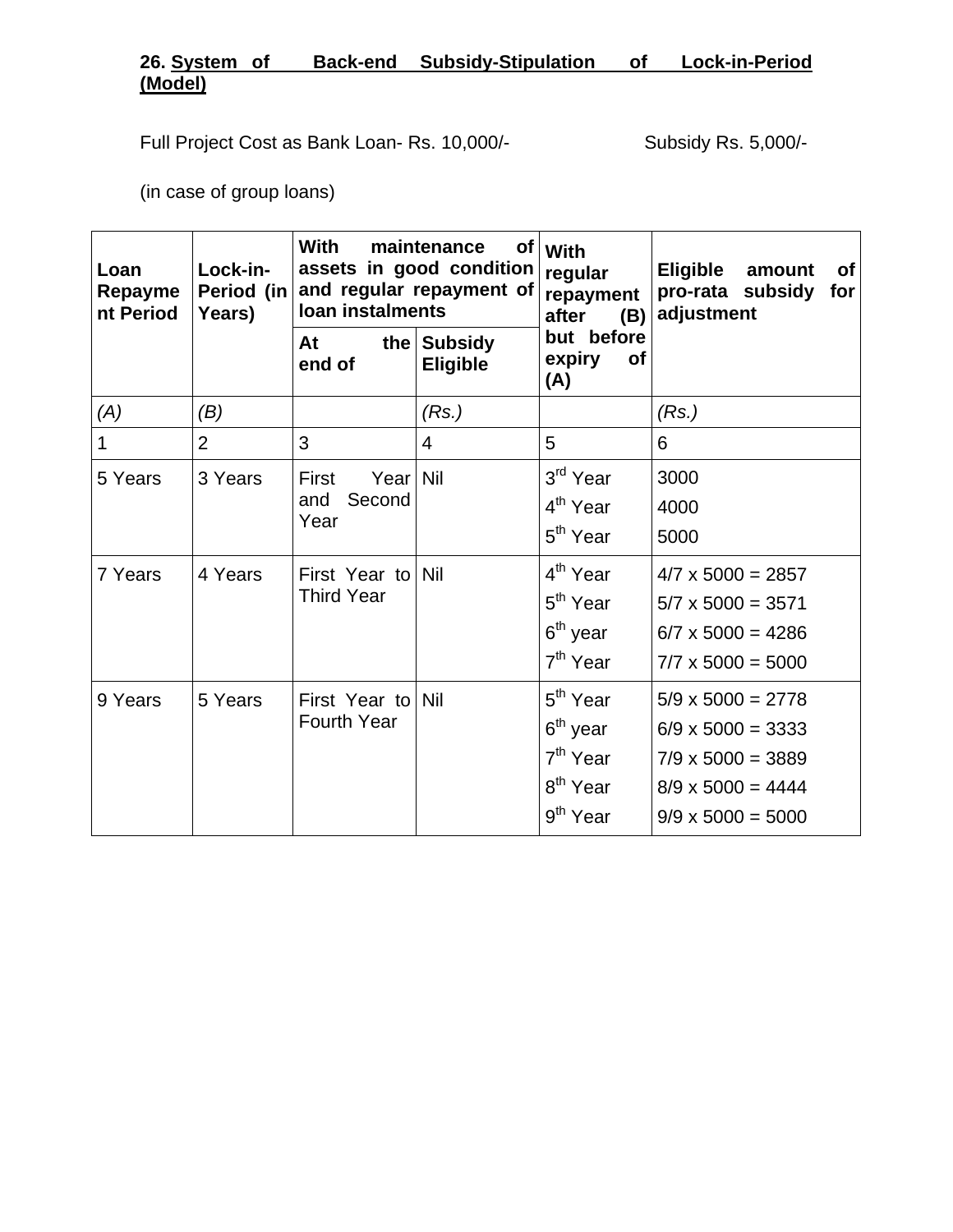# **27. Format of Statements/Returns**

*Annexure 1(2)* 

# **SGSY – District Level – Loan and Recovery – Bank-wise**

State \_\_\_\_\_\_\_\_\_\_\_\_\_\_\_\_\_\_\_\_\_\_ State Code \_\_\_\_\_\_\_\_\_\_ District \_\_\_\_\_\_\_\_\_\_\_\_\_\_\_\_\_\_\_\_\_\_\_\_\_\_\_\_\_\_\_Block \_\_\_\_\_\_\_\_\_\_\_\_\_\_\_\_\_\_\_\_\_\_\_\_\_\_\_\_\_\_\_\_\_\_ Year \_\_\_\_\_\_\_\_\_\_\_\_\_\_\_\_\_\_\_\_\_\_Month \_\_\_\_\_\_\_\_\_\_\_\_\_

(Rs. in lakh)

| Sr.<br>No. | <b>of</b><br><b>Name</b><br><b>Bank</b> | <b>Bank</b><br>Code | <b>Amount</b><br>Loan<br><b>Sanctioned</b> | of                    | <b>Amount of Loan</b><br><b>Disbursed</b> |                | Amount Due<br>for<br>Repayment<br>in the Month |                    | <b>Total</b><br><b>Amount</b><br>that<br>have<br>repaid<br>upto<br>the month |                       | should   Total Amount Repaid<br>been   so far |                       |              |
|------------|-----------------------------------------|---------------------|--------------------------------------------|-----------------------|-------------------------------------------|----------------|------------------------------------------------|--------------------|------------------------------------------------------------------------------|-----------------------|-----------------------------------------------|-----------------------|--------------|
|            |                                         |                     | Group                                      | <b>Indivi</b><br>dual | Group                                     | Individ<br>ual | Group                                          | Indi<br>vidu<br>al | Group                                                                        | <b>Indivi</b><br>dual | Group                                         | <b>Indivi</b><br>dual | <b>Total</b> |
|            | $\overline{c}$                          | 3                   | 4                                          | 5                     | 6                                         | $\overline{7}$ | 8                                              | 9                  | 10                                                                           | 11                    | 12                                            | 13                    | 14           |
|            |                                         |                     |                                            |                       |                                           |                |                                                |                    |                                                                              |                       |                                               |                       |              |
|            |                                         |                     |                                            |                       |                                           |                |                                                |                    |                                                                              |                       |                                               |                       |              |
|            |                                         |                     |                                            |                       |                                           |                |                                                |                    |                                                                              |                       |                                               |                       |              |
|            |                                         |                     |                                            |                       |                                           |                |                                                |                    |                                                                              |                       |                                               |                       |              |
|            |                                         |                     |                                            |                       |                                           |                |                                                |                    |                                                                              |                       |                                               |                       |              |
|            | <b>Total</b>                            |                     |                                            |                       |                                           |                |                                                |                    |                                                                              |                       |                                               |                       |              |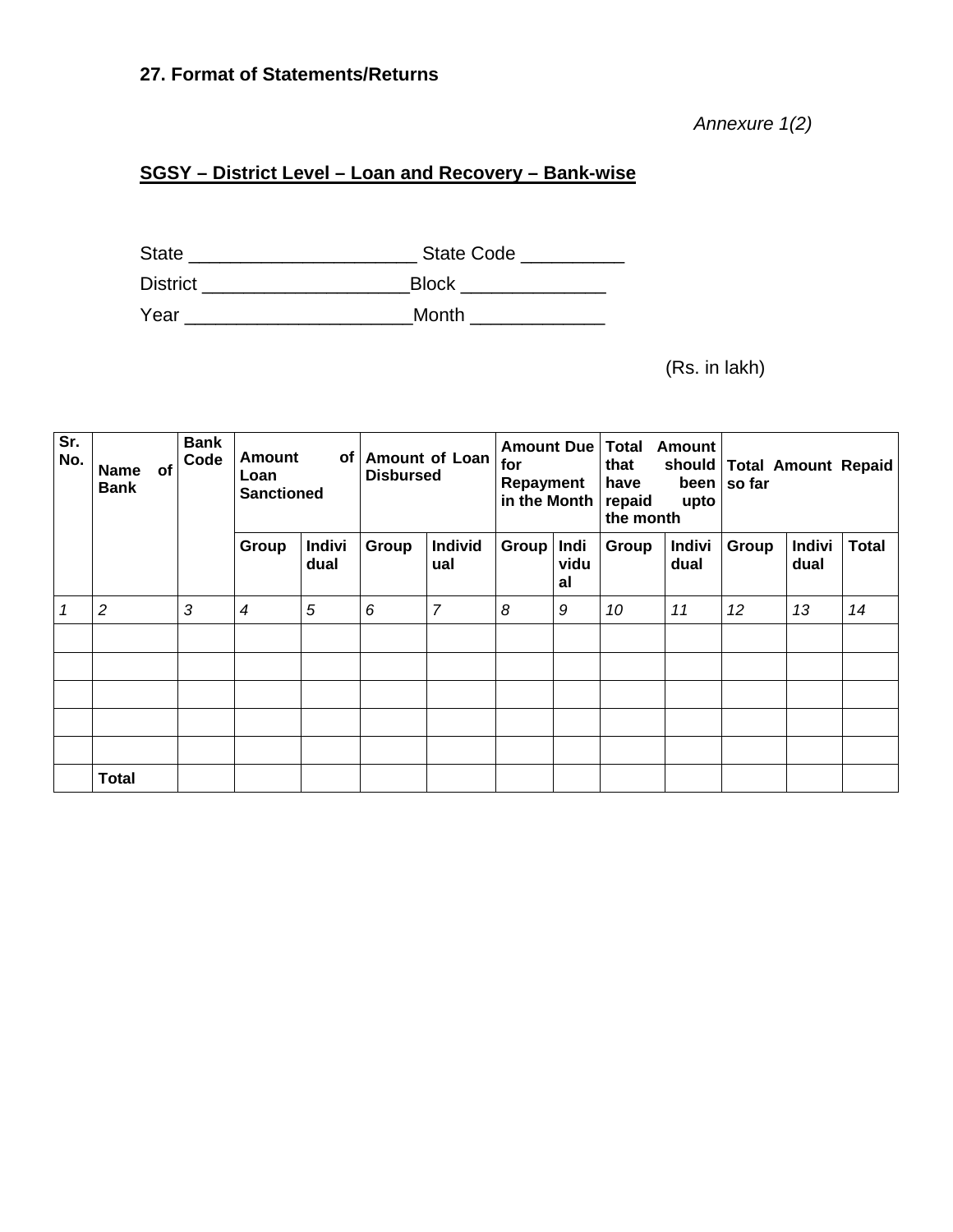# **SGSY – Swarozgari Loan Repayment Details**

(Proforma – BR 2B – From Bank Branch to Block and from Block to DRDA)

Bank Code \_\_\_\_\_\_\_\_\_\_\_ Bank Name \_\_\_\_\_\_\_\_\_\_\_\_\_\_\_\_\_\_

Block Code \_\_\_\_\_\_\_\_\_\_ Block Name \_\_\_\_\_\_\_\_\_\_\_\_\_\_\_\_\_

Month \_\_\_\_\_\_\_\_\_\_\_\_\_\_ Year \_\_\_\_\_\_\_\_\_\_\_\_\_\_\_\_\_\_\_\_\_\_\_

| Sr.<br>No<br>$\blacksquare$ | Name of the Swarozg<br>Swarozgari | ari Code | <b>BPL</b><br>Code | Due in Paid<br>the<br><b>Month</b><br>(in Rs.) | Amount   Amount  <br>during<br>the<br><b>Month</b><br>(in Rs.) | <b>Total</b><br><b>Amount</b><br>that<br>should<br>have<br>been paid<br>so far (in<br>Rs.) | <b>Total</b><br><b>Amount</b><br><b>Repaid</b><br>(in Rs.) |
|-----------------------------|-----------------------------------|----------|--------------------|------------------------------------------------|----------------------------------------------------------------|--------------------------------------------------------------------------------------------|------------------------------------------------------------|
| $\mathcal I$                | $\overline{2}$                    | 3        | $\overline{4}$     | 5                                              | 6                                                              | $\overline{7}$                                                                             | 8                                                          |
|                             |                                   |          |                    |                                                |                                                                |                                                                                            |                                                            |
|                             |                                   |          |                    |                                                |                                                                |                                                                                            |                                                            |
|                             |                                   |          |                    |                                                |                                                                |                                                                                            |                                                            |
|                             |                                   |          |                    |                                                |                                                                |                                                                                            |                                                            |
|                             |                                   |          |                    |                                                |                                                                |                                                                                            |                                                            |
|                             |                                   |          |                    |                                                |                                                                |                                                                                            |                                                            |
|                             |                                   |          |                    |                                                |                                                                |                                                                                            |                                                            |
|                             |                                   |          |                    |                                                |                                                                |                                                                                            |                                                            |

*Note:* This proforma to be filled in only for Swarozgaris.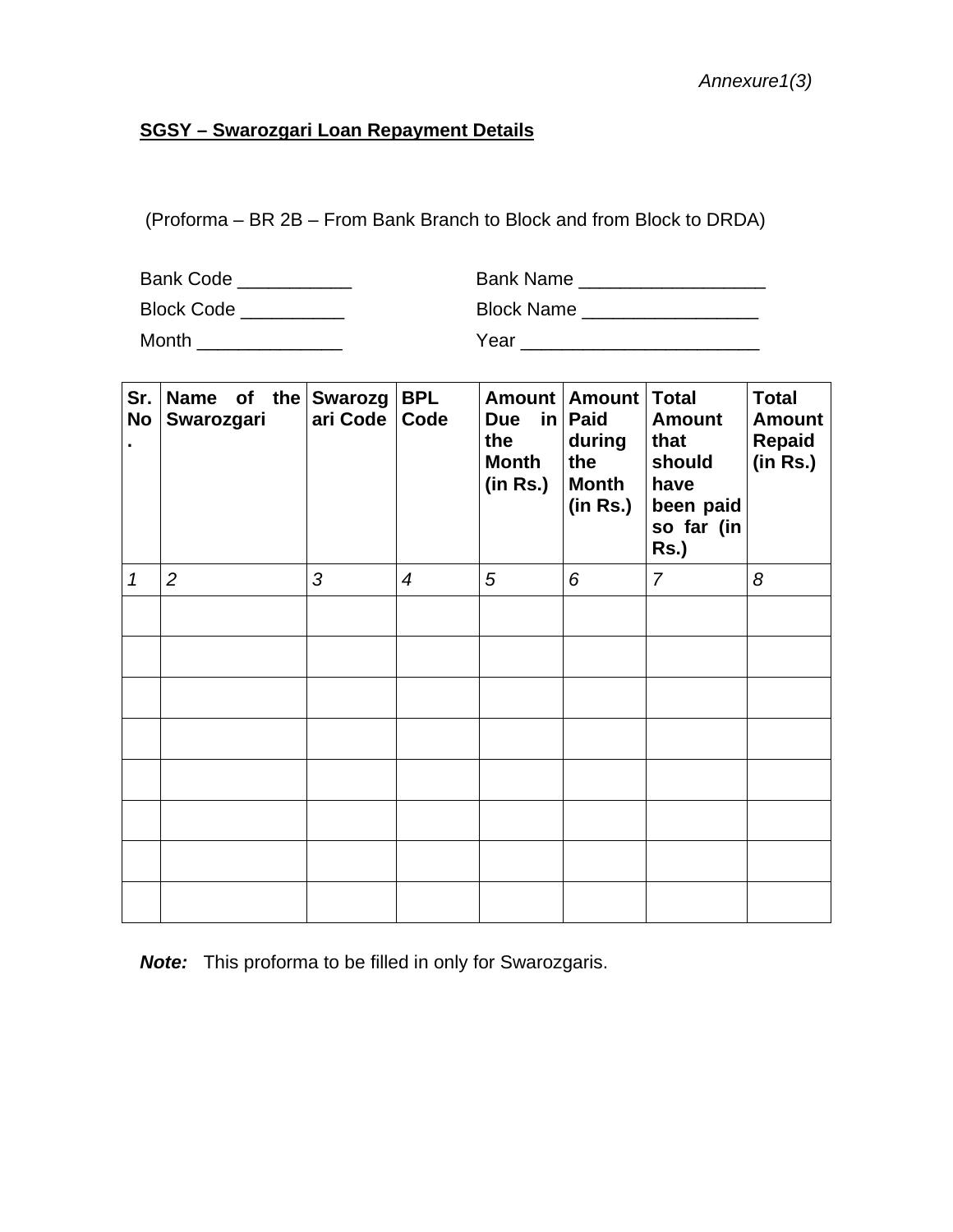# **SGSY – Self-Help Groups (SHGs) Loan Repayment Details**

(Proforma – BR 2C – From Bank Branch to Block and from Block to DRDA)

| <b>Bank Code</b>  | <b>Bank Name</b>  |
|-------------------|-------------------|
| <b>Block Code</b> | <b>Block Name</b> |
| Month             | Year              |

| Sr.<br><b>No</b> | <b>Name of the SHG</b> | Code | Group   Amount<br>Due in the<br><b>Month</b><br>(in Rs.) | <b>Amount</b><br><b>Paid</b><br><b>Month</b><br>(in Rs.) | <b>Total</b><br>Amount that   Amount<br>during the should have Repaid<br>paid<br>been<br>(in<br>so far<br>$Rs.$ ) | <b>Total</b><br>(in Rs.) |
|------------------|------------------------|------|----------------------------------------------------------|----------------------------------------------------------|-------------------------------------------------------------------------------------------------------------------|--------------------------|
| 1                | $\overline{2}$         | 3    | $\boldsymbol{4}$                                         | 5                                                        | 6                                                                                                                 | $\overline{7}$           |
|                  |                        |      |                                                          |                                                          |                                                                                                                   |                          |
|                  |                        |      |                                                          |                                                          |                                                                                                                   |                          |
|                  |                        |      |                                                          |                                                          |                                                                                                                   |                          |
|                  |                        |      |                                                          |                                                          |                                                                                                                   |                          |
|                  |                        |      |                                                          |                                                          |                                                                                                                   |                          |
|                  |                        |      |                                                          |                                                          |                                                                                                                   |                          |
|                  |                        |      |                                                          |                                                          |                                                                                                                   |                          |
|                  |                        |      |                                                          |                                                          |                                                                                                                   |                          |

*Note:* This proforma to be filled in only for Groups.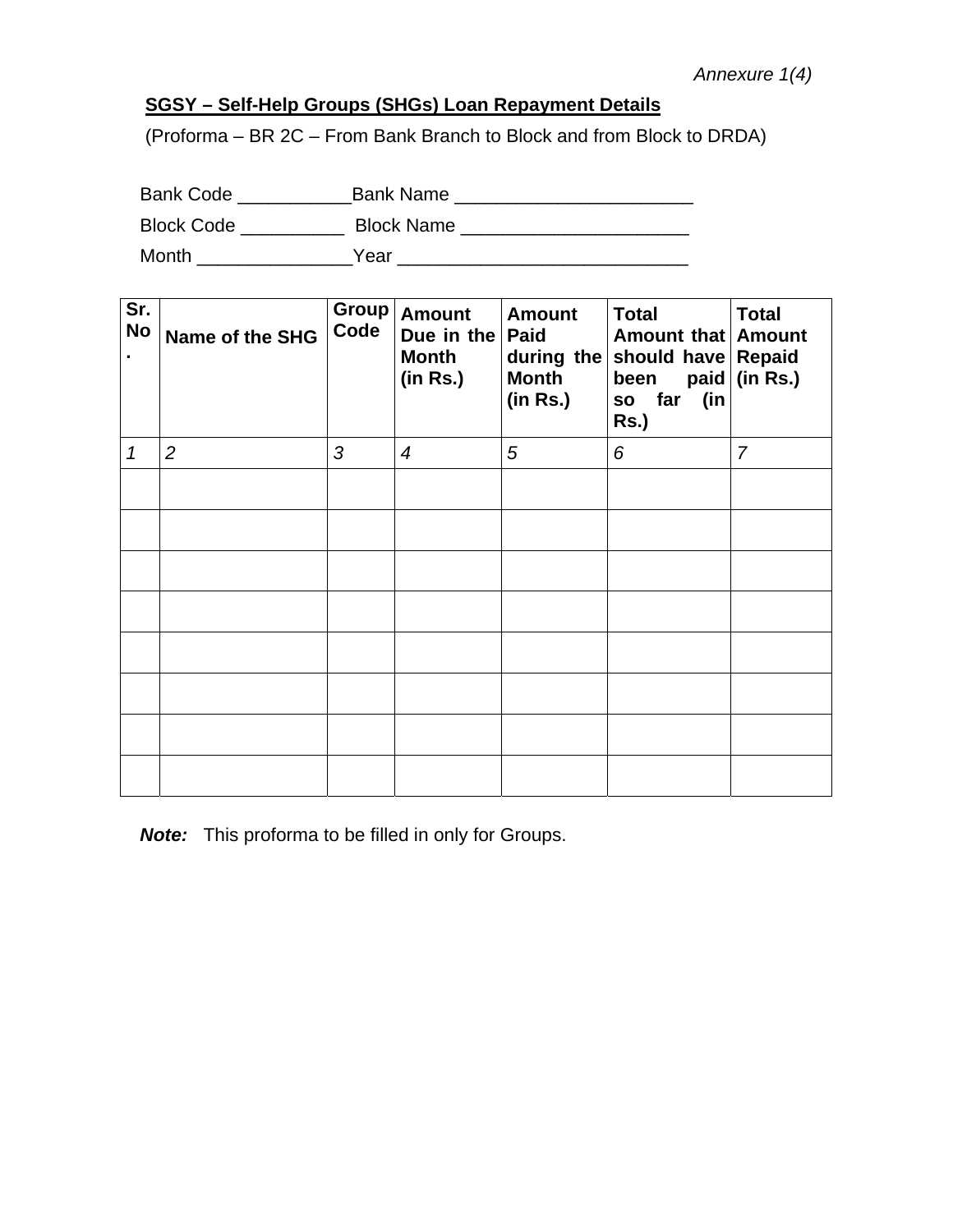# **SGSY – Expenditure on Subsidy**

(Proforma – DR 2A – From Bank Branch to Block and from Block to DRDA)

| Name of the District | <b>District Code</b> |
|----------------------|----------------------|
| Year                 | Month                |

| <b>Bank</b><br><b>Name</b> | <b>Branch</b> | <b>Bank</b><br><b>Branch</b><br>Code | <b>Amount</b><br>of<br><b>Subsidy</b><br>with the<br><b>Branch</b><br>on<br>as<br>01.04.<br>(in Rs.) | <b>Amount</b><br>Released<br>upto Last during<br><b>Month</b><br>(in Rs.) | <b>Amount</b><br><b>Released</b><br>the Month<br>(in Rs.) | <b>Total</b><br><b>Amount</b><br><b>Available</b><br>with the<br><b>Branch</b><br>(in Rs.) | <b>Amount</b><br><b>Adjusted</b><br>the<br>upto<br><b>Month</b><br>(in Rs.) |
|----------------------------|---------------|--------------------------------------|------------------------------------------------------------------------------------------------------|---------------------------------------------------------------------------|-----------------------------------------------------------|--------------------------------------------------------------------------------------------|-----------------------------------------------------------------------------|
| 1                          |               | $\overline{2}$                       | 3                                                                                                    | $\overline{4}$                                                            | 5                                                         | 6                                                                                          | $\overline{7}$                                                              |
|                            |               |                                      |                                                                                                      |                                                                           |                                                           |                                                                                            |                                                                             |
|                            |               |                                      |                                                                                                      |                                                                           |                                                           |                                                                                            |                                                                             |
|                            |               |                                      |                                                                                                      |                                                                           |                                                           |                                                                                            |                                                                             |
|                            |               |                                      |                                                                                                      |                                                                           |                                                           |                                                                                            |                                                                             |
|                            |               |                                      |                                                                                                      |                                                                           |                                                           |                                                                                            |                                                                             |
|                            |               |                                      |                                                                                                      |                                                                           |                                                           |                                                                                            |                                                                             |
|                            |               |                                      |                                                                                                      |                                                                           |                                                           |                                                                                            |                                                                             |
|                            |               |                                      |                                                                                                      |                                                                           |                                                           |                                                                                            |                                                                             |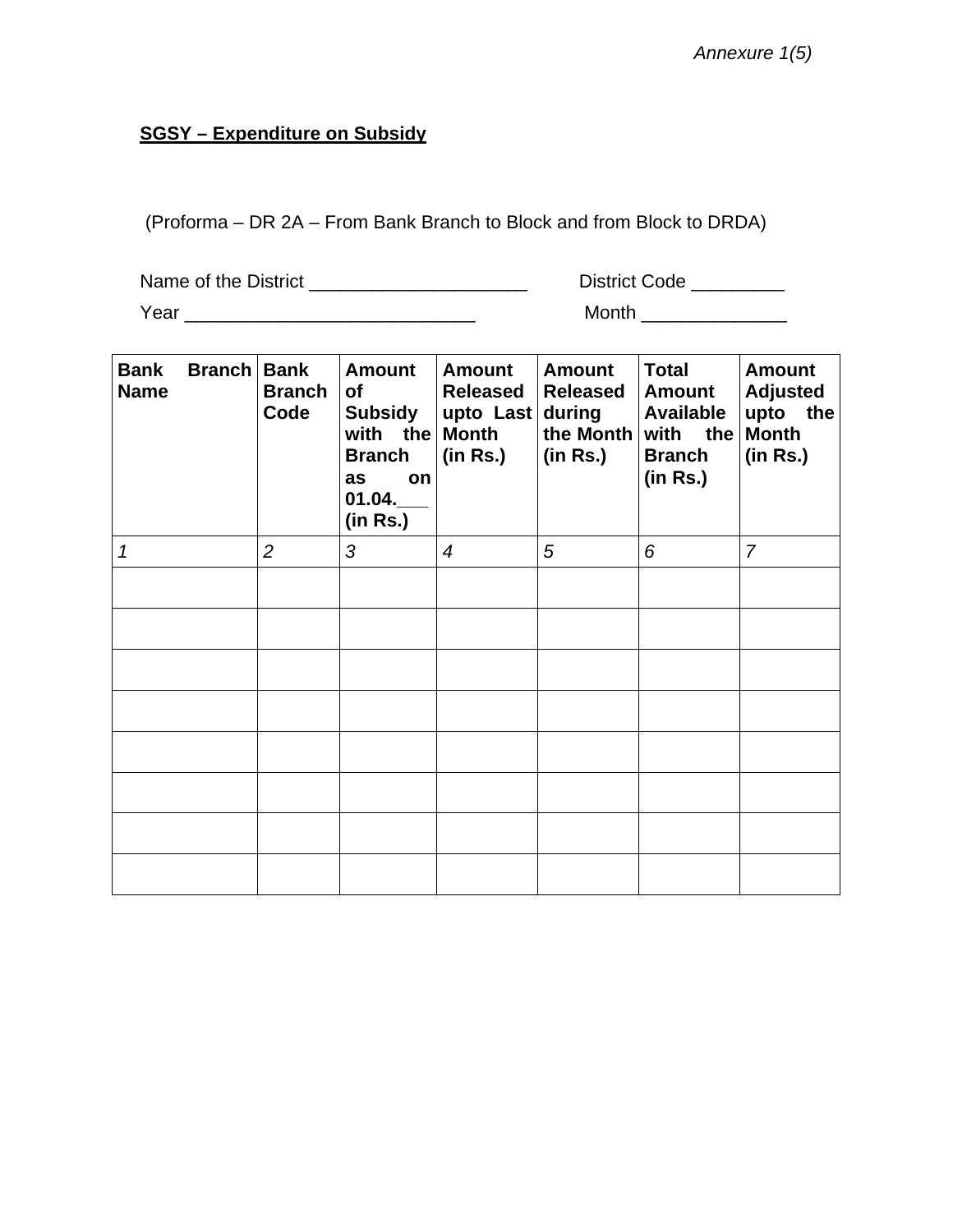# **SGSY – Expenditure on SHGs**

(Proforma – DR 2D – From Block to DRDA)

| <b>Bank Name</b> |  |
|------------------|--|
|------------------|--|

Bank Branch \_\_\_\_\_\_\_\_\_\_\_\_

Month \_\_\_\_\_\_\_\_\_\_\_\_\_ Year \_\_\_\_\_\_\_\_\_\_\_\_\_\_

Details of expenditure during the month

| Sr.<br><b>No</b><br>٠ | <b>SHG Name</b> | <b>Expenditure   Contribution   Bank</b><br><b>SHG</b><br>on Capacity<br>Code<br>to<br><b>Building</b><br><b>Revolving</b><br><b>Fund</b> |                  |   |   |  |  |  |  |
|-----------------------|-----------------|-------------------------------------------------------------------------------------------------------------------------------------------|------------------|---|---|--|--|--|--|
| 1                     | 2               | 3                                                                                                                                         | $\boldsymbol{4}$ | 5 | 6 |  |  |  |  |
|                       |                 |                                                                                                                                           |                  |   |   |  |  |  |  |
|                       |                 |                                                                                                                                           |                  |   |   |  |  |  |  |
|                       |                 |                                                                                                                                           |                  |   |   |  |  |  |  |
|                       |                 |                                                                                                                                           |                  |   |   |  |  |  |  |
|                       |                 |                                                                                                                                           |                  |   |   |  |  |  |  |
|                       |                 |                                                                                                                                           |                  |   |   |  |  |  |  |
|                       |                 |                                                                                                                                           |                  |   |   |  |  |  |  |
|                       |                 |                                                                                                                                           |                  |   |   |  |  |  |  |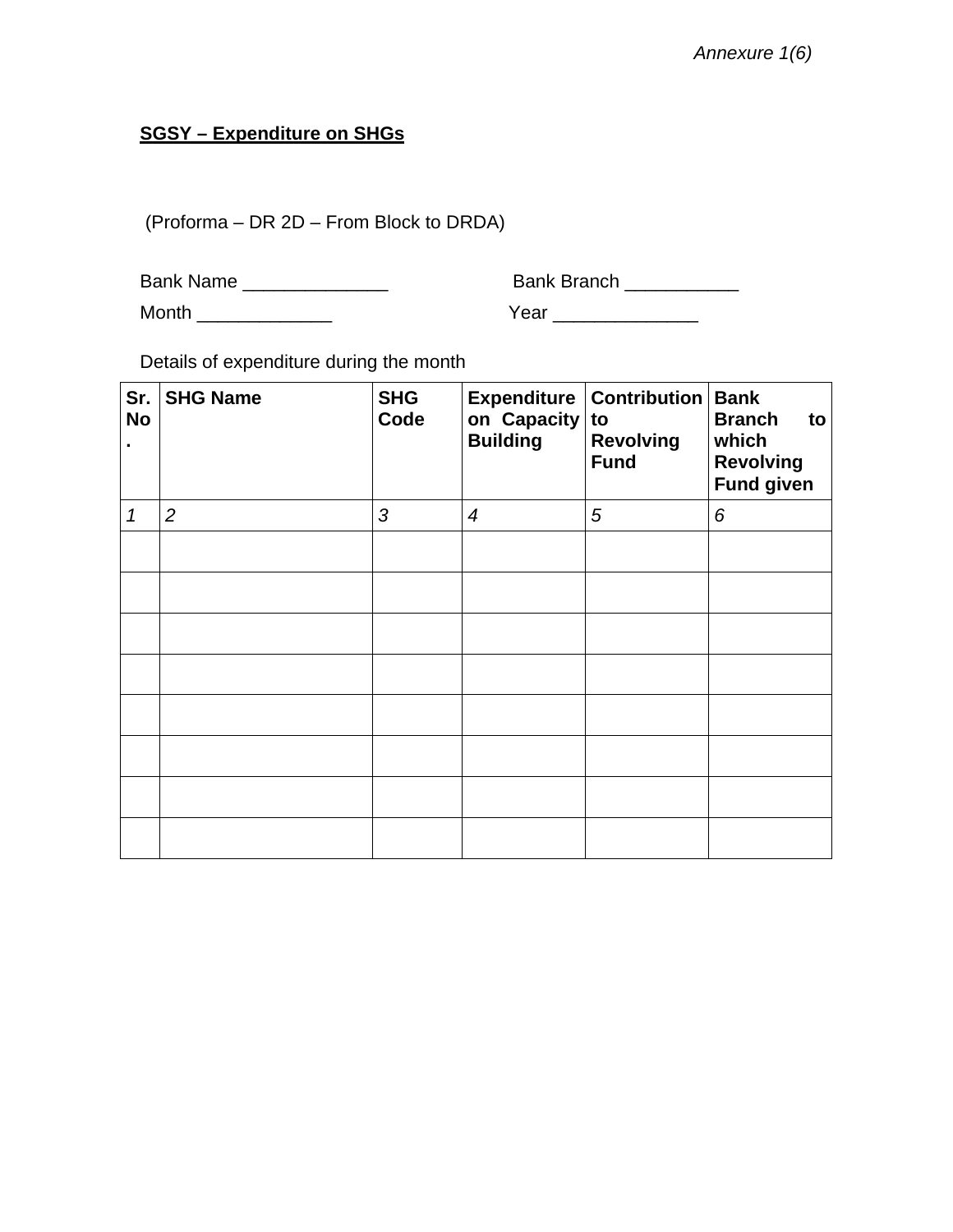*Annexure 1(7)* 

# **SGSY – Expenditure on Risk Fund for Consumption Credit**

(Proforma – DR 2E – From Block to DRDA)

| Name of the District | <b>District Code</b> |
|----------------------|----------------------|
| Month                | Year                 |

| Sr.<br><b>No</b> | <b>Name of the Bank</b> | <b>Bank</b><br>Code | <b>Expenditure</b><br>Incurred during Reimbursed<br>the month by the DRDA<br>(in Rs.) | <b>Amount</b> |
|------------------|-------------------------|---------------------|---------------------------------------------------------------------------------------|---------------|
| 1                | $\overline{2}$          | 3                   | $\boldsymbol{4}$                                                                      | 5             |
|                  |                         |                     |                                                                                       |               |
|                  |                         |                     |                                                                                       |               |
|                  |                         |                     |                                                                                       |               |
|                  |                         |                     |                                                                                       |               |
|                  |                         |                     |                                                                                       |               |
|                  |                         |                     |                                                                                       |               |
|                  |                         |                     |                                                                                       |               |
|                  |                         |                     |                                                                                       |               |

*Note:* Individual consumption utilisation certificate with names and addresses of the persons and amount of loan to be furnished by the banks.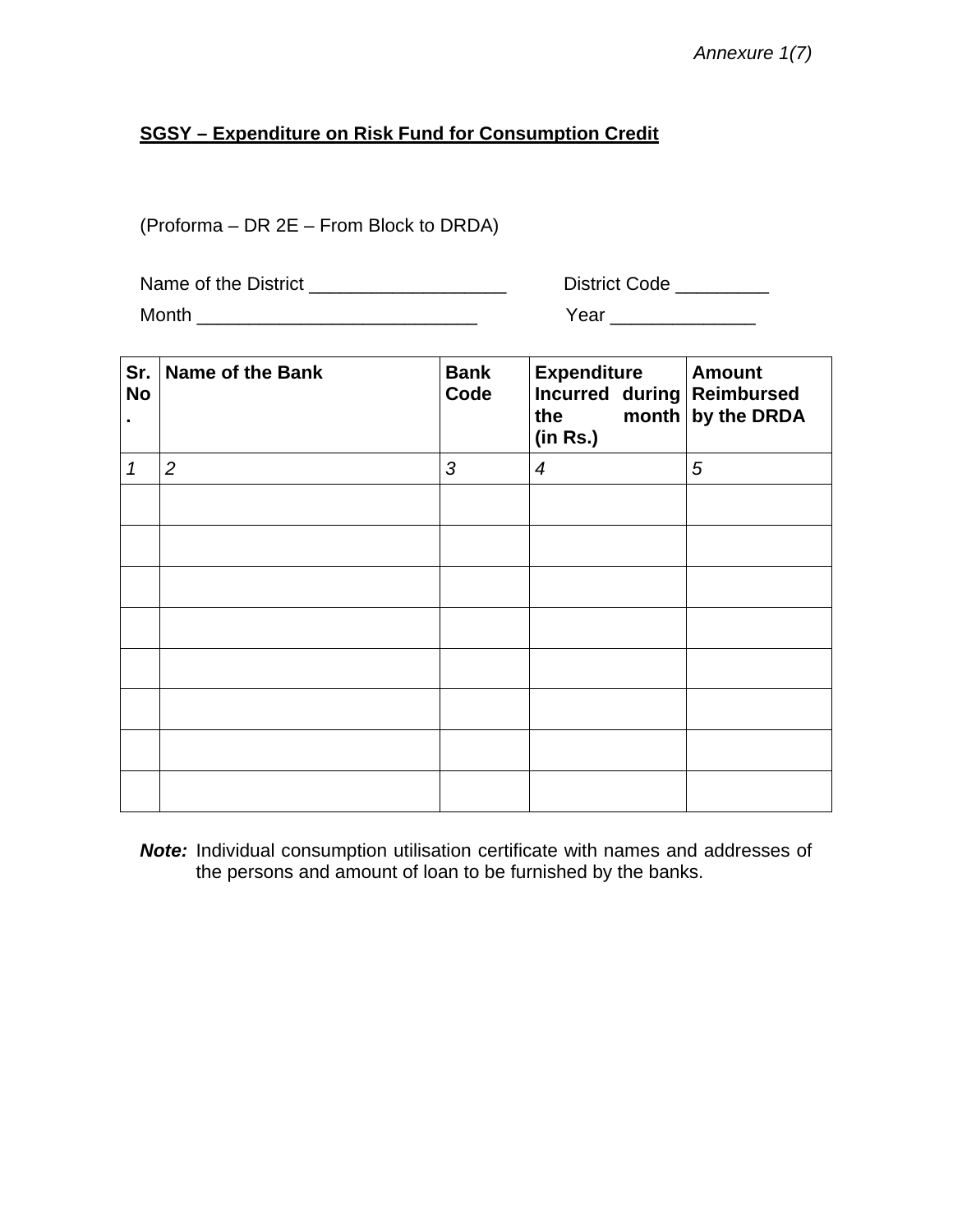| (cumulative)                                                                                                                                                                                                                                                                                                                                                                                                                                                                                                                        |                                           |                      |                                           |          |          |                                  |  |  |  |  |  |  |
|-------------------------------------------------------------------------------------------------------------------------------------------------------------------------------------------------------------------------------------------------------------------------------------------------------------------------------------------------------------------------------------------------------------------------------------------------------------------------------------------------------------------------------------|-------------------------------------------|----------------------|-------------------------------------------|----------|----------|----------------------------------|--|--|--|--|--|--|
| Name of the bank:                                                                                                                                                                                                                                                                                                                                                                                                                                                                                                                   |                                           |                      |                                           |          |          |                                  |  |  |  |  |  |  |
| <b>SC/ST</b>                                                                                                                                                                                                                                                                                                                                                                                                                                                                                                                        | (Rs.in Lakhs)                             |                      |                                           |          |          |                                  |  |  |  |  |  |  |
| Name of the State/                                                                                                                                                                                                                                                                                                                                                                                                                                                                                                                  | Demand<br>Demand                          | Recovery<br>Recovery | Overdues<br>Overdues                      | %3<br>%3 | to<br>to | $\overline{2}$<br>$\overline{2}$ |  |  |  |  |  |  |
| <b>Union Territory</b>                                                                                                                                                                                                                                                                                                                                                                                                                                                                                                              | 1                                         | 2<br>3               | 4                                         |          |          |                                  |  |  |  |  |  |  |
|                                                                                                                                                                                                                                                                                                                                                                                                                                                                                                                                     | 1<br>Individual/ Group Individual / Group | $\overline{2}$<br>3  | 4<br>Individual/ Group Individual / Group |          |          |                                  |  |  |  |  |  |  |
| Pradesh<br>Andhra<br>Assam<br><b>Bihar</b><br>Gujarat<br>Haryana<br>Himachal Pradesh<br>Jammu & Kashmir<br>Karnataka<br>Kerala<br>Madhya Pradesh<br>Maharashtra<br>Manipur<br>Meghalaya<br>Nagaland<br>Orissa<br>Punjab<br>Rajastan<br><b>Sikkim</b><br><b>Tamil Nadu</b><br>Tripura<br><b>Uttar Pradesh</b><br>West Bengal<br>Andaman & Nicobar<br>Arunachal Pradesh<br>Chandigarh<br>Dadra & Nagar Haveli<br><b>Delhi</b><br>Goa<br>Mizoram<br>Puducherry<br>Lakshadweep<br>Daman & Diu<br>Chattisgarh<br>Jharkand<br>Uttaranchal |                                           |                      |                                           |          |          |                                  |  |  |  |  |  |  |

Total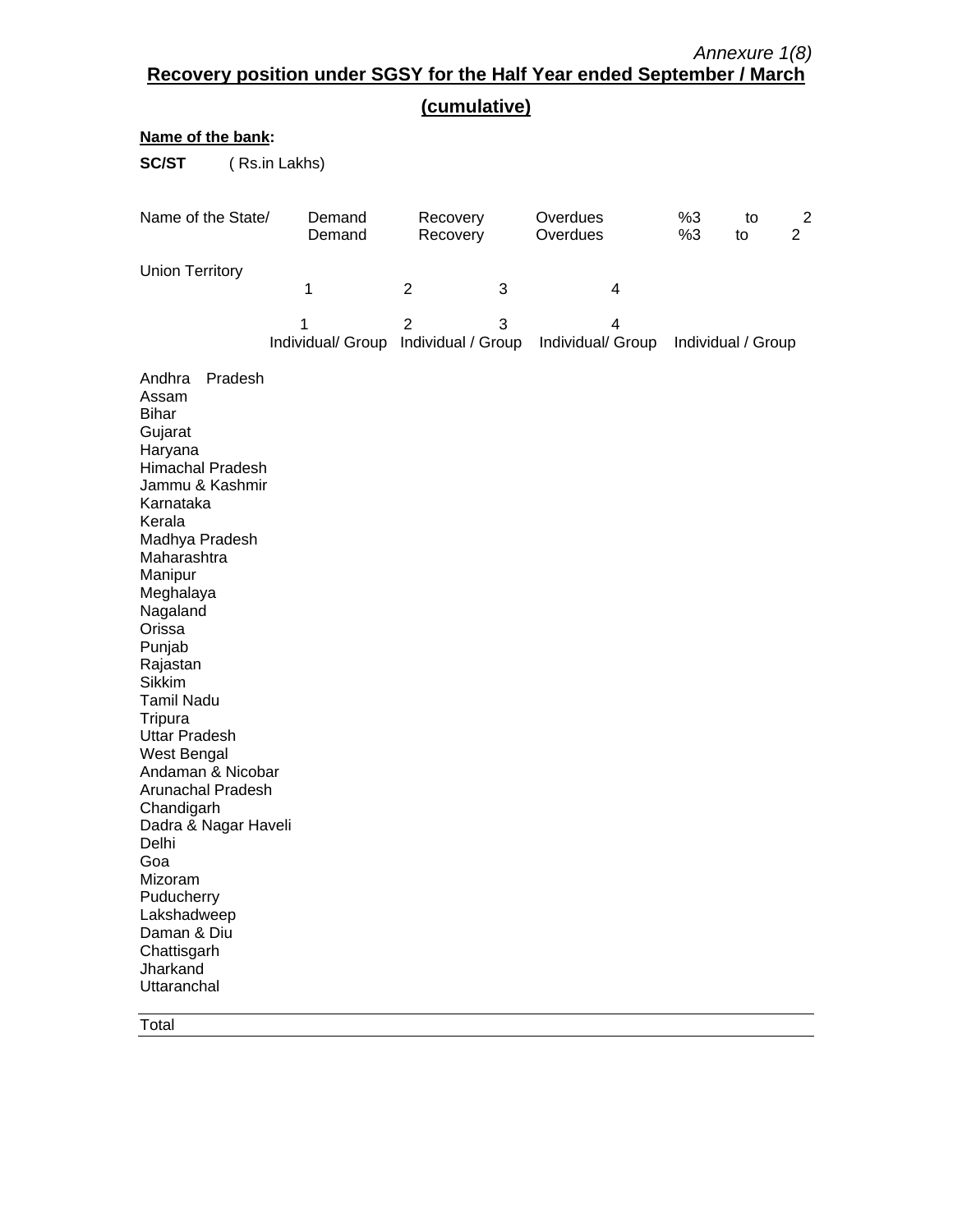#### **Report showing the cumulative position for the month ended**

#### **Under SGSY**

NAME OF THE BANK

|                |                                         |             |                                    |    |                             |           |                           |                                              |                                                   |                     |                |                                                  |                                        |                                  |                           |                  |                     |                  |                                     |                   |                       |                     |           | (Amount Rs.lakhs) |                          |                     |
|----------------|-----------------------------------------|-------------|------------------------------------|----|-----------------------------|-----------|---------------------------|----------------------------------------------|---------------------------------------------------|---------------------|----------------|--------------------------------------------------|----------------------------------------|----------------------------------|---------------------------|------------------|---------------------|------------------|-------------------------------------|-------------------|-----------------------|---------------------|-----------|-------------------|--------------------------|---------------------|
| Sr.            | Namelal<br>of the                       |             | Annu Appls.recei Applns.rec<br>ved |    | eived                       |           | <b>Total</b><br>Applns.   |                                              | <b>Applns/Loans</b><br>Sanctioned from            |                     |                | ns                                               | Appins/Loa<br><b>Disbursed</b><br>from |                                  |                           | No of            | Appins.             |                  | Ap<br>No pln<br>$\mathbf s$         | pend<br>ing       |                       |                     | No<br>of  | Appl san<br>ns    | ctio<br>ned              |                     |
| No.            | State/ Fina<br>U.T                      | ncial       | upto the<br>previous               |    | during the<br>month         |           | received                  |                                              | April (current year)<br>from April upto the month |                     |                | <b>April (current</b><br>year) upto the<br>month |                                        |                                  | Ret<br>urn<br>ed/         |                  | for                 | dec<br>isio<br>n |                                     |                   |                       | but not             | disbursed |                   |                          |                     |
|                |                                         | Targ<br>et  | mont<br>h                          |    |                             |           | upto the<br>current month |                                              |                                                   |                     |                |                                                  |                                        |                                  |                           | Rej<br>ect<br>ed |                     |                  |                                     |                   |                       |                     |           |                   |                          |                     |
|                | $\mathbf{1}$                            | $\mathbf 2$ | $\mathsf 3$                        |    | 4                           |           |                           | 5                                            | 6                                                 |                     |                |                                                  | $\overline{7}$                         |                                  |                           | 8                |                     |                  | 9                                   |                   |                       |                     |           | 10                |                          |                     |
|                |                                         |             | Indivi SHG<br>duals $s$ $@$        |    | Indivi SHG<br>duals $s$ $@$ |           | Indivi<br>dual            | <b>SH</b><br>Gs<br>$^\text{\textregistered}$ | Individuals Help                                  | Self<br>Groups<br>@ |                | uals                                             |                                        | Self<br>'Individ Help<br>Group @ |                           |                  | Less<br>than        | r 1              | r3                                  | Ove Ove Over<br>6 | Ove<br>r <sub>1</sub> | Less<br>than        | r13       | Ove Over          | Ove Ove<br>r6            | r <sub>1</sub>      |
|                |                                         |             | <b>No</b>                          | No | <b>No</b>                   | <b>No</b> | <b>No</b>                 | ρ                                            | No. Amou No.<br>nt                                |                     | Am<br>oun<br>t |                                                  | ${\sf m}$<br>ou<br>nt                  | No. A No.                        | Am<br>oun<br>$\mathbf{t}$ |                  | $\mathbf{1}$<br>mth | mo<br>nth        | $\mathsf{mo}$<br>nth<br>$\mathbf S$ | mont<br>hs        | yea<br>$\mathsf{r}$   | $\mathbf{1}$<br>mth | mo<br>nth | mont<br>hs        | mo<br>nth<br>$\mathbf s$ | yea<br>$\mathbf{r}$ |
|                | 1 Andhr<br>a<br>Prade                   |             |                                    |    |                             |           |                           |                                              |                                                   |                     |                |                                                  |                                        |                                  |                           |                  |                     |                  |                                     |                   |                       |                     |           |                   |                          |                     |
| $\overline{2}$ | sh<br>Assa<br>m                         |             |                                    |    |                             |           |                           |                                              |                                                   |                     |                |                                                  |                                        |                                  |                           |                  |                     |                  |                                     |                   |                       |                     |           |                   |                          |                     |
|                | 3 Bihar                                 |             |                                    |    |                             |           |                           |                                              |                                                   |                     |                |                                                  |                                        |                                  |                           |                  |                     |                  |                                     |                   |                       |                     |           |                   |                          |                     |
|                | 4 Gujar<br>at                           |             |                                    |    |                             |           |                           |                                              |                                                   |                     |                |                                                  |                                        |                                  |                           |                  |                     |                  |                                     |                   |                       |                     |           |                   |                          |                     |
|                | 5 Harya<br>na                           |             |                                    |    |                             |           |                           |                                              |                                                   |                     |                |                                                  |                                        |                                  |                           |                  |                     |                  |                                     |                   |                       |                     |           |                   |                          |                     |
| 6              | Hima<br>chal                            |             |                                    |    |                             |           |                           |                                              |                                                   |                     |                |                                                  |                                        |                                  |                           |                  |                     |                  |                                     |                   |                       |                     |           |                   |                          |                     |
|                | Prade<br>sh                             |             |                                    |    |                             |           |                           |                                              |                                                   |                     |                |                                                  |                                        |                                  |                           |                  |                     |                  |                                     |                   |                       |                     |           |                   |                          |                     |
| 7              | Jamm<br>u &<br>Kash<br>mir              |             |                                    |    |                             |           |                           |                                              |                                                   |                     |                |                                                  |                                        |                                  |                           |                  |                     |                  |                                     |                   |                       |                     |           |                   |                          |                     |
|                | 8 Karna                                 |             |                                    |    |                             |           |                           |                                              |                                                   |                     |                |                                                  |                                        |                                  |                           |                  |                     |                  |                                     |                   |                       |                     |           |                   |                          |                     |
|                | taka<br>9 Keral<br>a                    |             |                                    |    |                             |           |                           |                                              |                                                   |                     |                |                                                  |                                        |                                  |                           |                  |                     |                  |                                     |                   |                       |                     |           |                   |                          |                     |
|                | 10 Madh<br>ya<br>Prade                  |             |                                    |    |                             |           |                           |                                              |                                                   |                     |                |                                                  |                                        |                                  |                           |                  |                     |                  |                                     |                   |                       |                     |           |                   |                          |                     |
|                | sh<br>11 Maha<br>rashtr<br>$\mathsf{a}$ |             |                                    |    |                             |           |                           |                                              |                                                   |                     |                |                                                  |                                        |                                  |                           |                  |                     |                  |                                     |                   |                       |                     |           |                   |                          |                     |
|                | 12 Manip                                |             |                                    |    |                             |           |                           |                                              |                                                   |                     |                |                                                  |                                        |                                  |                           |                  |                     |                  |                                     |                   |                       |                     |           |                   |                          |                     |
|                | ur<br>13 Megh<br>alaya<br>14 Nagal      |             |                                    |    |                             |           |                           |                                              |                                                   |                     |                |                                                  |                                        |                                  |                           |                  |                     |                  |                                     |                   |                       |                     |           |                   |                          |                     |
|                | and                                     |             |                                    |    |                             |           |                           |                                              |                                                   |                     |                |                                                  |                                        |                                  |                           |                  |                     |                  |                                     |                   |                       |                     |           |                   |                          |                     |
|                | 15 Oriss<br>a<br>16 Punja               |             |                                    |    |                             |           |                           |                                              |                                                   |                     |                |                                                  |                                        |                                  |                           |                  |                     |                  |                                     |                   |                       |                     |           |                   |                          |                     |
|                | $\frac{b}{17}$ Rajas                    |             |                                    |    |                             |           |                           |                                              |                                                   |                     |                |                                                  |                                        |                                  |                           |                  |                     |                  |                                     |                   |                       |                     |           |                   |                          |                     |
|                | than<br>18 Sikki                        |             |                                    |    |                             |           |                           |                                              |                                                   |                     |                |                                                  |                                        |                                  |                           |                  |                     |                  |                                     |                   |                       |                     |           |                   |                          |                     |
|                | $\frac{m}{19}$ Tamil                    |             |                                    |    |                             |           |                           |                                              |                                                   |                     |                |                                                  |                                        |                                  |                           |                  |                     |                  |                                     |                   |                       |                     |           |                   |                          |                     |
|                | Nadu<br>20 Tripur                       |             |                                    |    |                             |           |                           |                                              |                                                   |                     |                |                                                  |                                        |                                  |                           |                  |                     |                  |                                     |                   |                       |                     |           |                   |                          |                     |
|                | $\mathsf{a}$                            |             |                                    |    |                             |           |                           |                                              |                                                   |                     |                |                                                  |                                        |                                  |                           |                  |                     |                  |                                     |                   |                       |                     |           |                   |                          |                     |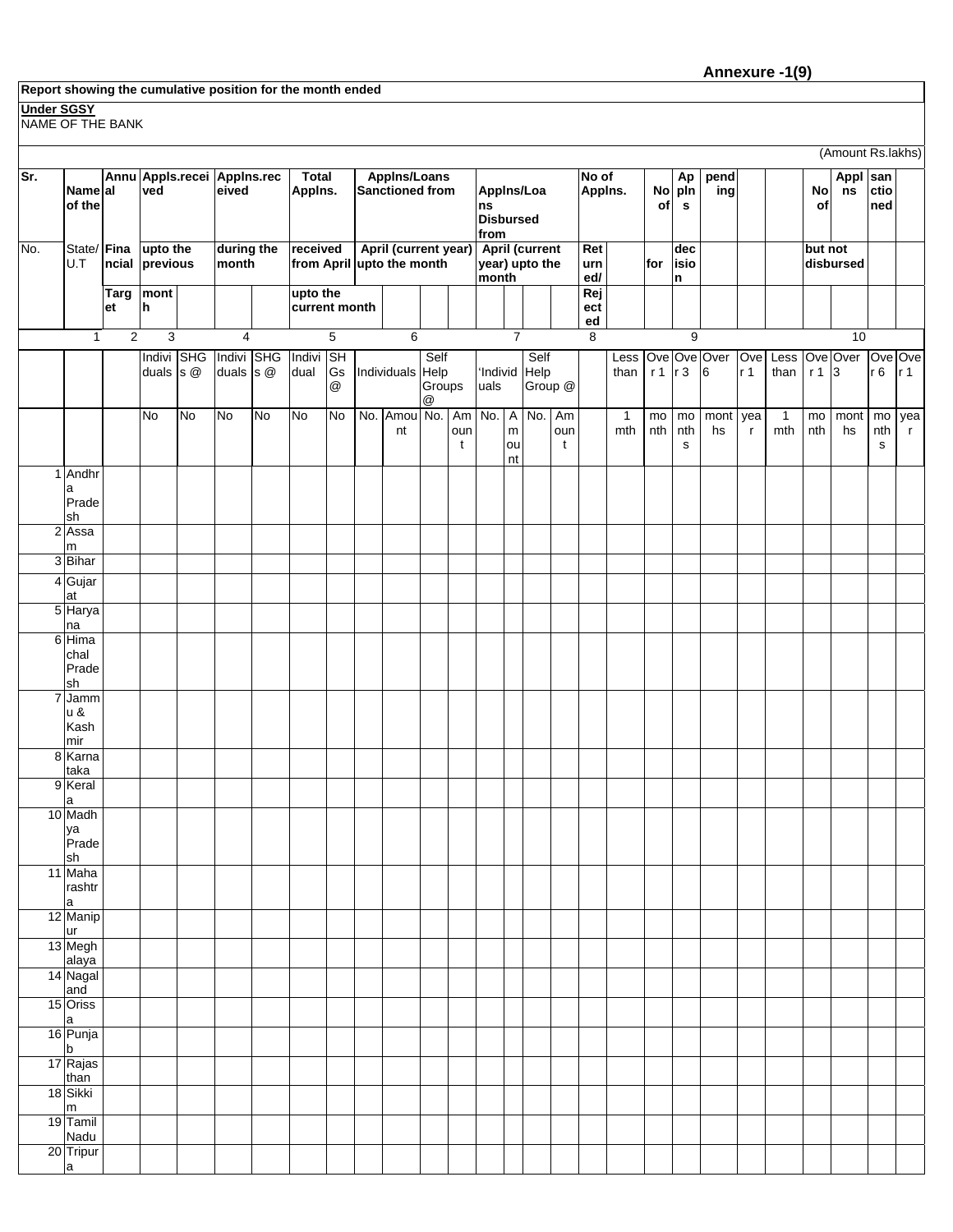| 21 Uttar                                                    |  |  |  |  |  |  |  |  |  |  |  |  |  |
|-------------------------------------------------------------|--|--|--|--|--|--|--|--|--|--|--|--|--|
| Prade<br>sh                                                 |  |  |  |  |  |  |  |  |  |  |  |  |  |
| 22 West                                                     |  |  |  |  |  |  |  |  |  |  |  |  |  |
| Beng                                                        |  |  |  |  |  |  |  |  |  |  |  |  |  |
| al                                                          |  |  |  |  |  |  |  |  |  |  |  |  |  |
| 23 Anda                                                     |  |  |  |  |  |  |  |  |  |  |  |  |  |
| man                                                         |  |  |  |  |  |  |  |  |  |  |  |  |  |
| $\pmb{8}$                                                   |  |  |  |  |  |  |  |  |  |  |  |  |  |
| Nicob                                                       |  |  |  |  |  |  |  |  |  |  |  |  |  |
| ar                                                          |  |  |  |  |  |  |  |  |  |  |  |  |  |
| 24 Aruna<br>chal                                            |  |  |  |  |  |  |  |  |  |  |  |  |  |
| Prade                                                       |  |  |  |  |  |  |  |  |  |  |  |  |  |
| sh                                                          |  |  |  |  |  |  |  |  |  |  |  |  |  |
| 25 Chan                                                     |  |  |  |  |  |  |  |  |  |  |  |  |  |
| digar                                                       |  |  |  |  |  |  |  |  |  |  |  |  |  |
| h                                                           |  |  |  |  |  |  |  |  |  |  |  |  |  |
| 26 Dadra &                                                  |  |  |  |  |  |  |  |  |  |  |  |  |  |
| Nagar                                                       |  |  |  |  |  |  |  |  |  |  |  |  |  |
| Haveli<br>27 Goa                                            |  |  |  |  |  |  |  |  |  |  |  |  |  |
|                                                             |  |  |  |  |  |  |  |  |  |  |  |  |  |
| 28 Mizor<br>am                                              |  |  |  |  |  |  |  |  |  |  |  |  |  |
| 29 Pudu                                                     |  |  |  |  |  |  |  |  |  |  |  |  |  |
| cherr                                                       |  |  |  |  |  |  |  |  |  |  |  |  |  |
| v                                                           |  |  |  |  |  |  |  |  |  |  |  |  |  |
| 30 Laksh                                                    |  |  |  |  |  |  |  |  |  |  |  |  |  |
| adwe                                                        |  |  |  |  |  |  |  |  |  |  |  |  |  |
| ep                                                          |  |  |  |  |  |  |  |  |  |  |  |  |  |
| 31 Dama                                                     |  |  |  |  |  |  |  |  |  |  |  |  |  |
| n &<br>Diu                                                  |  |  |  |  |  |  |  |  |  |  |  |  |  |
| 32 Delhi                                                    |  |  |  |  |  |  |  |  |  |  |  |  |  |
| 33 Jhark                                                    |  |  |  |  |  |  |  |  |  |  |  |  |  |
| hand                                                        |  |  |  |  |  |  |  |  |  |  |  |  |  |
| 34 Chatti                                                   |  |  |  |  |  |  |  |  |  |  |  |  |  |
| sgarh<br>35 Uttran                                          |  |  |  |  |  |  |  |  |  |  |  |  |  |
| chal                                                        |  |  |  |  |  |  |  |  |  |  |  |  |  |
| <b>UNS</b>                                                  |  |  |  |  |  |  |  |  |  |  |  |  |  |
| PECI                                                        |  |  |  |  |  |  |  |  |  |  |  |  |  |
| <b>FIED</b>                                                 |  |  |  |  |  |  |  |  |  |  |  |  |  |
| Total                                                       |  |  |  |  |  |  |  |  |  |  |  |  |  |
| @' Including Individual Loans to<br>Self Help Group Members |  |  |  |  |  |  |  |  |  |  |  |  |  |
|                                                             |  |  |  |  |  |  |  |  |  |  |  |  |  |
|                                                             |  |  |  |  |  |  |  |  |  |  |  |  |  |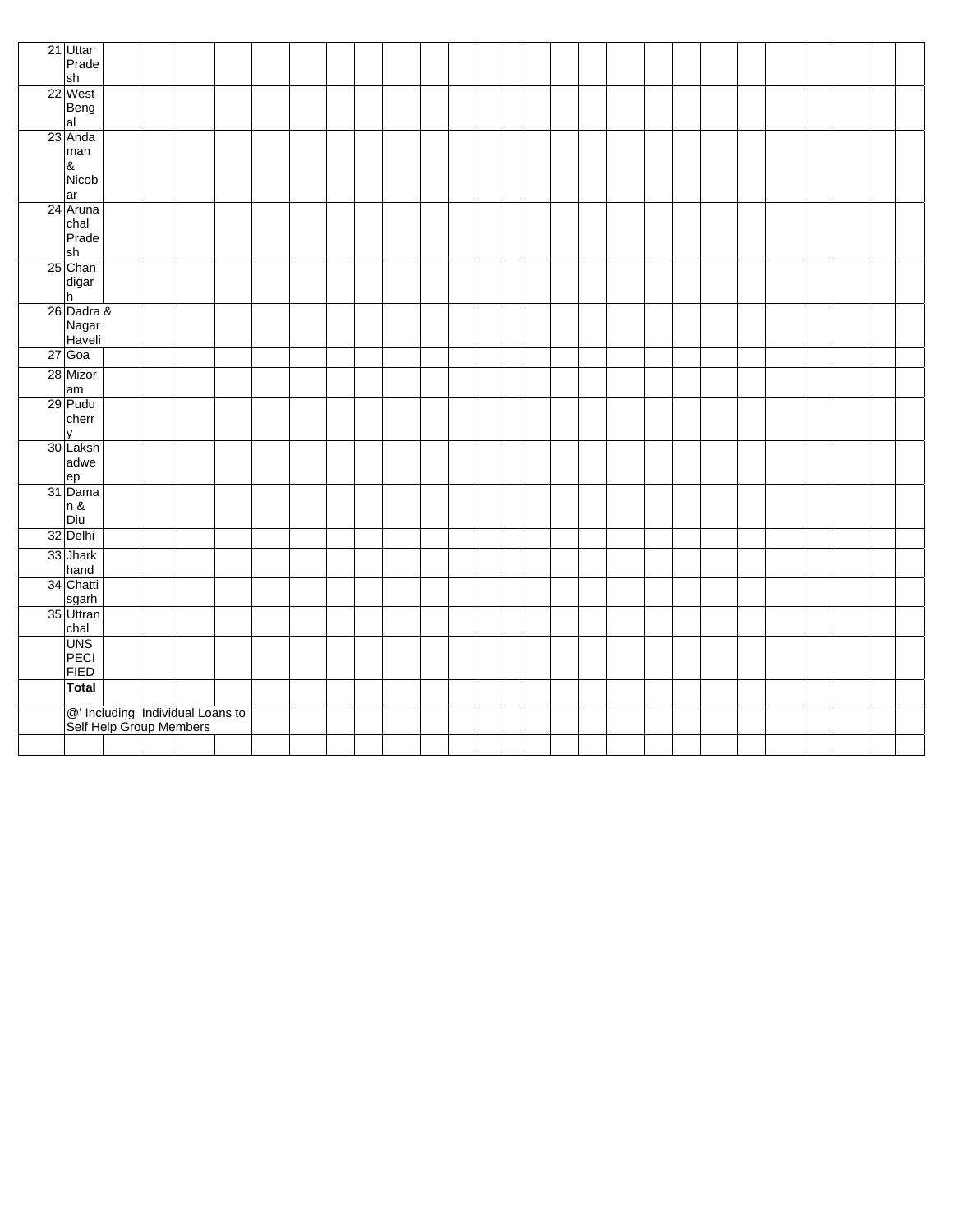**Statement showing** *cumulative progress* **for the quarter ended during the year** 

| (Amount Rs.lakhs) |                                |                     |                   |                    |                |                     |                           |                                             |                |         |                             |               |       |                             |       |          |
|-------------------|--------------------------------|---------------------|-------------------|--------------------|----------------|---------------------|---------------------------|---------------------------------------------|----------------|---------|-----------------------------|---------------|-------|-----------------------------|-------|----------|
| NAME OF THE BANK  |                                |                     |                   |                    |                |                     |                           |                                             |                |         |                             |               |       |                             |       |          |
| Sr.               | Name of<br>the                 |                     | Annua Total Ioans | disbursed to SHGs@ |                |                     |                           | <b>Total loans disbursed to Individuals</b> |                |         |                             |               |       | <b>Physical</b><br>Coverage |       |          |
| No.               | State/ U.T                     | Financi             |                   |                    |                |                     |                           |                                             |                |         |                             |               |       |                             |       |          |
|                   |                                | lal<br>Target No.of |                   | No.of              |                | <b>Bank Subsidy</b> |                           | Total No.of                                 | <b>Bank</b>    | Subsidy | Total                       | #Out          | #Over | SC/ST                       | Women | Disabled |
|                   |                                |                     | <b>SHGs</b>       | Membe Credi        |                |                     | Col                       | Individuals Credit                          |                |         |                             | standing dues |       | No.                         | No    | No.      |
|                   | $\mathbf{1}$                   | $\overline{2}$      | $\overline{3}$    | rs<br>4            | $\overline{5}$ | 6                   | $5 + 6$<br>$\overline{7}$ | $\overline{8}$                              | $\overline{9}$ | 10      | Col.9+10<br>$\overline{11}$ | 12            | 13    | 14                          | 15    | 16       |
|                   | 1 Andhra                       |                     |                   |                    |                |                     |                           |                                             |                |         |                             |               |       |                             |       |          |
| 2                 | Pradesh<br>Assam               |                     |                   |                    |                |                     |                           |                                             |                |         |                             |               |       |                             |       |          |
|                   | 3Bihar                         |                     |                   |                    |                |                     |                           |                                             |                |         |                             |               |       |                             |       |          |
|                   | 4 Gujarat                      |                     |                   |                    |                |                     |                           |                                             |                |         |                             |               |       |                             |       |          |
|                   | 5 Haryana                      |                     |                   |                    |                |                     |                           |                                             |                |         |                             |               |       |                             |       |          |
|                   | 6 Himachal                     |                     |                   |                    |                |                     |                           |                                             |                |         |                             |               |       |                             |       |          |
|                   | Pradesh                        |                     |                   |                    |                |                     |                           |                                             |                |         |                             |               |       |                             |       |          |
|                   | 7 Jammu &<br>Kashmir           |                     |                   |                    |                |                     |                           |                                             |                |         |                             |               |       |                             |       |          |
|                   | 8 Karnataka                    |                     |                   |                    |                |                     |                           |                                             |                |         |                             |               |       |                             |       |          |
|                   | 9 Kerala                       |                     |                   |                    |                |                     |                           |                                             |                |         |                             |               |       |                             |       |          |
|                   | 10 Madhya<br>Pradesh           |                     |                   |                    |                |                     |                           |                                             |                |         |                             |               |       |                             |       |          |
|                   | 11 Maharashtra                 |                     |                   |                    |                |                     |                           |                                             |                |         |                             |               |       |                             |       |          |
|                   | 12 Manipur                     |                     |                   |                    |                |                     |                           |                                             |                |         |                             |               |       |                             |       |          |
|                   | 13 Meghalaya                   |                     |                   |                    |                |                     |                           |                                             |                |         |                             |               |       |                             |       |          |
|                   | 14 Nagaland                    |                     |                   |                    |                |                     |                           |                                             |                |         |                             |               |       |                             |       |          |
|                   | 15 Orissa                      |                     |                   |                    |                |                     |                           |                                             |                |         |                             |               |       |                             |       |          |
|                   | 16 Punjab                      |                     |                   |                    |                |                     |                           |                                             |                |         |                             |               |       |                             |       |          |
|                   | 17 Rajasthan                   |                     |                   |                    |                |                     |                           |                                             |                |         |                             |               |       |                             |       |          |
|                   | 18 Sikkim                      |                     |                   |                    |                |                     |                           |                                             |                |         |                             |               |       |                             |       |          |
|                   | 19 Tamil Nadu                  |                     |                   |                    |                |                     |                           |                                             |                |         |                             |               |       |                             |       |          |
|                   | 20 Tripura                     |                     |                   |                    |                |                     |                           |                                             |                |         |                             |               |       |                             |       |          |
|                   | 21 Uttar                       |                     |                   |                    |                |                     |                           |                                             |                |         |                             |               |       |                             |       |          |
|                   | Pradesh<br>22 West             |                     |                   |                    |                |                     |                           |                                             |                |         |                             |               |       |                             |       |          |
|                   | Bengal<br>23 Andaman & Nicobar |                     |                   |                    |                |                     |                           |                                             |                |         |                             |               |       |                             |       |          |
|                   | 24 Arunachal                   |                     |                   |                    |                |                     |                           |                                             |                |         |                             |               |       |                             |       |          |
|                   | Pradesh                        |                     |                   |                    |                |                     |                           |                                             |                |         |                             |               |       |                             |       |          |
|                   | 25 Chandigarh                  |                     |                   |                    |                |                     |                           |                                             |                |         |                             |               |       |                             |       |          |
|                   | 26 Dadra & Nagar<br>Haveli     |                     |                   |                    |                |                     |                           |                                             |                |         |                             |               |       |                             |       |          |
|                   | 27 Goa                         |                     |                   |                    |                |                     |                           |                                             |                |         |                             |               |       |                             |       |          |
|                   | 28 Mizoram                     |                     |                   |                    |                |                     |                           |                                             |                |         |                             |               |       |                             |       |          |
|                   | 29 Puducherry                  |                     |                   |                    |                |                     |                           |                                             |                |         |                             |               |       |                             |       |          |
|                   | 30 Lakshadwee<br>p             |                     |                   |                    |                |                     |                           |                                             |                |         |                             |               |       |                             |       |          |
|                   | 31 Daman &<br>Diu              |                     |                   |                    |                |                     |                           |                                             |                |         |                             |               |       |                             |       |          |
|                   | 32 Delhi                       |                     |                   |                    |                |                     |                           |                                             |                |         |                             |               |       |                             |       |          |
|                   | 33 Jharkhand                   |                     |                   |                    |                |                     |                           |                                             |                |         |                             |               |       |                             |       |          |
|                   | 34 Chattisgarh                 |                     |                   |                    |                |                     |                           |                                             |                |         |                             |               |       |                             |       |          |
|                   | 35 Uttranchal                  |                     |                   |                    |                |                     |                           |                                             |                |         |                             |               |       |                             |       |          |
|                   |                                |                     |                   |                    |                |                     |                           |                                             |                |         |                             |               |       |                             |       |          |
|                   | Total                          |                     |                   |                    |                |                     |                           |                                             |                |         |                             |               |       |                             |       |          |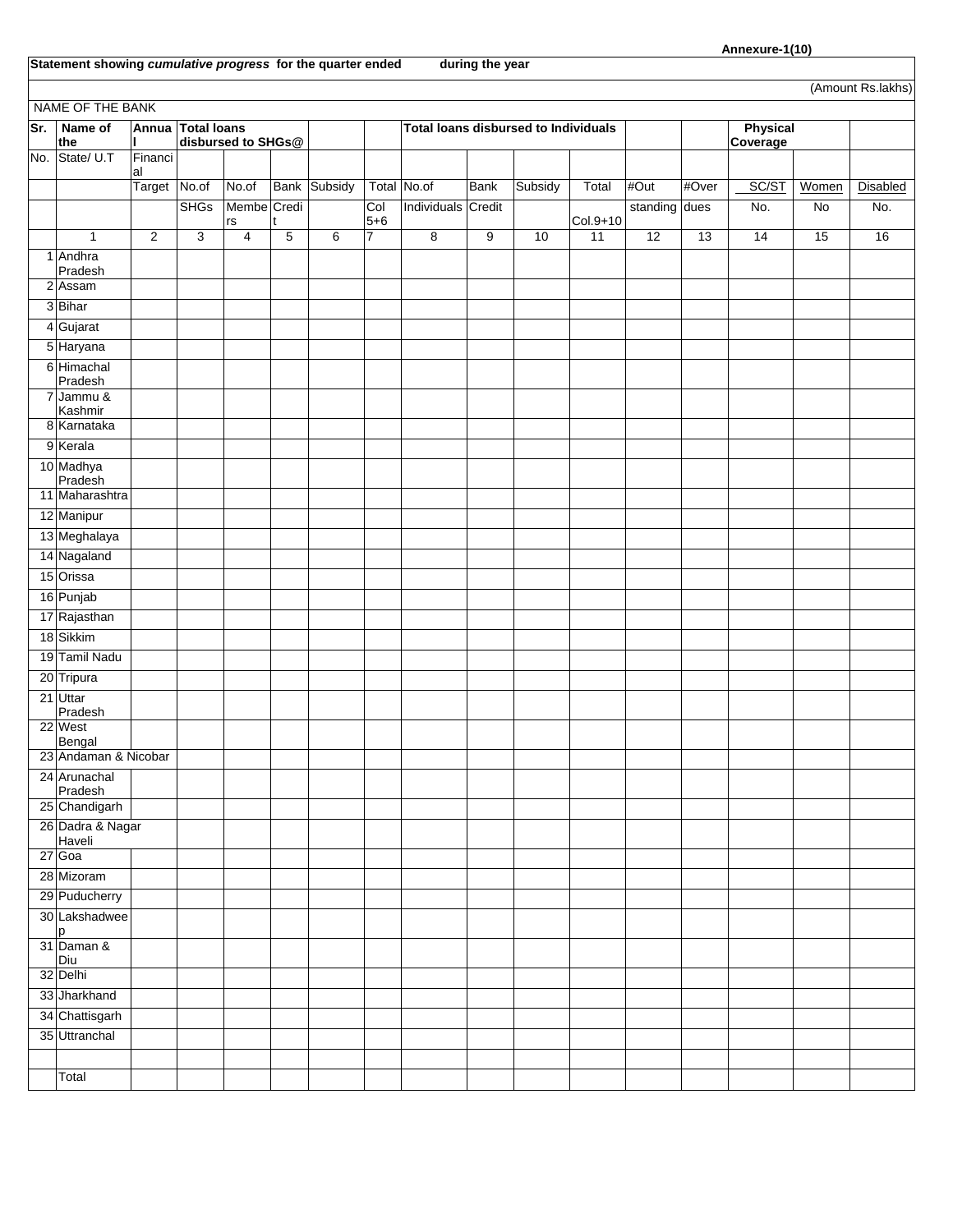# **Appendix**

#### **List of circulars that have been consolidated by the Master circular**

| No.            | <b>Circular No.</b>                               | <b>Date</b> | <b>Subject</b>                                                                                                                              |
|----------------|---------------------------------------------------|-------------|---------------------------------------------------------------------------------------------------------------------------------------------|
| $\mathbf{1}$   | SP.BC.23/09.01.01/99-2000                         | 01.09.1999  | Swarnajayanti<br>Gram<br>Swarozgar<br>Yojana (SGSY)                                                                                         |
| 2              | SP.BC.51/09.01.01/99-2000                         | 30.12.1999  | Gram<br>Swarnajayanti<br>Swarozgar<br>Yojana (SGSY)                                                                                         |
| 3              | SP.BC.58/09.01.01/99-2000                         | 02.02.2000  | Gram<br>Swarozgar<br>Swarnajayanti<br>Yojana (SGSY)                                                                                         |
| $\overline{4}$ | SP.BC.01/09.01.01/2000-01                         | 03.07.2000  | <b>SGSY-Reporting formats</b>                                                                                                               |
| 5              | SP.BC.03/09.01.01/2000-01                         | 06.07.2000  | Credit mobilisation target<br>under<br>SGSY during 2000-01                                                                                  |
| 6              | SP.BC.19/09.01.01/2001-2002                       | 30.08.2001  | SGSY-Implementation-CLCC<br><b>Discussions</b>                                                                                              |
| $\overline{7}$ | SP.BC.99/09.01.01/2001-2002                       | 04.06.2002  | SGSY-Family and Wilful Defaulter-<br>Clarification                                                                                          |
| 8              | SP.BC.15/09.01.01/2002-2003                       | 11.09.2002  | Life<br>Insurance<br>SGSY-Group<br>Scheme                                                                                                   |
| 9              | SP.BC.16/09.01.01/2002-2003                       | 11.09.2002  | SGSY-Submission<br>of<br>Quarterly<br><b>Review Note</b>                                                                                    |
| 10             | SP.BC.113/09.01.01/2002-2003                      | 04.07.2002  | SGSY-CLCC Meeting held on 3rd<br>2002<br>Hyderabad-<br>June<br>at<br>Implementation of decisions.                                           |
| 11             | SP.BC.03/09.01.01/2002-2003                       | 13.08.2002  | <b>SGSY-Amendments</b><br>the<br>in<br>Guidelines.                                                                                          |
| 12             | SP.BC.68/09.01.01/2002-2003                       | 29.01.2003  | SGSY-CLCC Meeting held on 24 <sup>th</sup><br>December 2002 at New<br>Delhi-<br>Implementation of decisions                                 |
| 13             | SP.BC.86/09.01.01/2002-2003                       | 16.04.2003  | SGSY-Financing of groups having<br><b>Defaulters</b>                                                                                        |
| 14             | SP.BC.95/09.01.01/2002-03                         | 12.05.2003  | Amendments<br>SGSY-<br>in<br>the<br>Guidelines                                                                                              |
| 15             | RBI/2004-05/125<br>SP.BC.No.18 /09.01.01/2004-05  | 17.08.2004  | Submission of progress reports and<br>change in the periodicity of returns<br>under SGSY                                                    |
| 16.            | RBI/2004-05 /220<br>S.P.BC.No.41/09.01.01/2004-05 | 16.10.2004  | Submission of progress<br>reports<br>Swarnajayanti<br>Gram<br>under<br>Swarozgar Yojana (SGSY)-certain<br>modifications                     |
| 17.            | RBI /2004-05/307<br>S.P.BC.No.66/09.01.01/2004-05 | 21.12.2004  | Swarnajayanti<br>Gram Swarozgar<br>Yojana (SGSY)- Review by Central<br>Coordination<br>Committee<br>Level<br>(CLCC)                         |
| 18.            | S.P.BC.No.94/09.01.01/2004-05                     | 13.04.2005  | Interest rates to be charged on<br>group loans under SGSY                                                                                   |
| 19             | S.P.BC.No.45/09.01.01/2005-06                     | 18.10.2005  | Recommendations : In respect of<br>of Swarnajayanti Gram<br>review<br>Swarozgar Yojana (SGSY)-Central<br>Coordination<br>Committee<br>Level |